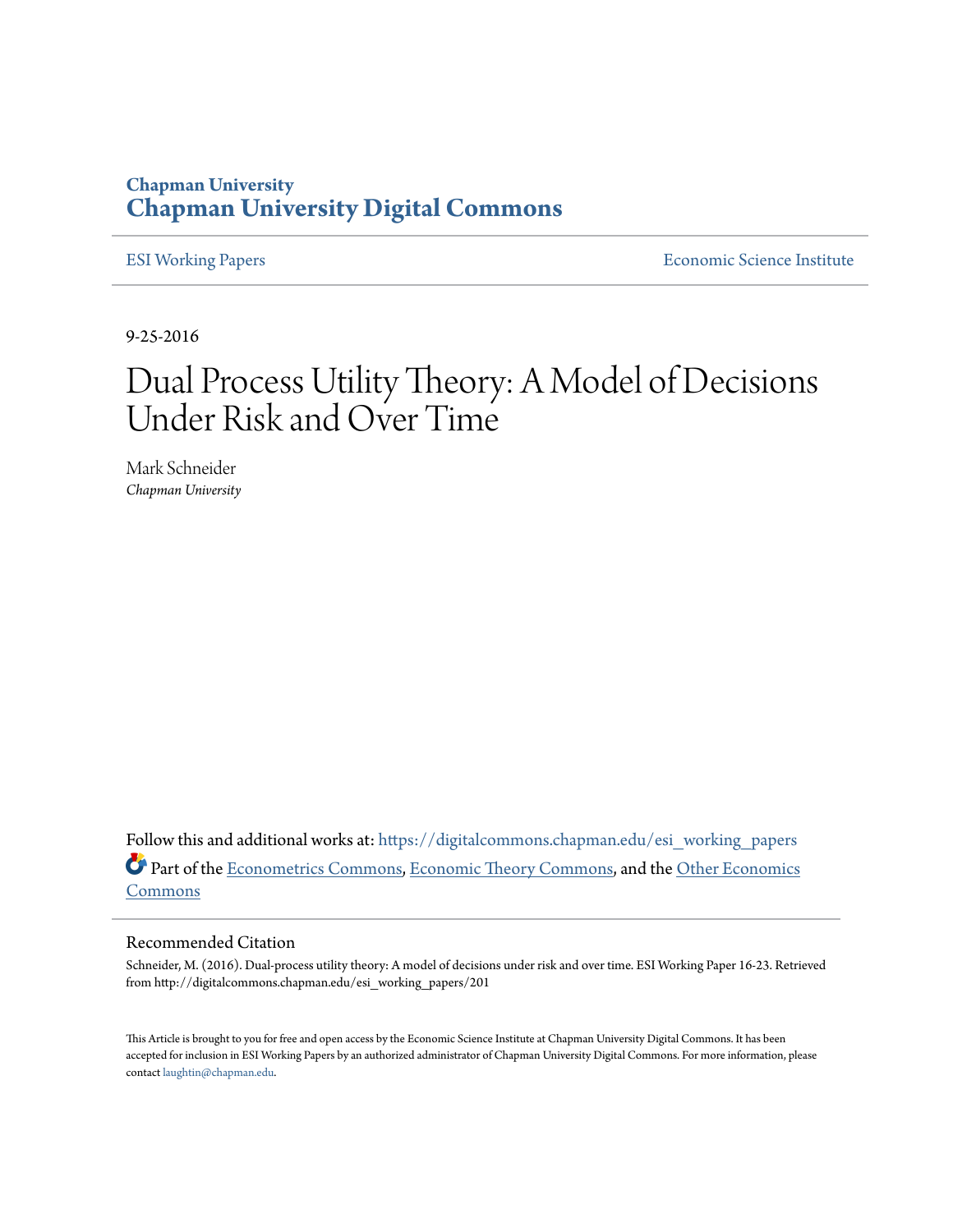# Dual Process Utility Theory: A Model of Decisions Under Risk and Over Time

**Comments**

Working Paper 16-23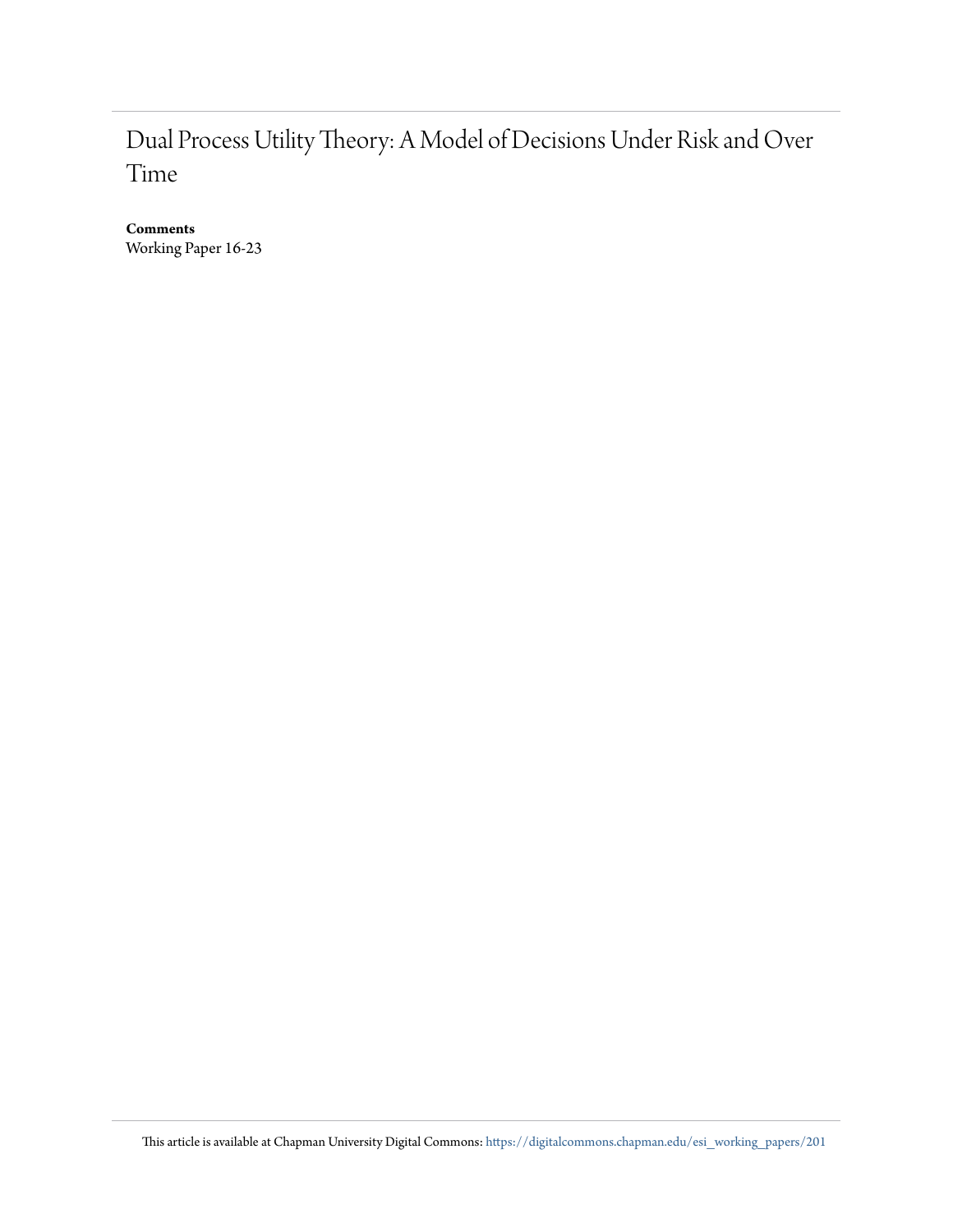# **DUAL PROCESS UTILITY THEORY: A MODEL OF DECISIONS UNDER RISK AND OVER TIME\***

BY MARK SCHNEIDER

This Version: January 25, 2018

ABSTRACT. The Discounted Expected Utility model has been a major workhorse for analyzing individual behavior for over half a century. However, it cannot account for evidence that risk interacts with time preference, that time interacts with risk preference, that many people are averse to timing risk and do not discount the future exponentially, that discounting depends on the magnitude of outcomes, that risk preferences are not time preferences, and that risk and time preferences are correlated with cognitive reflection. Here we address these issues in a decision model based on the interaction of an affective and a reflective valuation process. The resulting Dual Process Utility theory provides a unified approach to modeling risk preference, time preference, and interactions between risk and time preferences. It also provides a unification of models based on a rational economic agent, models based on prospect theory or rank-dependent utility, and dual system models of decision making. We conclude by demonstrating that a simple extension of the model provides a unified approach to explaining empirical violations of 'dimensional independence' across the domains of risk, time, and social preferences. Such violations of dimensional independence challenge the leading normative and behavioral models of decision making.

*Keywords:* Risk preferences; Time preferences; Social preferences; System 1; System 2 JEL Codes: D01, D03, D81, D90.

\* Economic Science Institute, Chapman University. One University Drive, Orange, CA 92866. (Phone: (714) 744-7083; Fax: (714) 628-2881; e-mail: [schneide@chapman.edu\)](mailto:schneide@chapman.edu). Acknowledgments: I thank Manel Baucells, Cary Deck, Enrico Diecidue, Manuel Nunez, Jeff Schneider, Peter Wakker and Nat Wilcox for helpful comments on previous drafts and insightful discussions regarding this research as well as seminar participants at the University of Pennsylvania Wharton School, the University of Chicago Booth School of Business, the University of Texas at Dallas, the University of California, Riverside, the University of Alabama and Chapman University. The usual disclaimers apply.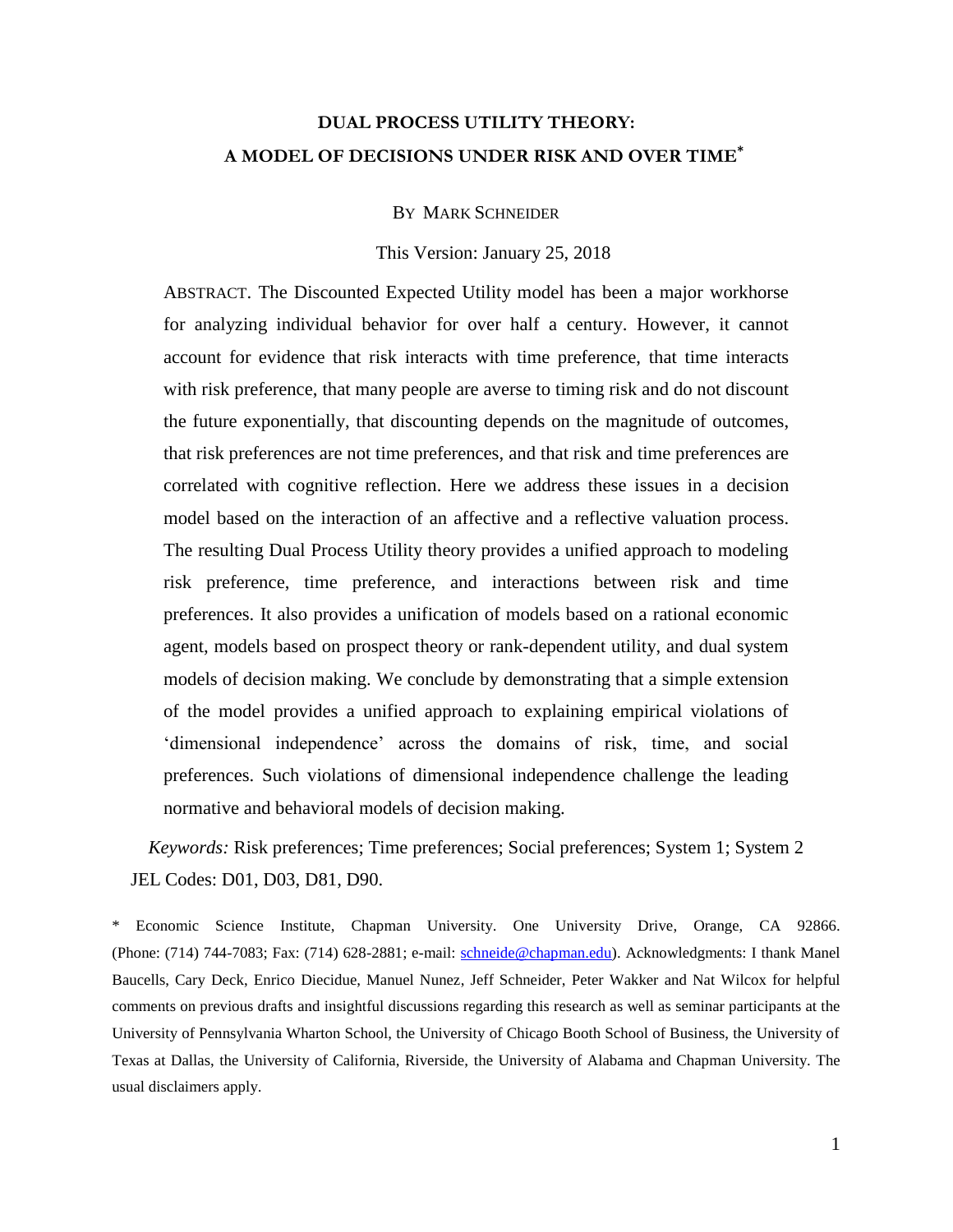#### I. INTRODUCTION

Many decisions in life involve uncertain outcomes that materialize at different points in time. For example, the struggle to kick an addiction involves a tradeoff between short term gratification and an increased risk of future health problems. Saving for retirement involves consideration of preferences for immediate consumption and uncertainty about future income. Whether to pursue a long-term project involves consideration of the time the project is expected to take and the likelihood of project success. The decision to purchase a warranty on a television or appliance involves a higher immediate cost, but reduced product breakdown risk. The decision to take a 'buy-it-now' option on eBay or wait until the auction ends for the chance of a better deal, the decision to purchase a laptop today or wait for a potential Black Friday sale, and the decision to take out a mortgage on a home or wait for a possibly lower interest rate each involve a tradeoff between a certain, immediate payoff and a risky, delayed payoff.

As these examples illustrate, decisions often involve both risk and time delays. Yet the domains of risk and time have traditionally been studied separately. In cases where risk and time preferences are both considered, the discounted expected utility (DEU) model remains a major workhorse for analyzing individual behavior. There are, however, a variety of important shortcomings of DEU. For instance, it implies that introducing risk has no effect on time preference, that introducing delays has no effect on risk preference, that risk and time preferences are generated by the same utility function, that people are risk-seeking toward lotteries over uncertain payment dates, that people discount the future exponentially, and that discounting does not depend on the magnitude of outcomes. All of these predictions have been contradicted by experimental evidence.

In this paper, we introduce a dual process model of choices under risk and over time that naturally resolves each of these limitations of the DEU model. The model generalizes both rankdependent utility theory (Quiggin, 1982), and Mukherjee's (2010) dual system model of choices under risk to develop a unified model that accounts for attitudes toward risk, attitudes toward time, and a variety of interaction effects between risk and time preferences. The proposed model also provides a unification of three classes of decision models – rank-dependent utility theory, expected utility, and dual process (or dual selves) theories. We refer to the model developed here as Dual Process Utility (DPU) theory.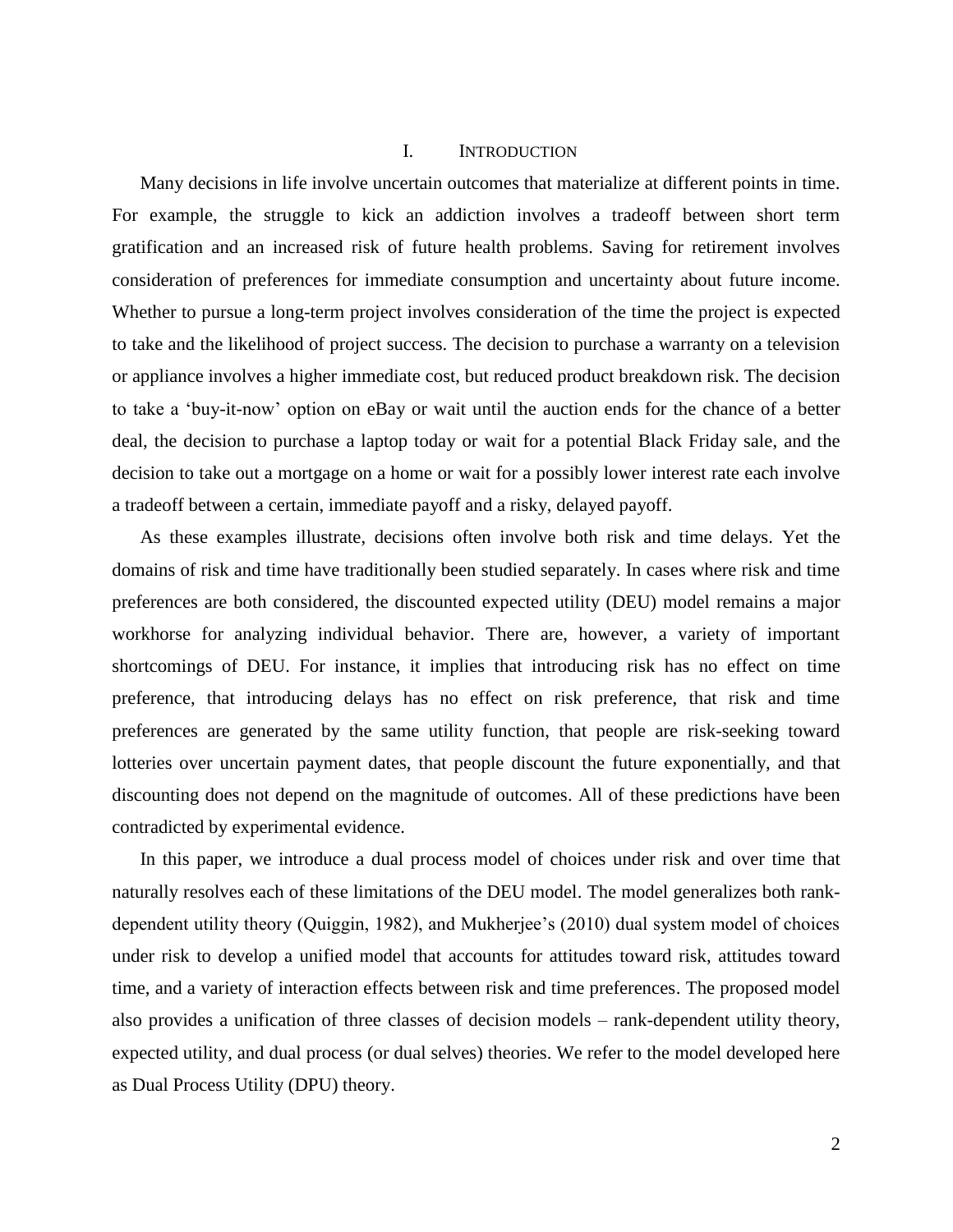The DPU theory introduces a new parameter into the analysis of economic decision models which represents the decision maker's 'cognitive type' or 'cognitive skills'. Essentially, an agent's 'cognitive type' identifies whether a person naturally engages in more intuitive and feeling-based processing or relies on more analytical and calculation-based processing. While cognitive skills have been found to correlate with a wide variety of economic behaviors including risk and time preferences (e.g., Frederick, 2005; Burks et al., 2009), saving behavior (Ballinger et al., 2011), strategic sophistication (Carpenter et al., 2013), and efficiency in experimental asset markets (Corgnet et al., 2015), they appear nowhere in the conventional economic models of individual choice.

In addition to introducing the DPU model, we provide DPU with a strong theoretical foundation, motivated by plausible psychological assumptions regarding the properties of dual systems in decision making, as well as by a simple axiomatic approach in which the convex combination functional form of DPU and the existence and uniqueness of the parameter representing the decision maker's 'cognitive type' are implied by the axioms.

We subsequently show that DPU predicts a variety of the major empirical findings regarding risk and time preferences. After providing some background in §II, the model is introduced in §III. In §IV we demonstrate that DPU explains present bias and that DPU resolves a longstanding paradox in decision theory by simultaneously predicting both the magnitude effect for choice over time and peanuts effect for choice under risk. In §V, we show that DPU explains empirically observed interaction effects between risk and time preferences (time affects risk preference, risk affects time preference, subendurance). In §VI we demonstrate that DPU permits a separation between risk and time preferences, it predicts a preference for diversifying payoffs across time, it predicts risk aversion toward timing risk, and it predicts observed correlations between risk preference, time preference, and cognitive reflection. The behaviors implied by the model are summarized in §VII. Related literature is discussed in §VIII. A simple extension to social preferences is considered in §IX - §XI. Concluding remarks are provided in §XII. An application of the model to consumer behavior is illustrated in Appendix A. Proofs are provided in Appendix B.

#### II. BACKGROUND

The study of risk preferences and time preferences, both analytically and empirically, has been the primary focus of research on individual choice for over half a century. However,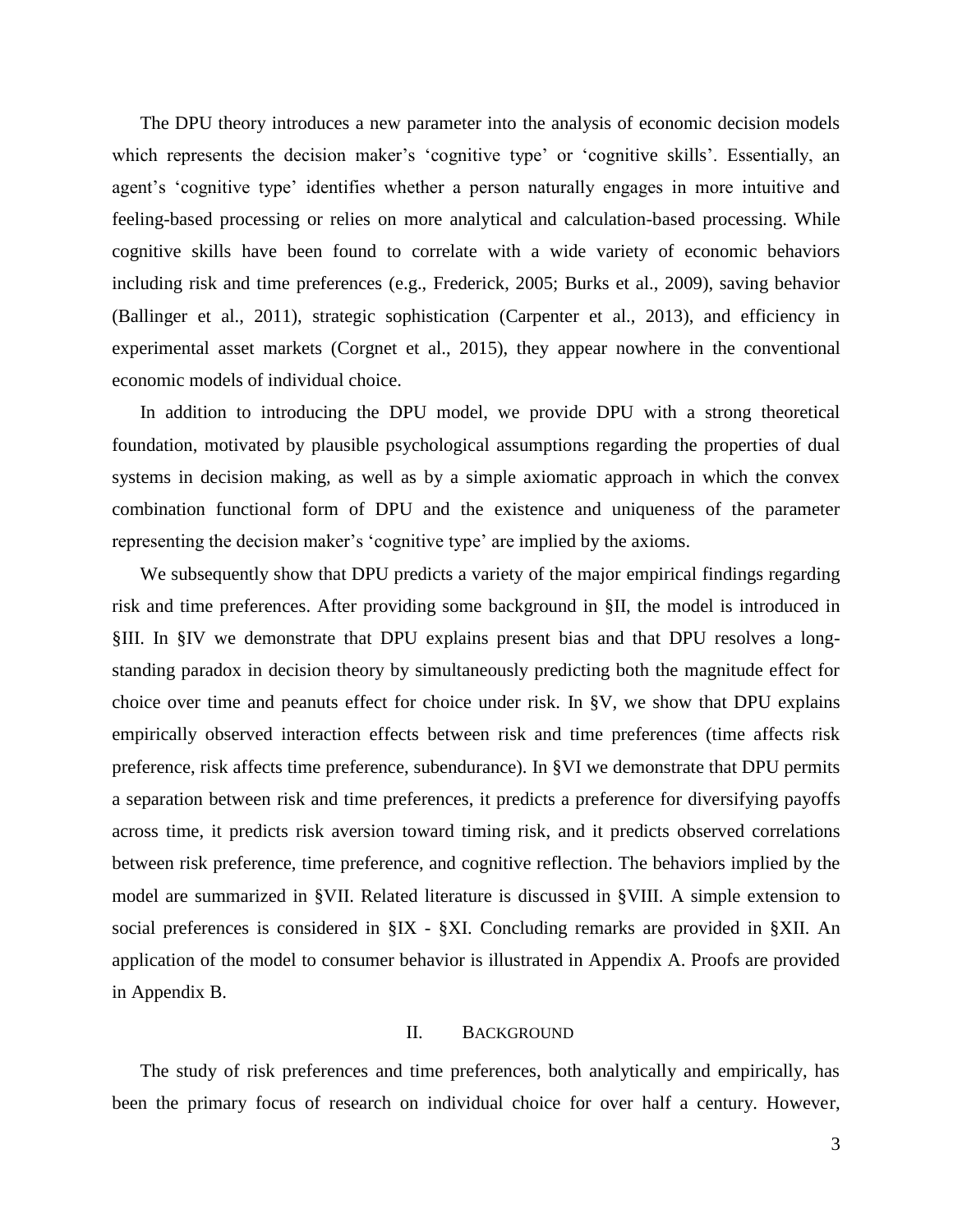although expected utility theory was axiomatized by von Neumann and Morgenstern in 1947, and discounted utility theory was axiomatized by Koopmans in 1960, it was not until 1991 when researchers identified remarkable parallels between the major anomalous behaviors across both domains – such as a common ratio effect in choice under risk and a common difference effect in choice over time (Prelec and Loewenstein, 1991). However, even in pointing out parallel behaviors between risk and time, Prelec and Loewenstein also presented a kind of impossibility result, indicating that no model that simultaneously applied to risk and time could resolve both the peanuts effect in choice under risk (Markowitz, 1952) and the magnitude effect in choice over time (Prelec and Loewenstein, 1991). Prototypical examples of both of these effects are illustrated in Table I. In the example of the peanuts effect, preferences switch from risk-seeking at small stakes (e.g., preferring a 1% chance of winning \$100 to \$1 for certain) to risk-averse at larger stakes (preferring \$100 for certain over a 1% chance of winning \$10,000). In the example of the magnitude effect, behavior switches from impatient at small stakes (e.g., preferring \$7 now to \$10 in one year) to more patient at larger stakes (preferring \$1,000 in one year over \$700 now). Note that both effects involve scaling outcomes up by a common factor. The peanuts effect is not explained by the most widely used specification of cumulative prospect theory due to Tversky and Kahneman (1992) with a power value function, even when allowing for any probability weighting function. A more fundamental challenge when relating risk and time preferences is that the peanuts effect seems to reveal decreasing sensitivity to payoffs at larger stakes, while the magnitude effect seems to reveal increasing sensitivity to payoffs at large stakes. Thus, any conventional approach to explaining the peanuts effect should predict the *opposite* of the magnitude effect (and vice versa). Prelec and Loewenstein could not explain both effects, and this challenge has remained unresolved over the subsequent twenty-five years, posing an apparent impossibility result that no common approach to modeling risk and time preferences can capture both of these basic behaviors. Somewhat surprisingly, we will demonstrate that the model presented here simultaneously predicts both effects.

Since the 'common approach' to risk and time preferences pioneered by Prelec and Loewenstein (1991), other models have been developed to explain behaviors across both domains. For instance, models of similarity judgments apply the same cognitive process to explain anomalies under risk and anomalies over time (Rubinstein 1988; Leland 1994; Leland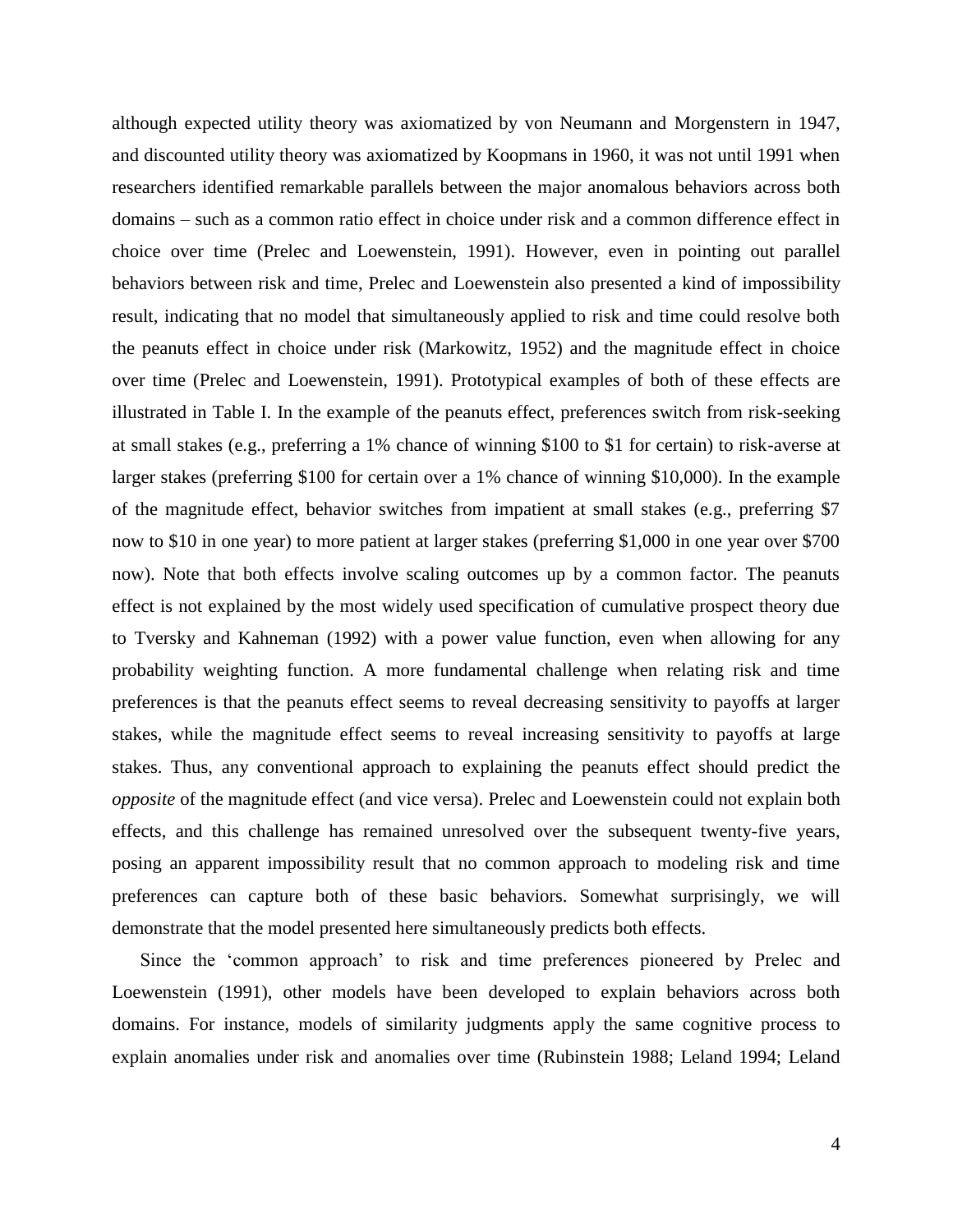2002; Rubinstein, 2003). However, this approach does not address another basic question of how risk and time preferences *interact*.

It has been only fairly recently that attention has shifted to explaining interactions between risk and time preferences. This research direction was partially spurred by experimental studies from Keren and Roelofsma (1995) and Baucells and Heukamp (2010) who each observed different and systematic interactions between risk and time preferences. For instance, Keren and Roelofsma (1995) observed that uncertainty induces more patient behavior. Baucells and Heukamp (2010) and Abdellaoui et al. (2011) both observed that time delays induce more risktaking behavior. Andersen et al. (2011) and Miao and Zhong (2015) observed a preference for diversifying risks across time. Onay and Onculer (2007) and DeJarnette et al. (2015) observed risk aversion to lotteries over uncertain payment dates. These behaviors are illustrated in Table I.

| <b>Observation</b>                                       | <b>Option A</b><br>VS.                         | <b>Option B</b>                                                        |  |
|----------------------------------------------------------|------------------------------------------------|------------------------------------------------------------------------|--|
| <b>Peanuts Effect***</b>                                 | $(100, with 1\%, now)$                         | (1, for sure, now)                                                     |  |
| (Markowitz, 1952)                                        | $(10,000, with 1\%, now)$                      | (100, for sure, now)                                                   |  |
| <b>Magnitude Effect***</b>                               | (7, for sure, now)                             | $(10, \text{ for sure}, 1 \text{ year})$                               |  |
| (Prelec and Loewenstein, 1991)                           | (700, for sure, now)                           | $(1,000,$ for sure, 1 year)                                            |  |
| <b>Common Ratio Effect*</b>                              | (9, for sure, now)                             | $(12, with 80\%, now)$                                                 |  |
| (Baucells and Heukamp, 2010)                             | $(9, with 10\%, now)$                          | $(12, with 8\%, now)$                                                  |  |
| <b>Common Difference Effect**</b>                        | $(100, \text{for sure}, \text{now})$           | $(110, \text{for sure}, 4 \text{ weeks})$                              |  |
| (Keren and Roelofsma, 1995)                              | $(100, \text{ for sure}, 26 \text{ weeks})$    | (110, for sure, 30 weeks)                                              |  |
| Time affects Risk Preference*                            | (9, for sure, now)                             | $(12, with 80\%, now)$                                                 |  |
| (Baucells and Heukamp, 2010)                             | (9, for sure, 3 months)                        | $(12, with 80\%, 3 months)$                                            |  |
| <b>Risk affects Time Preference**</b>                    | (100, for sure, now)                           | $(110, \text{for sure}, 4 \text{ weeks})$                              |  |
| (Keren and Roelofsma, 1995)                              | $(100, with 50\%, now)$                        | $(110, with 50\%, 4 weeks)$                                            |  |
| Subendurance*                                            | (100, for sure, 1 month)                       | $(100, with 90\%, now)$                                                |  |
| (Baucells et al., 2009)                                  | (5, for sure, 1 month)                         | $(5, with 90\%, now)$                                                  |  |
| Diversification across Time***<br>(Miao and Zhong, 2015) | If Heads: 100, now<br>100, 1 week<br>If Tails: | If Heads: 100 now, 100, 1 week<br>If Tails:<br>$0, 1$ week<br>$0$ now, |  |
| <b>Aversion to Timing Risk***</b>                        | If Heads: $100, 5$ weeks                       | If Heads: 100, 10 weeks                                                |  |
| (Onay and Onculer, 2007)                                 | If Tails: $100$ , 15 weeks                     | If Tails: 100, 10 weeks                                                |  |

Adapted from Baucells and Heukamp (2012). Complementary probabilities for all options correspond to payoffs of 0. Sources of experimental results are in parentheses. Majority responses of experimental subjects are in bold font. \*Currency in Euros; \*\* Currency in Dutch Guilders; \*\*\* Prototypical examples.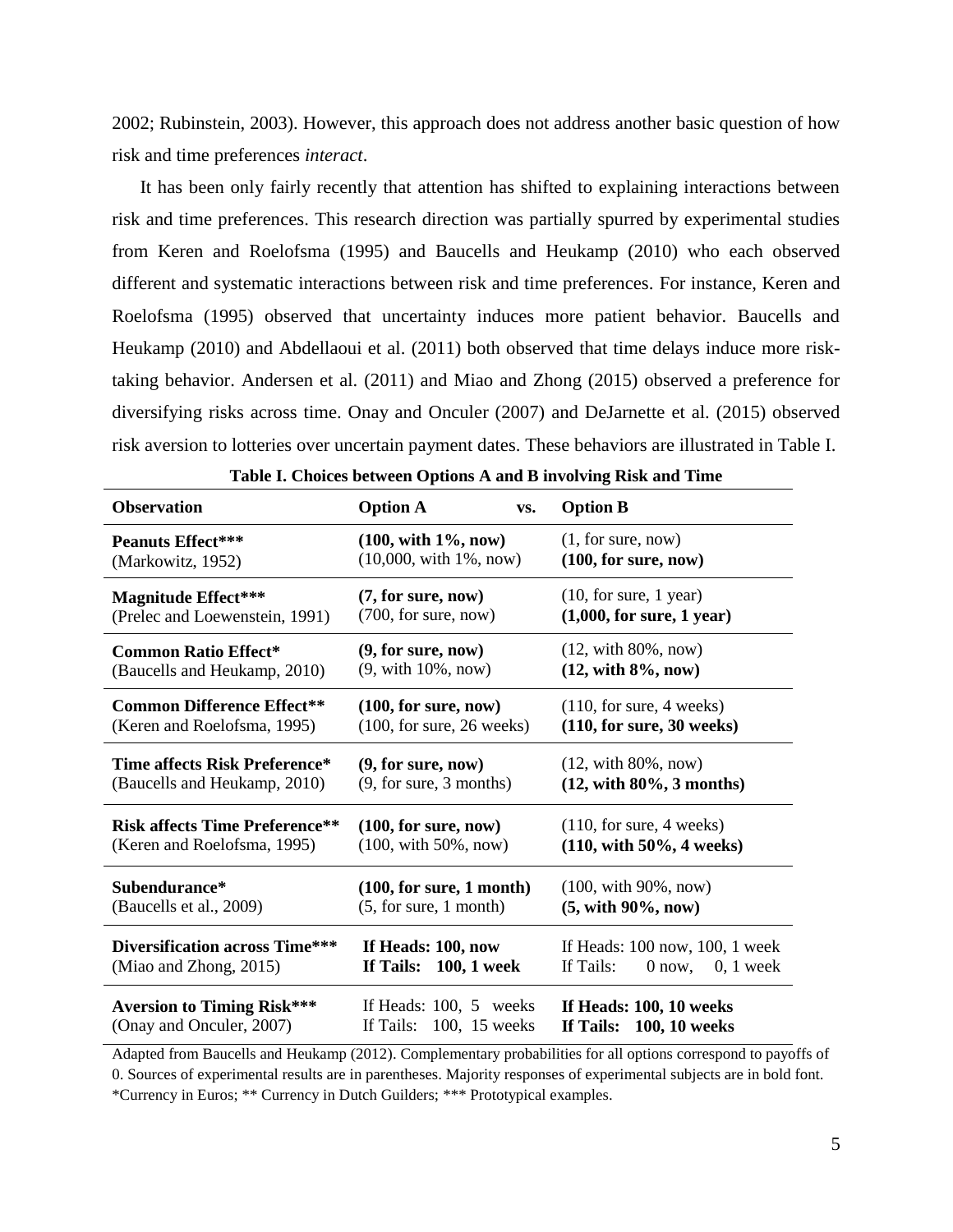An intuitive approach to modeling risky and intertemporal choices is to multiply a time discount function by a probability weighting function by a utility or value function. However, this general approach does not explain the finding that time affects risk preference (see Table I) since both alternatives in the example by Baucells and Heukamp (2010) are delayed by the same amount (e.g., three months) and so the discount weights cancel when comparing options A and B. This approach also does not explain the finding that risk affects time preference, since both payoffs in the example by Keren and Roelofsma (1995) have the same probability (e.g., 50%), and so the probability weights cancel when comparing options A and B. In addition, this approach does not explain the finding of subendurance in the example by Baucells et al. (2009), since both options have the same payoffs (e.g.,  $\epsilon$ 100) and so the utilities cancel when comparing options A and B. It is then not obvious how to model such interaction effects between time delays, probabilities, and payoffs. It may be even less clear how to derive behaviors in the direction observed in experimental studies, or whether the same approach that might explain interaction effects for time delays can also explain interaction effects for probabilities, and payoffs. We will show that such a unified approach to these interaction effects is not only possible, but has a simple and intuitive interpretation.

 After the peanuts and magnitude effects, the next five examples in Table I are adapted from Baucells and Heukamp (2012). The last two examples are prototypical illustrations of a preference for diversification across time and aversion to timing risk with outcomes determined by the toss of a fair coin. Further research on relations between risk and time preferences was spurred by Halevy (2008) and Saito (2011) who investigated formal equivalences between the Allais paradox and hyperbolic discounting, and by Andreoni and Sprenger (2012).

# *II.A*. *Dual Processes in Decision Making*

Recent literature in cognitive science argues that people do not have a single mental processing system, but rather have two families of cognitive processes. Qualitatively similar distinctions have been made by many authors. Stanovich and West (2000), and Kahneman and Frederick (2002) label these families neutrally as System 1 processes and System 2 processes where System 1 includes automatic, intuitive and affective processes and System 2 includes more deliberative, logical, and reflective processes. Kahneman (2011) simply distinguishes between processes that are 'fast' and 'slow.' Rubinstein (2007, 2013) distinguishes between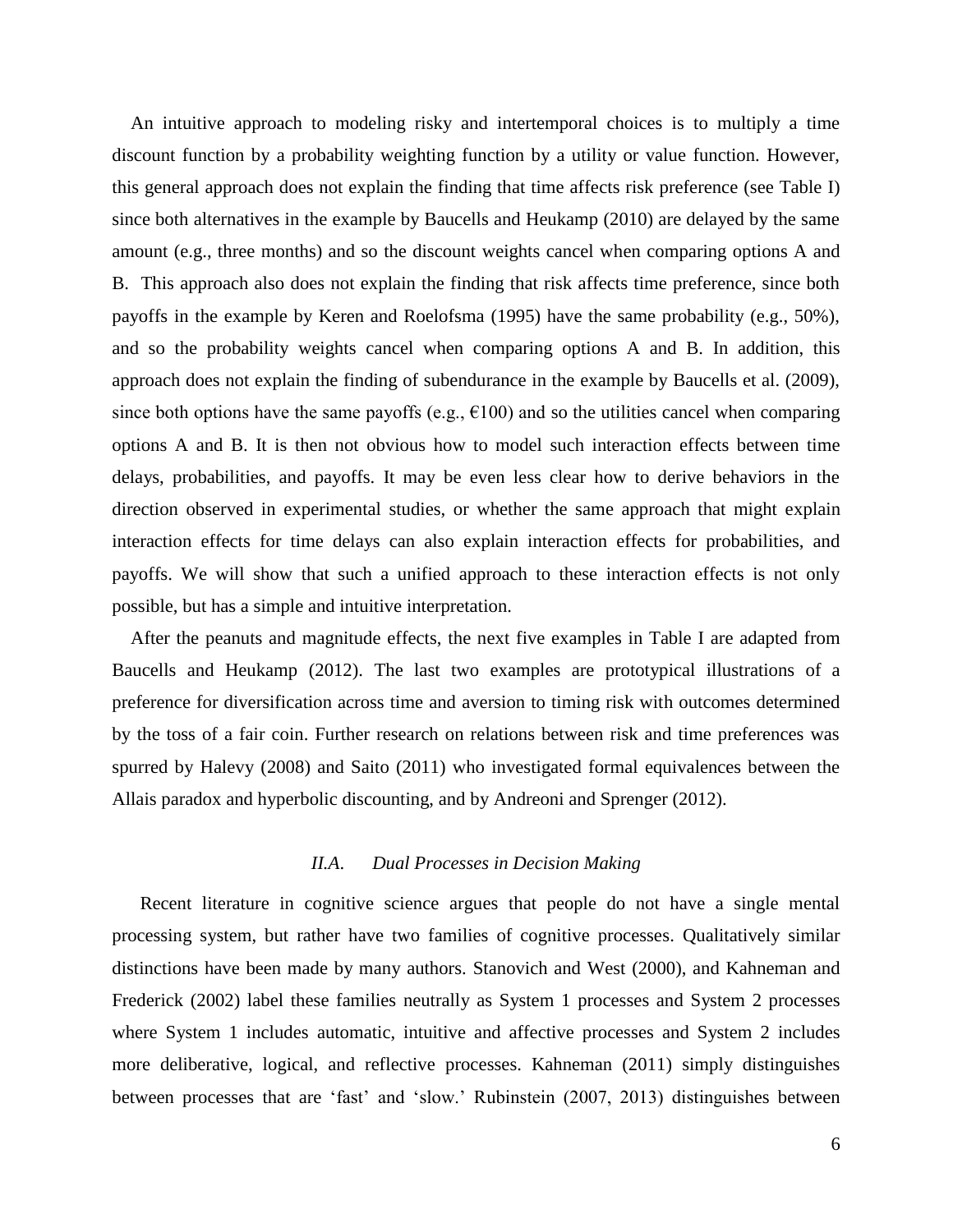"instinctive" and "cognitive" processes. Denes-Raj and Epstein (1994) distinguish between an 'experiential system' and a 'rational system'. Hsee and Rottenstreich (2004) posit two qualitatively different types of valuation processes – valuation by feeling and valuation by calculation<sup>1</sup>. Following Stanovich and West (2000), we adopt the neutral System 1/System 2 distinction in our analysis.

Concurrent with the dual process paradigm developing in the psychology literature, a plethora of dual process models have emerged recently in economics, each with similar distinctions between the types of processes involved. The relation between DPU and alternative dual system or dual selves models is discussed in §13. Despite their recent rise to theoretical prominence, two-system (dual process) theories date back to the early days of scholarly thought. The conflict between reason and passion, for instance, features prominently in Plato's *Republic* and in Adam Smith's *Theory of Moral Sentiments*.

#### III. DUAL PROCESS UTILITY THEORY

#### *III.A. Setup and Assumptions*

Our approach in this section builds on the variant of Harsanyi's (1955) group decision theorem in Keeney and Nau (2011). Keeney and Nau adapted Harsanyi's theorem for groups of agents with subjective expected utility preferences. We adapt the setting to decisions under risk and decisions over time in a model of individual choice.

Formally, we proceed as follows: There is a finite set, T, of time periods, a finite set  $M$  of outcomes, with  $M \subset \mathbb{R}$ , and a finite set X of consumption sequences. We index consumption sequences by  $j \in \{1,2,...,n\}$  and we index time periods by  $t \in \{0,1,...,m\}$ . A *consumption sequence*  $x_j := [x_{j0}, ..., x_{jm}]$  is a sequence of dated outcomes. A *stochastic consumption plan* is a probability distribution over *consumption sequences.* We denote a stochastic consumption plan by a function  $f: X \to [0,1]$ , with  $f(x_i)$  denoting the probability it assigns to consumption sequence  $x_j$ . Denote the set of stochastic consumption plans by  $\Omega$ .

We first make assumptions about the risk and time preferences of Systems 1 and 2. We first assume that the preferences for each system are internally consistent. Viewing discounted expected utility (DEU) preferences as a model of consistent risk and time preferences, we

<sup>&</sup>lt;sup>1</sup>We do not employ 'calculation' to mean the agent is necessarily calculating expected utilities consciously. Rather, 'calculation' is meant in a broad sense to refer to reliance on logic and reasoning to make choices.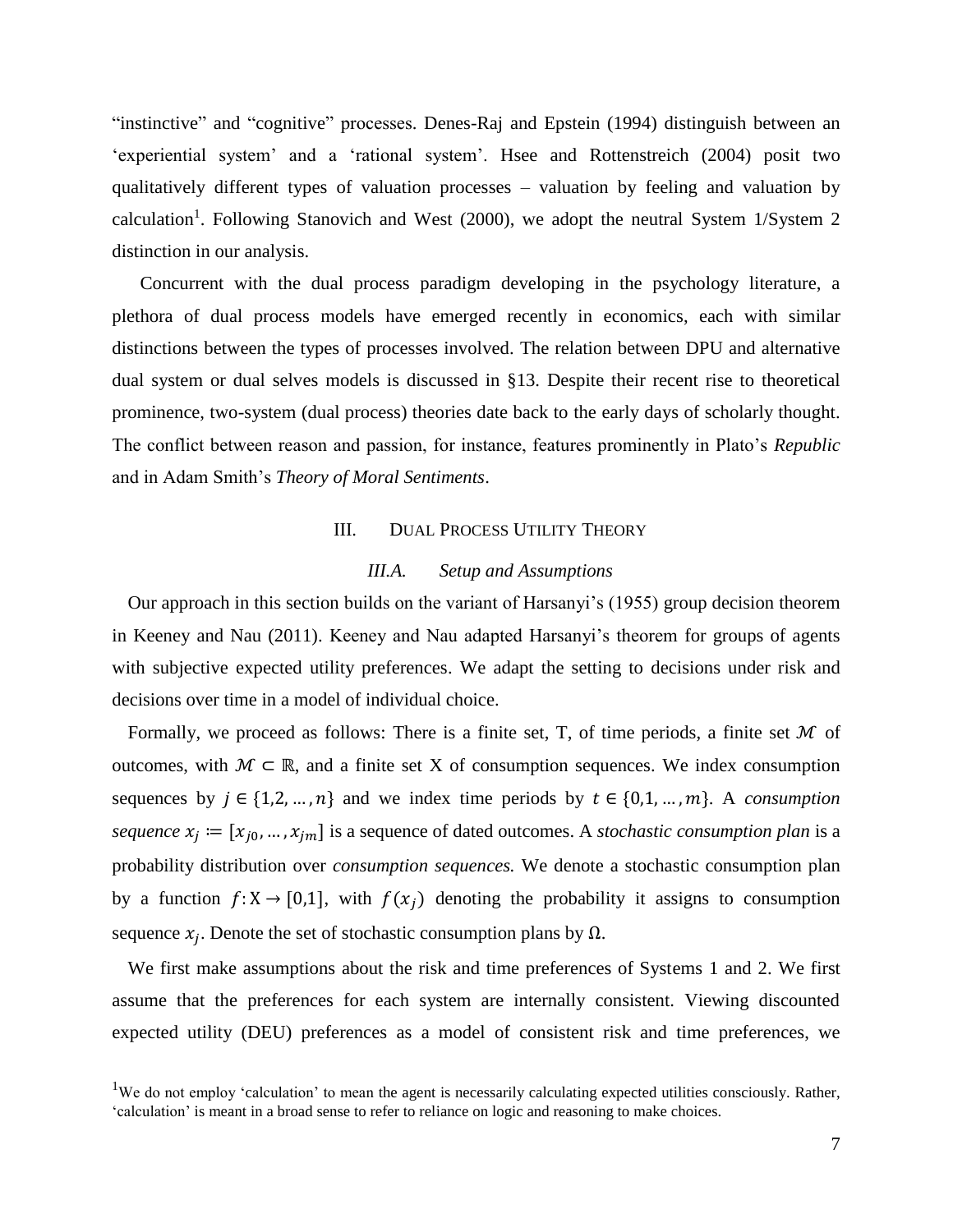impose this structure on the risk and time preferences for each system. We will see that imposing consistent preferences for each system can nevertheless generate a variety of decision anomalies as emergent phenomena that arise through the interactions between systems. As a further restriction, we let System 1 be more risk-averse and more delay-averse (i.e., less patient) than System 2. The assumption that System 1 is more risk-averse than System 2 is broadly consistent with a range of evidence. Frederick (2005), Burks et al., (2009), Dohmen et al., (2010), and Benjamin et al. (2013) find that individuals with higher cognitive skills are less risk-averse (in particular, closer to risk-neutrality) than individuals with low levels of cognitive skills or cognitive reflection. Deck and Jahedi (2015) review evidence suggesting that increasing cognitive load (an experimental manipulation designed to increase reliance on System 1) leads to greater small-stakes risk aversion. The assumption that System 1 is less patient than System 2 is consistent with findings by Frederick (2005), Burks et al. (2009), Dohmen et al. (2010), and Benjamin et al. (2013) that decision makers with higher cognitive skills or cognitive reflection are more patient than individuals with lower levels of cognitive skills. In addition, Tsukayama and Duckworth (2010) find that decision makers are less patient for affect-rich outcomes. Our Assumption 1 is thus consistent with empirical evidence regarding the relationship between the risk and time preferences of Systems 1 and 2.

Formally, let  $\gtrsim_s$  and  $\succ_s$  denote weak and strict preference, respectively, between pairs of stochastic consumption plans for system  $s, s \in \{1,2\}$  that satisfy the non-triviality conditions  $f \succ_1 g$  and  $f' \succ_2 g'$  for some  $f, g, f', g' \in \Omega$ .

 **Assumption 1** (Preferences<sup>2</sup> of Systems 1 and 2): *System s, s*  $\in$  {1,2} *has discounted expected utility preferences, with System 1 more risk-averse and more delay-averse than System 2. That is, there exist utility functions*  $u_1, u_2$ , with  $u_1$  *more concave than*  $u_2$ *, and unique discount factors,*  $\delta_1$ ,  $\delta_2$  *with*  $0 < \delta_1 < \delta_2 \leq 1$ *, such that for all f, g*  $\in \Omega$ *,* 

(1) 
$$
f \gtrsim_s g \Leftrightarrow V_s(f) \ge V_s(g)
$$
, where  $V_s(f) = \sum_t \sum_j \delta_s^t \cdot f(x_{jt}) \cdot u_s(x_{jt})$ ,

for  $s \in \{1,2\}$ . All of our results continue to hold even in the more restrictive case where System 2 is risk-neutral and delay-neutral. Mukherjee (2010) and Loewenstein et al. (2015) both argue that risk-neutrality is a plausible, and even natural, assumption for System 2. To the extent that

<sup>&</sup>lt;sup>2</sup> We avoid explicit preference axioms for Systems 1 and 2 to simplify the exposition and to focus on the novel parameter  $\theta$  in our model which is derived from our assumptions in Proposition 1. See Traeger (2013) for an axiomatization of discounted expected utility.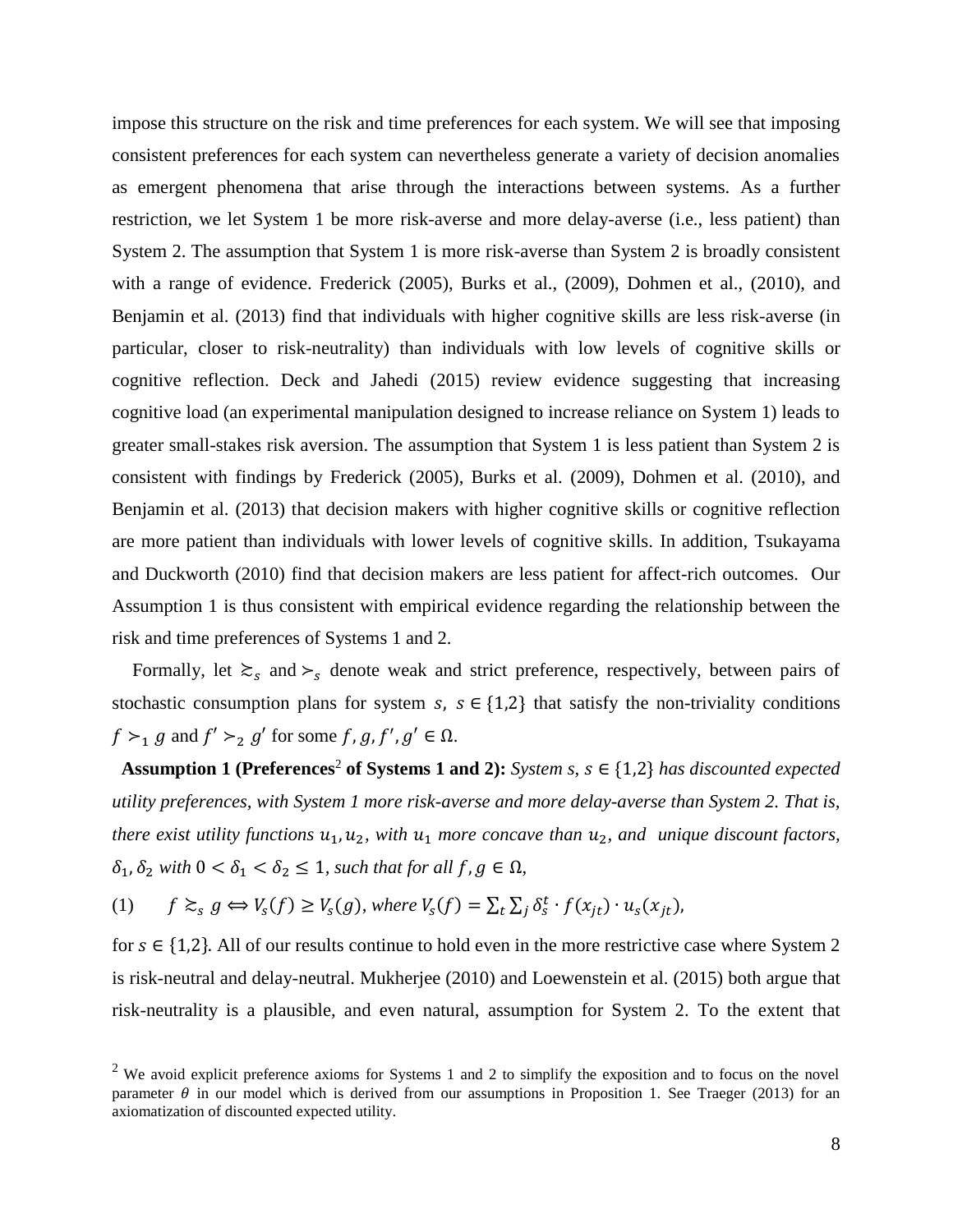System 2 characterizes an idealized rational agent, it appears at least plausible that it does not have a pure rate of time preference which some authors have argued to be irrational (e.g., Harrod, 1948; Traeger, 2013), and that it maximizes expected value. Formally, let  $(c, p, t) \in \Omega$ denote the stochastic consumption plan f defined as  $f(x) = p$  if x is the all zeros vector except at  $x_t = c$ , and  $f(x) = 1 - p$  if x is the all zeros vector, and  $f(x) = 0$  for all other  $x \in X$ . By 'delay neutrality' we mean  $(c, p, t) \sim_2(c, p, r)$  *for all t, r*  $\in$  *T*. Hence, in this special case, System 2 still discounts the future for reasons of uncertainty, given the future is often more uncertain than the present, but not for reasons of impatience.

Let  $\ge$  and  $>$  represent, respectively, weak and strict preferences of the decision maker over stochastic consumption plans. We minimally constrain the agent's time preferences, and do not impose stationarity, nor do we impose that time preferences are multiplicatively separable into a discount function and a utility function, so that we do not rule out common behaviors such as present bias or the magnitude effect. But note that while not ruling out these behaviors, we do not assume them either. Present bias and the magnitude effect as well as some observed interactions between risk and time preferences will emerge as general properties *implied* by our representation. Formally, our Assumptions 2 and 3 can be viewed as special cases of Assumptions 2 and 3 in Harsanyi's theorem, as presented in Keeney and Nau (2011).

 **Assumption 2 (Preferences of the Decision Maker):** *The decision maker has time-dependent expected utility preferences among stochastic consumption plans. That is, there exists a possibly time-dependent utility function,*  $u_t(x)$ *, such that for all f, g*  $\in \Omega$ *,* 

(2)  $f \gtrsim g \Leftrightarrow V(f) \ge V(g)$ , where  $V(f) = \sum_t \sum_j f(x_{jt}) \cdot u_t(x_{jt})$ .

**Assumption 3 (Pareto Efficiency):** *If both systems weakly prefer f to g, then*  $f \ge g$ *, and if, in addition, one system strictly prefers f to g then*  $f > g$ *.* 

**Proposition 1 (Dual Process Utility Theorem I):** *Given Assumptions 1, 2, and 3, there exists a unique constant<sup>3</sup>*  $\theta \in (0,1)$ *, unique discount factors*  $\delta_1$ ,  $\delta_2$  *with*  $0 < \delta_1 < \delta_2 \leq 1$  *and utility functions,*  $u_1$  *and*  $u_2$ *, with*  $u_1$  *more concave than*  $u_2$ *, such that for all*  $f, g \in \Omega$ *, the decision maker's preferences are given by*  $f \ge g \Leftrightarrow V(f) \ge V(g)$ *, where* 

<sup>&</sup>lt;sup>3</sup> In Harsanyi's theorem, the weights on individual member utilities are positive and unique up to a common scale factor. Without loss of generality, the weights can be scaled to sum to 1 in which case  $\theta \in (0,1)$  is uniquely determined. We will also continue to discuss  $\theta = 0$  and  $\theta = 1$  as special cases of DPU since they are limiting cases of the model and  $\theta$  can be arbitrarily close to 0 or 1.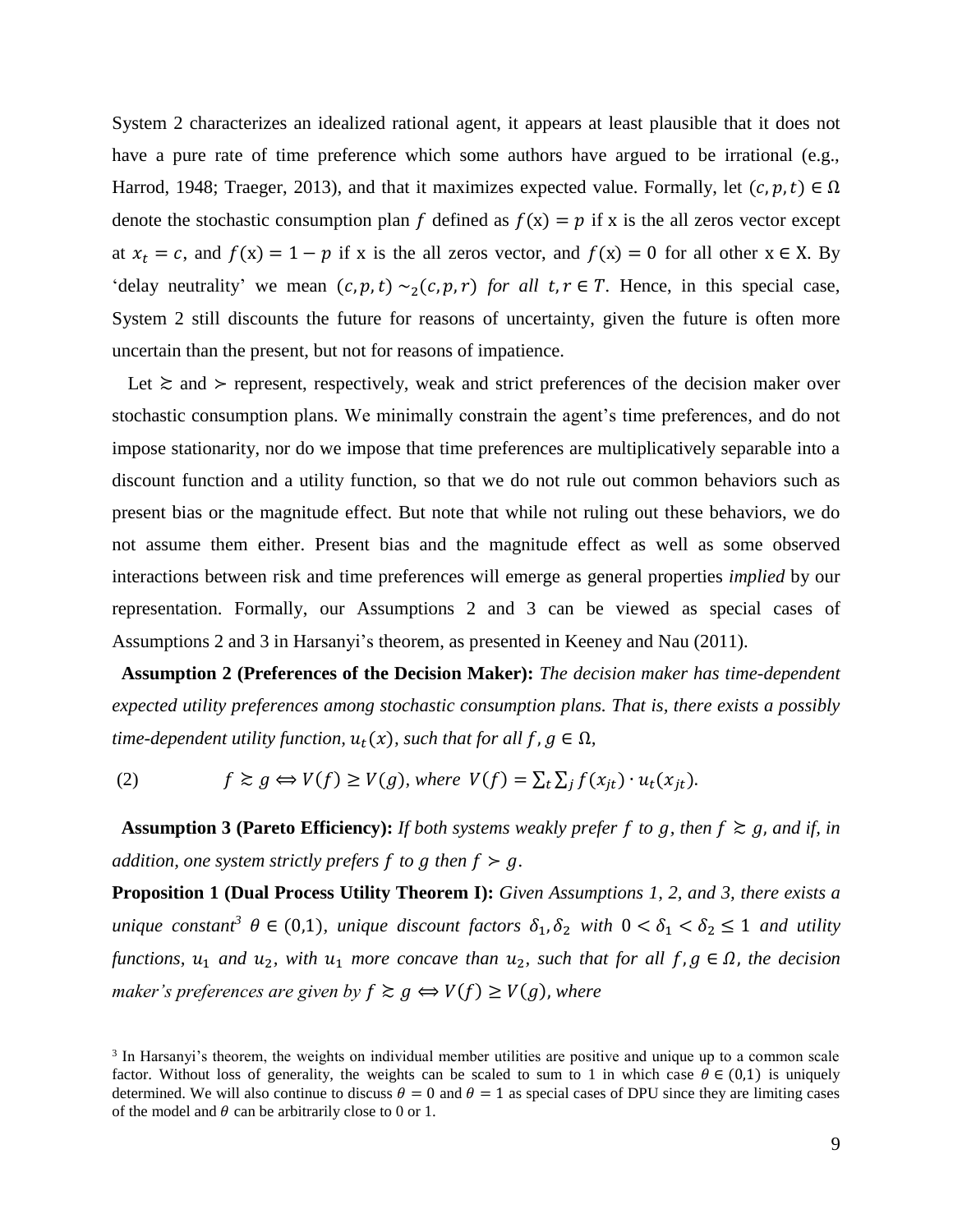(3) 
$$
V(f) = (1 - \theta)V_1(f) + \theta V_2(f)
$$

$$
= (1 - \theta)(\sum_t \sum_j \delta_1^t \cdot f(x_{jt}) \cdot u_1(x_{jt})) + \theta(\sum_t \sum_j \delta_2^t \cdot f(x_{jt}) \cdot u_2(x_{jt})).
$$

 One could imagine many ways of aggregating preferences of Systems 1 and 2. Proposition 1 provides a formal justification for the convex combination approach. Although including both risk and time, and applying Harsanyi's theorem from social choice theory to model *individual* choice behavior are new, the proof for Proposition 1 follows straightforwardly from the proof of Theorem 1 in Keeney and Nau (2011). A related finding for decisions involving time but not risk was obtained in the context of group decision making by Jackson and Yariv (2015).

# *III.B. Aggregation of Non-expected Utility Preferences*

 The assumption of discounted expected utility preferences in Assumption 1 seems particularly appropriate for System 2 which may be intuitively thought to resemble the rational economic agent. However, in addition to differences in the content of risk and time preferences between systems (i.e., that the systems differ in their degrees of risk aversion and impatience), one might further propose that the two systems differ in the structure of their risk and time preferences, with System 2 having normative DEU preferences, and with System 1 having behavioral preferences based on prospect theory (PT) or rank dependent utility (RDU) theory. Supporting this, Rottenstreich and Hsee (2001) find that inverse S-shaped probability weighting (as assumed in RDU theory (Quiggin 1982) and  $PT<sup>4</sup>$  (Tversky and Kahneman 1992)) is more pronounced for affect-rich outcomes. Support for assuming System 1 has PT preferences also comes from Barberis et al. (2013) who use PT to model "System 1 thinking" for initial reactions to changes in stock prices. Reflecting on PT three decades later, Kahneman (2011, pp. 281-282) remarks, "It's clear now that there are three cognitive features at the heart of prospect theory…They would be seen as operating characteristics of System 1."

 Recent impossibility results (Mongin and Pivato, 2015; Zuber, 2016) have demonstrated difficulties in using axiomatic methods to aggregate non-expected utility preferences. For instance, Zuber (2016) considers a general class of non-expected utility preferences and concludes, "non-expected utility preferences cannot be aggregated consistently." However, this

<sup>&</sup>lt;sup>4</sup>Although this version is commonly called cumulative prospect theory, Peter Wakker has noted (personal communication, July 2, 2016) that it was Amos Tversky's preference for this latter version to be called prospect theory. Following Tversky's preference, we refer to the 1992 version as prospect theory.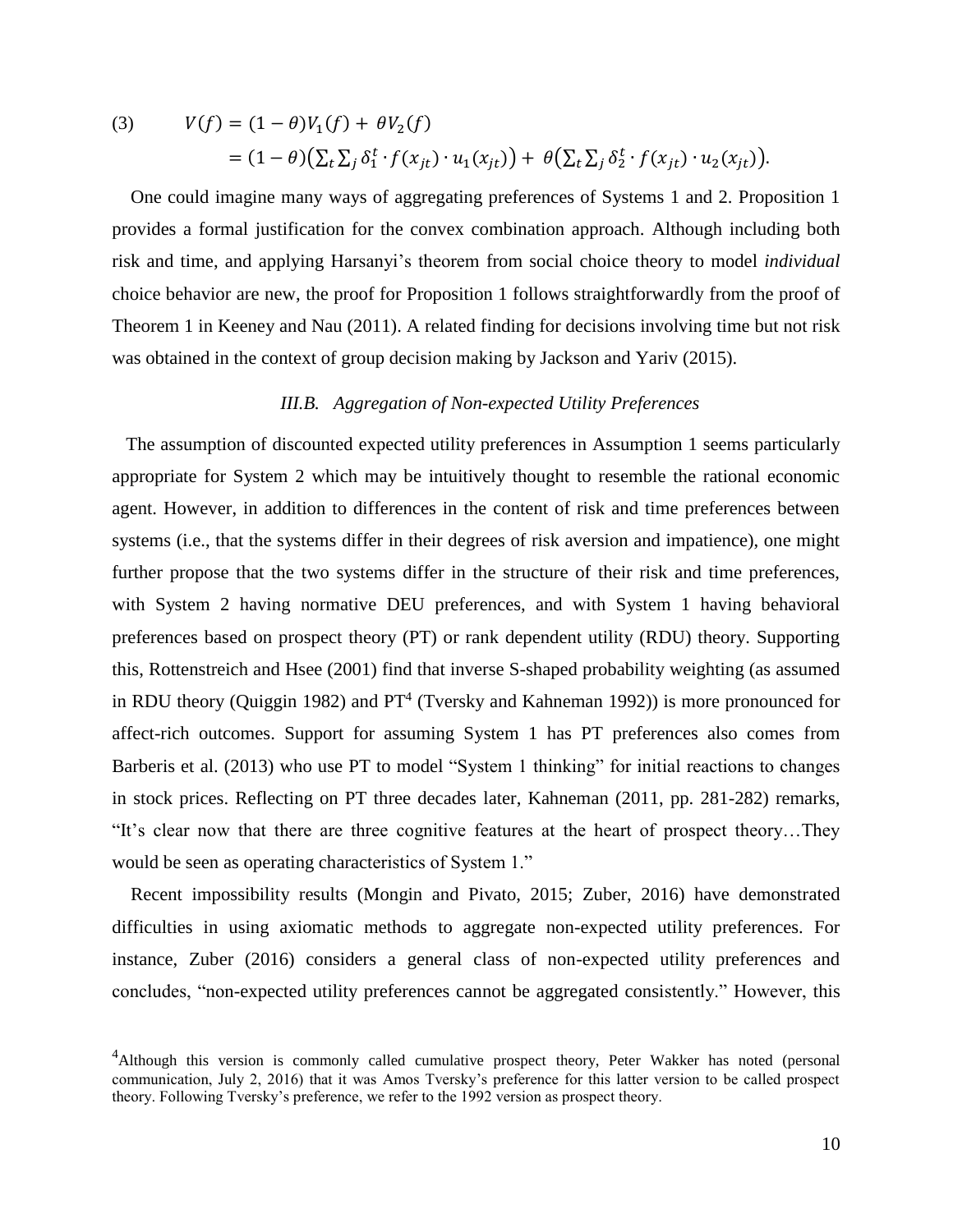conclusion applies to the approach in which the social planner (or, in our case, the decision maker) has preferences over the same stochastic consumption plans as the two systems. We next show how to derive a representation that generalizes (1) by allowing for the possibility that System 1 engages in non-linear probability weighting, as in RDU and PT. Such analysis is possible by assuming the agent cares about the payoffs to each system and has preferences over distributions of payoffs to Systems 1 and 2. While we employ RDU theory, the behaviors we study involve only positive outcomes, in which case PT coincides with RDU.

 Our approach is based on the group decision theorem in Keeney and Nau (2011). If System  $s, s \in \{1,2\}$ , has DEU preferences, the function that is defined by the product of discount factor  $\delta_s^t$  and utility function  $u_s$  can be represented by a vector  $v_s$  of length  $|T| \times |X|$  in which  $v_s(t, x_{jt}) = \delta_s^t \cdot u_s(x_{jt})$ . We denote stochastic consumption plans by f and g, and denote their corresponding vector representations by  $f$  and  $g$ . Similarly, we denote the rank-dependent probability weighting function of f by  $\pi(f)$  and the corresponding vector of probability weights by  $\pi_f$ . The discounted expected utility of f to System s can then be expressed as the inner product  $f \cdot v_s = \sum_t \sum_j f(x_{jt}) v_s(t, x_{jt})$  in which case  $f \geq_s g$  if and only if  $f \cdot v_s \geq g \cdot v_s$ . If instead System *s* has discounted RDU preferences, it distorts cumulative probabilities by  $\pi: [0,1] \to [0,1]$ , with  $\pi(0) = 0$  and  $\pi(1) = 1$ , that takes the standard rank-dependent form with weighting function  $w$ :

$$
\pi(f(x_{jt})) = w(f(x_{jt}) + \dots + f(x_{1t})) - w(f(x_{j-1,t}) + \dots + f(x_{1t})),
$$

for  $j \in \{1,2,\ldots,n\}$ , where consumption sequences are ranked according to the discounted utility for System *s* for each sequence such that  $\sum_t \delta_s^t \cdot u_s(x_{nt}) \leq \cdots \leq \sum_t \delta_s^t \cdot u_s(x_{1t}).$ 

Note that the discounted rank-dependent utility of  $f$  for System  $s$  can be expressed as the product  $\pi_f \cdot v_s$  in which case  $f \gtrsim_s g$  if and only if  $\pi_f \cdot v_s \ge \pi_g \cdot v_s$ . The rank-dependent form for  $\pi$  avoids violations of stochastic dominance, and the typical inverse S-shaped form often assumed for w reflects the psychophysics of probability perception as it exhibits diminishing sensitivity from the endpoints of the probability scale. This approach for ranking consumption sequences essentially collapses each sequence into its discounted utility and then rank-dependent probability weighting is applied to these discounted utilities for System 1. This effectively reduces outcomes to a single dimension to which RDU can be applied as it would be applied to lotteries with static outcomes.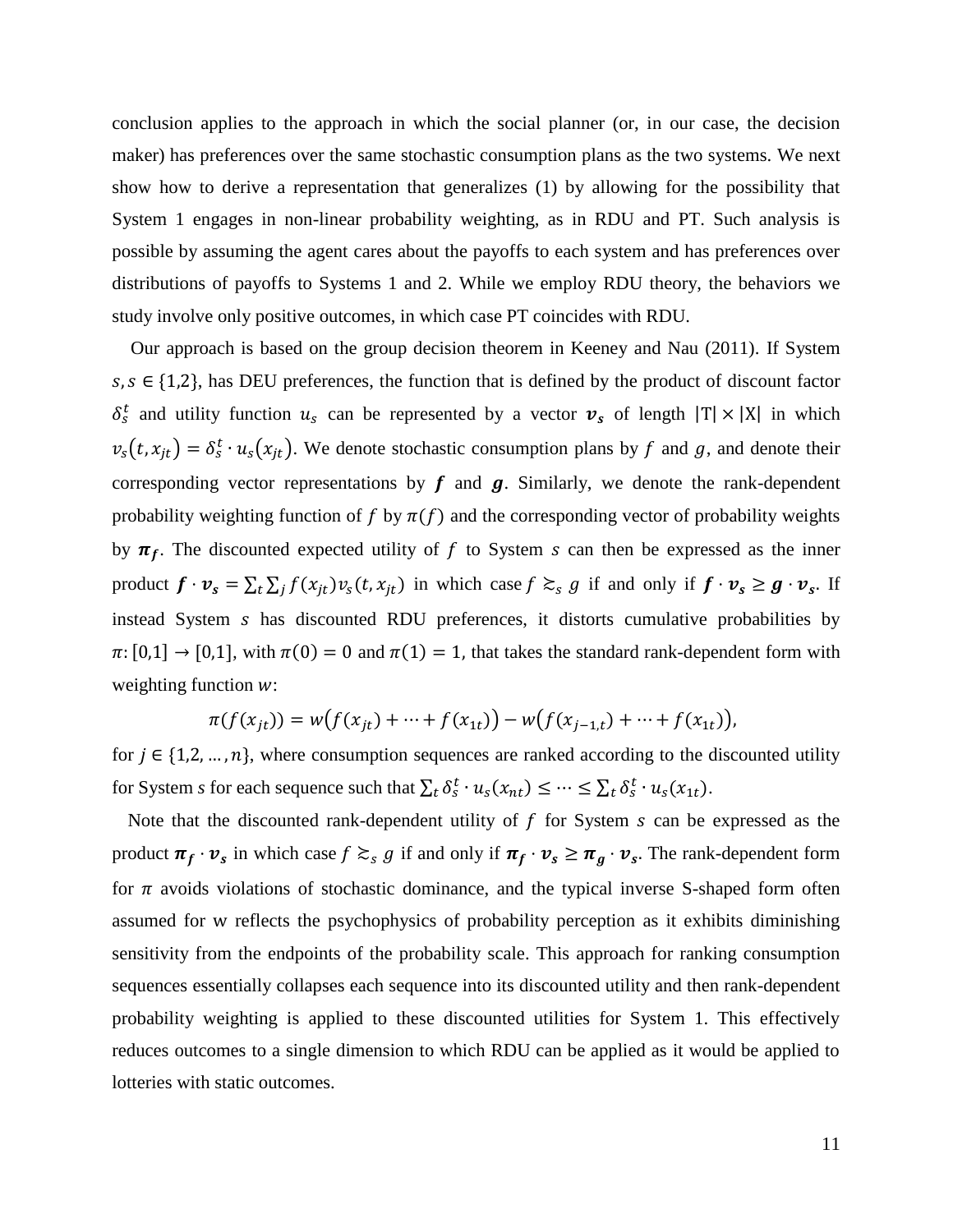**Assumption 1\* (System 1 preferences):** *System 1 has discounted rank-dependent utility preferences: There exist a unique discount factor*  $\delta_1 \in (0,1)$ *, a unique, strictly increasing continuous rank-dependent probability weighting function*  $\pi$ , *and utility function*  $u_1: \mathcal{M} \to \mathbb{R}$ ,  $\textit{such that for all } f, g \in \Omega, f \gtrsim_1 g \Leftrightarrow V_1(f) \geq V_1(g)$ , where

$$
V_1(f) = \sum_t \sum_j \delta_1^t \cdot \pi(f(x_{jt})) \cdot u_1(x_{jt}),
$$

*and consumption sequences are ranked by System 1's discounted utility for each sequence such*  that  $\sum_t \delta_1^t \cdot u_1(x_{nt}) \leq \cdots \leq \sum_t \delta_1^t \cdot u_1(x_{1t})$  prior to applying the  $\pi$  transformation.

 Following the analogy between the rational agent of economic theory and System 2, we assume that System 2 has discounted expected utility preferences:

**Assumption 2\* (System 2 preferences):** *System 2 has discounted expected utility preferences: There exist a unique discount factor*  $\delta_2 \in (\delta_1, 1]$ *, and a utility function*  $u_2 \colon \mathcal{M} \to \mathbb{R}$ *, such that for*  $all f, g \in \Omega, f \gtrsim_2 g \Leftrightarrow V_2(f) \geq V_2(g)$ , where:

$$
V_2(f) = \sum_t \sum_j \delta_2^t \cdot f(x_{jt}) \cdot u_2(x_{jt}).
$$

The main differences between System 1 and System 2 preferences as formalized in Assumptions 1 and 2 are that System 1 has behavioral risk preferences (given by rank-dependent utility or prospect theory), System 2 has normative risk preferences (given by expected utility theory), and System 2 is more patient than System 1.

Since the set of outcomes,  $M$ , is finite, the utility function for each system is bounded, and since  $V_1$  and  $V_2$  are each continuous and the set of stochastic consumption plans is compact, it follows that  $V_1$  and  $V_2$  are also bounded. Therefore, we can choose a constant  $k_s > 0$  for each system such that  $k_s u_s$  yields  $V_s(f) \leq 1$  for all f for  $s \in \{1,2\}$ . One might also let  $u_1$  and  $u_2$  each be normalized to a 0-1 scale.

Note that every  $f \in \Omega$  can be associated with the vector  $(\pi_f \cdot \nu_1, f \cdot \nu_2)$  whose elements are the value of f (the discounted rank-dependent utility of f) as evaluated by System 1  $(\pi_f \cdot \nu_1)$ , and the value of f (the discounted expected utility of f) as evaluated by System 2  $(f \cdot v_2)$ . Every such vector is a point in the square  $[0,1] \times [0,1]$ . In modeling the choices made by the decision maker, we let her consider the distribution of valuations that her decisions yield for each System. The set of all such vectors consists of the entire square, as if there are hypothetical alternatives available that yield all possible comparisons of the worst and best outcomes for System 1 and System 2 (all possible 0-1 profiles of discounted rank-dependent (System 1) utilities and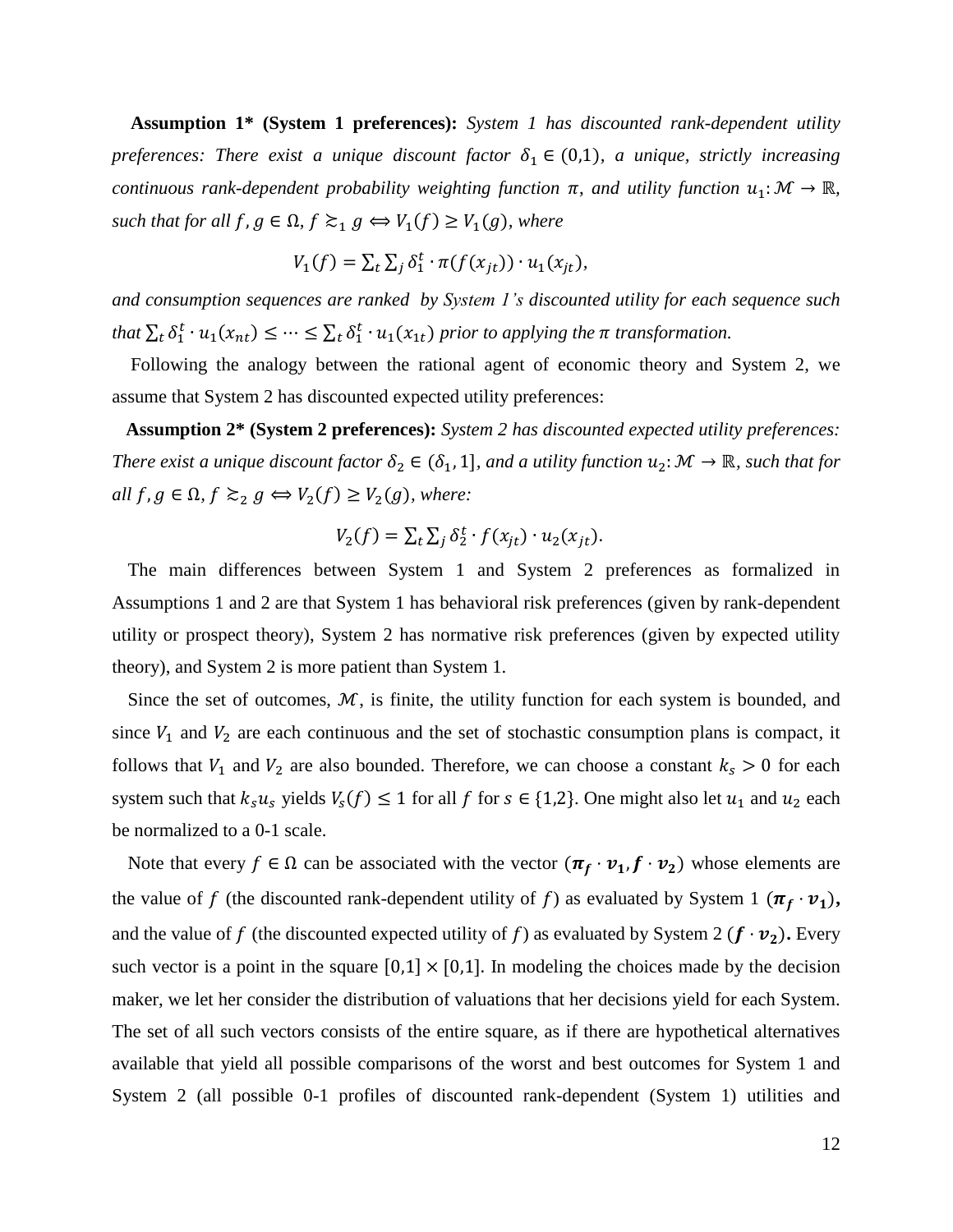discounted expected (System 2) utilities, and their convex combinations). The elements of the square will be referred to as 'signal vectors'. Denote a signal vector by  $F = (F_1, F_2)$ , where  $F_s$  is a 'reward value signal' or a 'reward prediction signal' representing the value of that alternative transmitted by System  $s \in \{1,2\}$ , measured on a scale of 0 to 1. If F corresponds to some f in the real choice faced by the agent, then  $F_1 = V_1(f)$  and  $F_2 = V_2(f)$ . Let  $\mathcal{F} = \{F^{(1)}, ..., F^{(N)}\}$  denote a finite set of signal vectors and let  $(\mathcal{F}, p)$ : =  $((p^{(1)}, F^{(1)}), ..., (p^{(N)}, F^{(N)}))$  denote a 'lottery' over signals' with  $p^{(1)} + \cdots + p^{(N)} = 1$  and  $p^{(i)} > 0$  for all *i*, in which signal vector  $F^{(i)}$  is chosen with probability  $p^{(i)}$ .

Let  $\geq$  represent the agent's preferences for lotteries over signals. To illustrate such a preference, let  $(V_1(f), V_2(f)) = (0.5, 0.5), (V_1(g), V_2(g)) = (1, 0)$  and  $(V_1(h), V_2(h)) = (0, 0)$ . Then if  $(1, (V_1(f), V_2(f))) \geq (q, (V_1(g), V_2(g)); 1-q, (V_1(h), V_2(h)))$  for  $q > 0.5$ , the agent prefers the equitable assignment of valuations (0.5,0.5) to an assignment with a chance of the highest valuation for System 1 and the lowest valuation for System 2. In Assumption 3\* we assume the agent has preferences over assignments of values to System 1 and System 2 that maximize the agent's expected utility with the agent's utility defined over vectors of System 1 and System 2 reward signals as if the utility function integrates the reward signals into a unifying utility value. Formally, Assumption 3\* employs expected utility condition P2 from Fishburn (1965), and can be viewed as a special case of Assumption 4 in Keeney and Nau (2011).

 An alternative (and simpler) interpretation of Assumption 3\* is that the agent cares about the welfare of both systems and has preferences over distributions of payoffs to each system.

 **Assumption 3\* (Preferences of the Decision Maker):** *The decision maker has expected utility preferences for lotteries over signals. That is, there exists a von Neumann-Morgenstern utility function μ on the set of signal vectors such that for any two lotteries over signals* (*F, p*) *and*  $(\mathcal{F}, q)$ ,  $(\mathcal{F}, p) \ge (\mathcal{F}, q)$  *if and only if*  $\mu(\mathcal{F}, p) \ge \mu(\mathcal{F}, q)$  *where*  $\mu(\mathcal{F}, p) =$  $\mu\left(\left(p^{(1)},F^{(1)}\right),\ldots,\left(p^{(N)},F^{(N)}\right)\right)=p^{(1)}\mu\left(F^{(1)}\right)+\cdots+p^{(N)}\mu\left(F^{(N)}\right).$ 

Next, note that in a lottery over signals, it might be the case that System s receives the same discounted rank-dependent utility or discounted expected utility in two or more stochastic consumption plans. In that case, we can compute a marginal probability for the assignment of a given payoff to System *s*. Let  $F_1^{(n)}$  and  $F_1^{(n')}$  denote the discounted rank-dependent utilities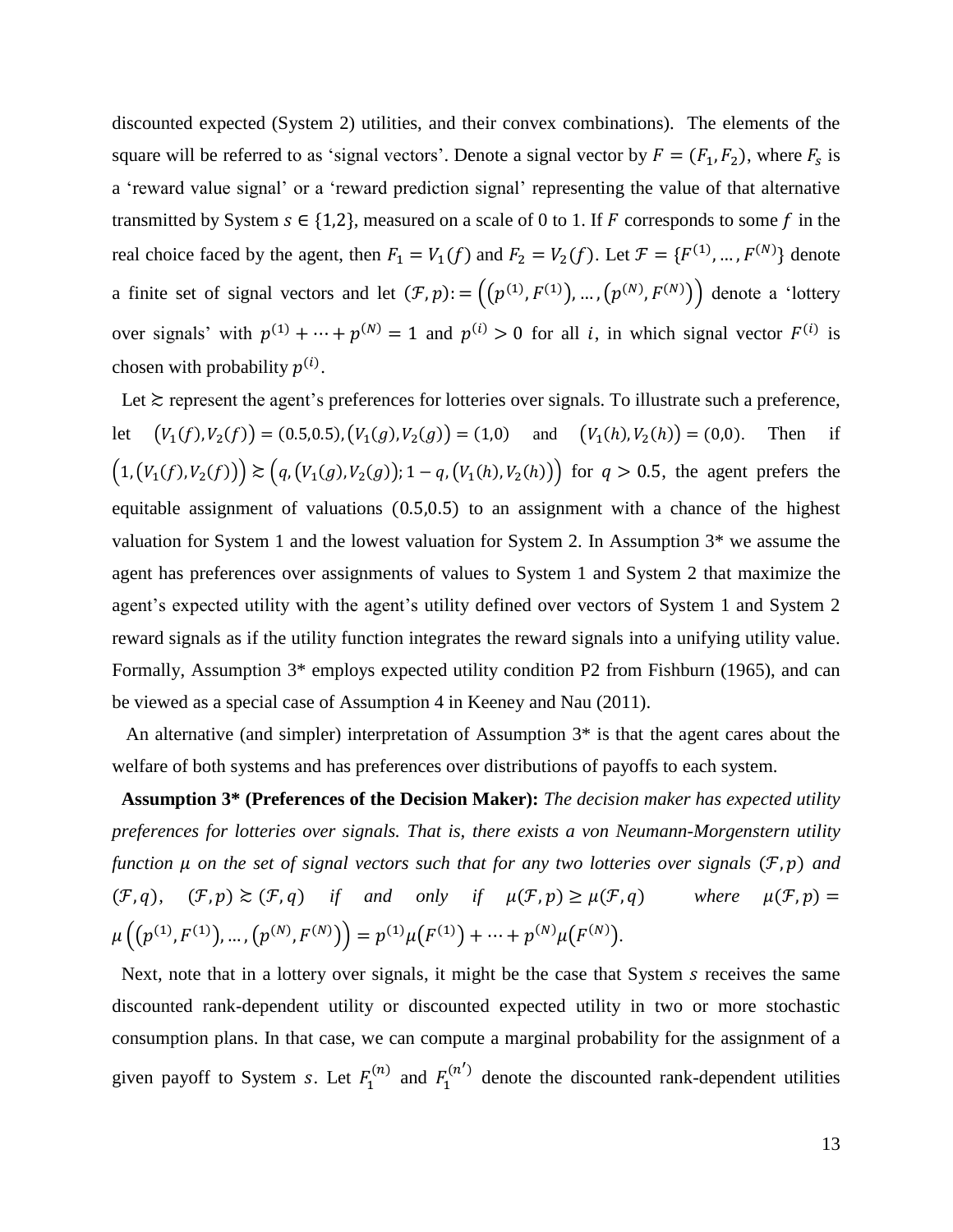assigned to System 1 by two signal vectors  $F^{(n)}$  and  $F^{(n')}$  that are among the signal vectors of a lottery  $(\mathcal{F}, p)$ . If  $F_1^{(n)} = F_1^{(n')} = u$  and  $F_1^{(n'')} \neq u$  for  $n'' \neq n, n'$ , then the marginal probability of discounted rank-dependent utility u for System 1 is  $p^{(n)} + p^{(n')}$ . In Assumption 4\*, the decision maker chooses in accordance with one system for choices affecting only that system's marginal distribution of payoffs. Formally, this assumption is a special case of Assumption 5 in Keeney and Nau (2011):

# **Assumption 4\* (Relationship between preferences in Assumptions 1\*, 2\*, and 3\*):**

- (i) *If two lotteries over signals yield identical marginal probabilities for the discounted rank-dependent utilities of System 1, the decision maker is indifferent between these lotteries if and only if System 2 is indifferent between them.*
- (ii) *If two lotteries over signals yield identical marginal probabilities for the discounted expected utilities of System 2, the decision maker is indifferent between these lotteries if and only if System 1 is indifferent between them.*

 Assumption 4\* relates the preferences from Assumptions 1\* - 3\*, and essentially says that if it does not matter to one system (e.g., intuition) which alternative is selected, the other system (e.g., logic) gets to make the decision. This assumption implies the decision maker's preferences satisfy Fishburn's (1965) mutual independence condition. Assumption 4\* is weaker than the Pareto assumption in Harsanyi (1955) and, together with Assumptions  $1^* - 3^*$ , it permits the aggregation of non-expected utility preferences.

**Proposition 2 (Dual Process Utility Theorem II):** *Given Assumptions 1\* through 4\*, there exist a* constant  $\theta \in (0,1)$ *, unique discount factors*  $\delta_1$ ,  $\delta_2$  *with*  $0 < \delta_1 < \delta_2 \le 1$ *, a unique, strictly increasing continuous rank-dependent probability weighting function*  $\pi$ , and *utility functions,*  $u_1$  *and*  $u_2$ *, each unique upon normalization to a 0-1 scale such that for all f,*  $g \in \Omega$ *,*  $f \gtrsim g \Leftrightarrow V(f) \ge V(g)$ , where

(4) 
$$
V(f) = (1 - \theta)V_1(f) + \theta V_2(f)
$$

$$
= (1 - \theta)\left(\sum_t \sum_j \delta_1^t \cdot \pi(f(x_{jt})) \cdot u_1(x_{jt})\right) + \theta \sum_t \sum_j \delta_2^t \cdot f(x_{jt}) \cdot u_2(x_{jt}).
$$

*Moreover, if there exists*  $f$ ,  $g \in \Omega$  with  $f \sim g$  and  $V_1(f) \neq V_1(g)$  then  $\theta$  is unique.

 A proof of Proposition 2 is provided in the appendix. Proposition 2 extends (3) to the more general case of (4) where System 1 has behavioral preferences (given by prospect theory or RDU) and System 2 has normative preferences given by discounted expected utility theory. The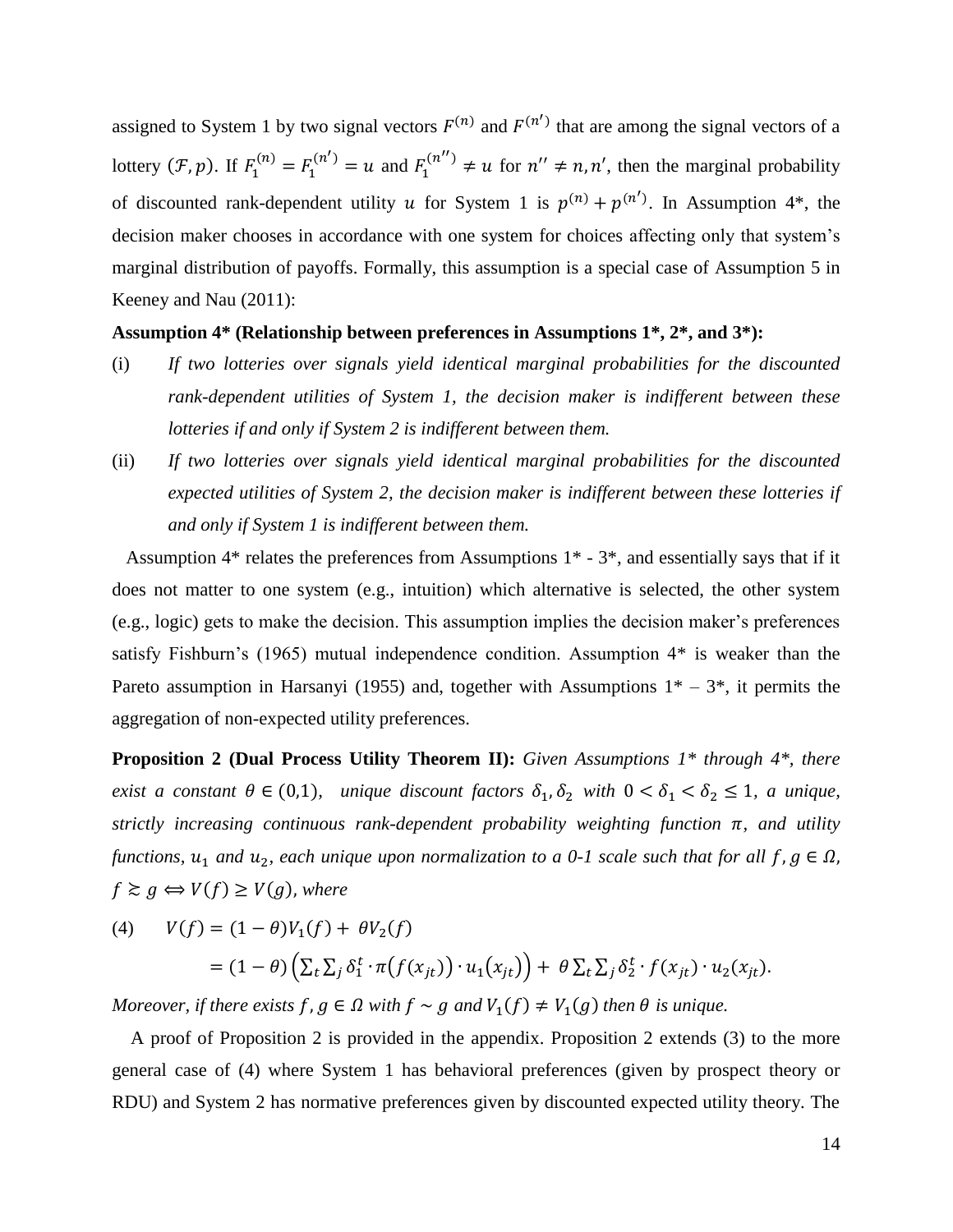aggregation of non-expected utility preferences in Proposition 2 is new, and perhaps surprising given the recent impossibility results by Mongin and Pivato (2015) and Zuber (2016) which seem to suggest that non-expected utility preferences cannot be aggregated consistently under fairly general conditions.

 We say an agent with preferences given by (4) has *dual process utility* (DPU) preferences. To simplify notation and to illustrate the model with the delay-neutrality and risk-neutrality assumptions for System 2, we will employ the specification in (5) in our analysis, where we drop the subscripts on System 1's discount factor and utility function:

(5) 
$$
V(f) = (1 - \theta) \left( \sum_t \sum_j \delta^t \cdot \pi \big(f(x_{jt})\big) \cdot u(x_{jt}) \right) + \theta \sum_t \sum_j f(x_{jt}) \cdot x_{jt}.
$$

 Our subsequent results are robust to the risk-neutrality and delay-neutrality assumptions for System 2 and continue to hold provided  $u_2$  is a monotonically increasing concave function with less curvature than  $u_1$  and System 2 is more patient than System 1.

 Under the premise that System 1 attends to subjective and affective ("hot") qualities of a stimulus and System 2 attends to the objective information ("cool" qualities) contained in a stimulus, one can interpret (5) as a weighted average of the subjective value of a stochastic consumption plan (the 'stimulus') as determined by System 1 and the objective value of the stochastic consumption plan as judged by System 2.

# *III.C. Interpretation of*  $\theta$

The parameter  $\theta$  may be interpreted as the degree to which an agent is 'hard-wired' to rely on System 2. Intuitive thinkers then have low values of  $\theta$ , whereas more analytical thinkers have higher values of  $\theta$ . We will refer to  $\theta$  as the decision maker's "cognitive type," with one's cognitive type becoming less based on feeling and intuition and more reliant on logic and calculation as  $\theta$  increases. From a neuro-economic perspective, there are tight neural connections between the prefrontal cortex, a brain region implicated in planning, analytical thinking, and executive function and the limbic system, an evolutionarily older brain region involved in the generation of emotions and the experience of pleasure. One might view  $\theta$  as indexing the strength of neural connections in the prefrontal areas relative to the strength of neural connections in the limbic areas. As noted,  $V_1(f)$  and  $V_2(f)$  may be viewed as reward value signals or reward prediction signals transmitted by Systems 1 and 2. When these signals conflict, the agent's choice may be determined such that the agent chooses in favor of the system with the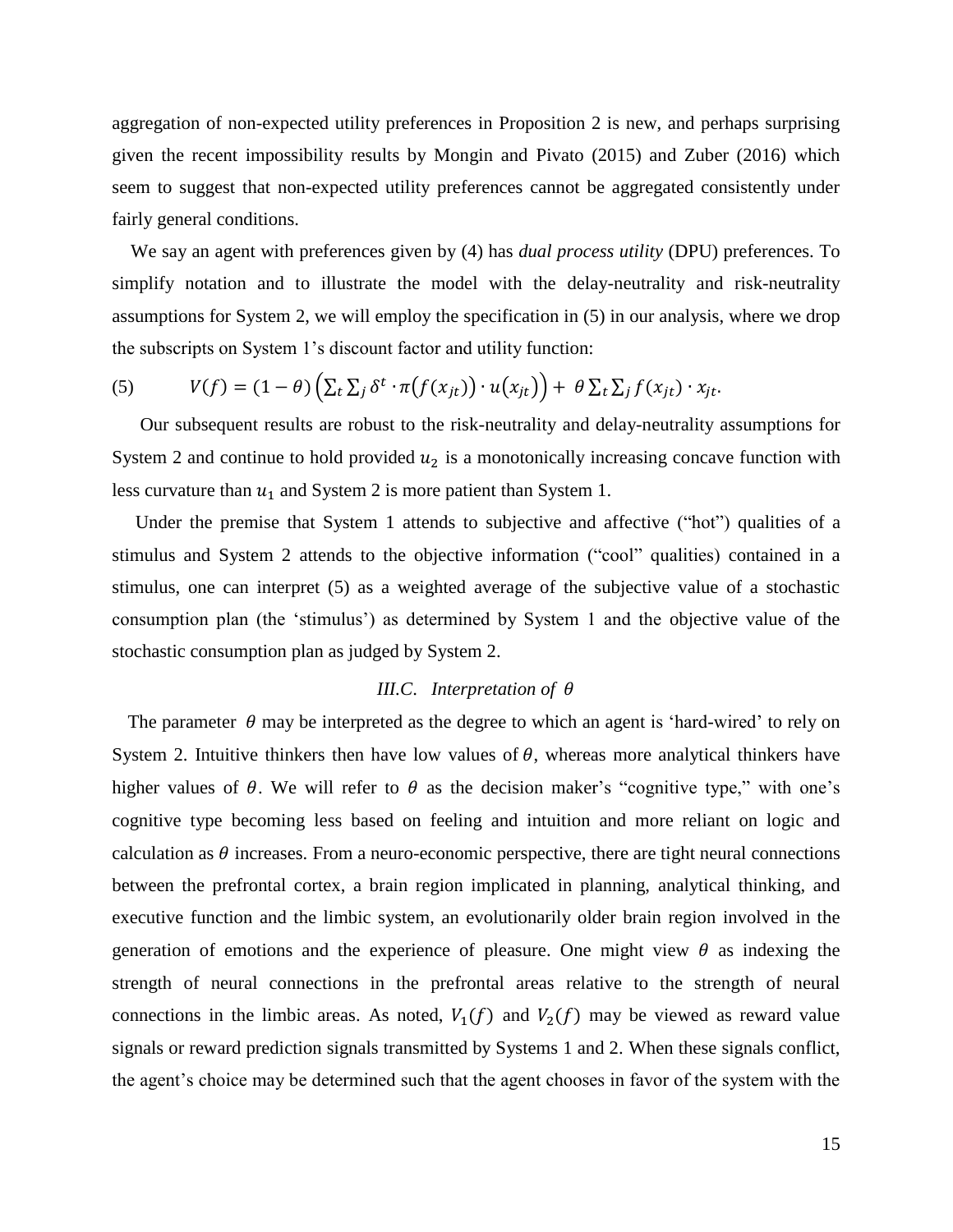stronger signal, where the product  $\theta V_2(f)$  can then be interpreted as the strength of the System 2 reward signal for any  $f \in \Omega$ , and  $(1 - \theta)V_1(f)$  is the strength of the System 1 reward signal. Ceteris paribus, an agent with a high value of  $\theta$  will exhibit more reflection and more selfcontrol (the agent is adapted to rely more on System 2), whereas an agent with a low value of  $\theta$ will have greater weight on the reward signals from System 1 and will find it more difficult to exert self-control in the presence of temptation. For instance, when choosing between a tempting alternative, f (i.e., an alternative with a large System 1 reward signal  $V_1(f)$ ), and a delayed alternative g such that  $V_1(f) > V_1(g)$  and  $V_2(f) < V_2(g)$ , a sufficiently large value of  $\theta$  is needed for an agent to resist temptation.

Note that DPU adopts the view of cognitive sophistication implicit in the interpretation of the cognitive reflection test (Frederick, 2005) and models of level-k thinking (Camerer et al., 2004), namely that there are reflective thinkers or those with high levels of cognitive sophistication and there are intuitive thinkers or those with lower levels of cognitive sophistication. It is in this sense in which we view  $\theta$  as reflecting a decision maker's 'cognitive type' which allows for heterogeneity across agents. Within agents, DPU reflects a compromise between the System 1 preference for immediate gratification and the more patient preferences of System 2. This 'compromise' is consistent with the findings of Andersen et al. (2008) who "…observe what appears to be the outcome of a decision process where temptation and long-run considerations are simultaneously involved."

#### *III.D. Basic Properties of DPU*

Consider two stochastic consumption plans f and g, where  $f(x_i)$  and  $g(x_i)$  are the probabilities which f and g assign to consumption sequence  $x_j$ , respectively. Since a decision maker either receives one consumption sequence or another and so cannot interchange components of any arbitrary sequences, we first seek a means of objectively ranking different consumption sequences, analogous to how one would rank individual outcomes. We can then extend the standard definition of stochastic dominance from lotteries over outcomes to lotteries over consumption sequences. In particular, we say sequence  $x_i$  dominates sequence  $x_k$  if  $x_{it} \geq$  $x_{kt}$  for all  $t \in \{0,1,\ldots,T\}$ , with a strict inequality for at least one t. We say that consumption sequences  $x_1, ..., x_n$  are *monotonically ordered* if  $x_j$  dominates  $x_{j+1}$  for all  $j \in \{1, ..., n-1\}$ . For any monotonically ordered consumption sequences  $x_1, \ldots, x_n$ , we say f (first-order) *stochastically dominates*  $g$  if  $F(x_{jt}) \le G(x_{jt})$  for all  $j \in \{1, ..., n\}$ , and all  $t \in \{0, 1, ..., T\}$ ,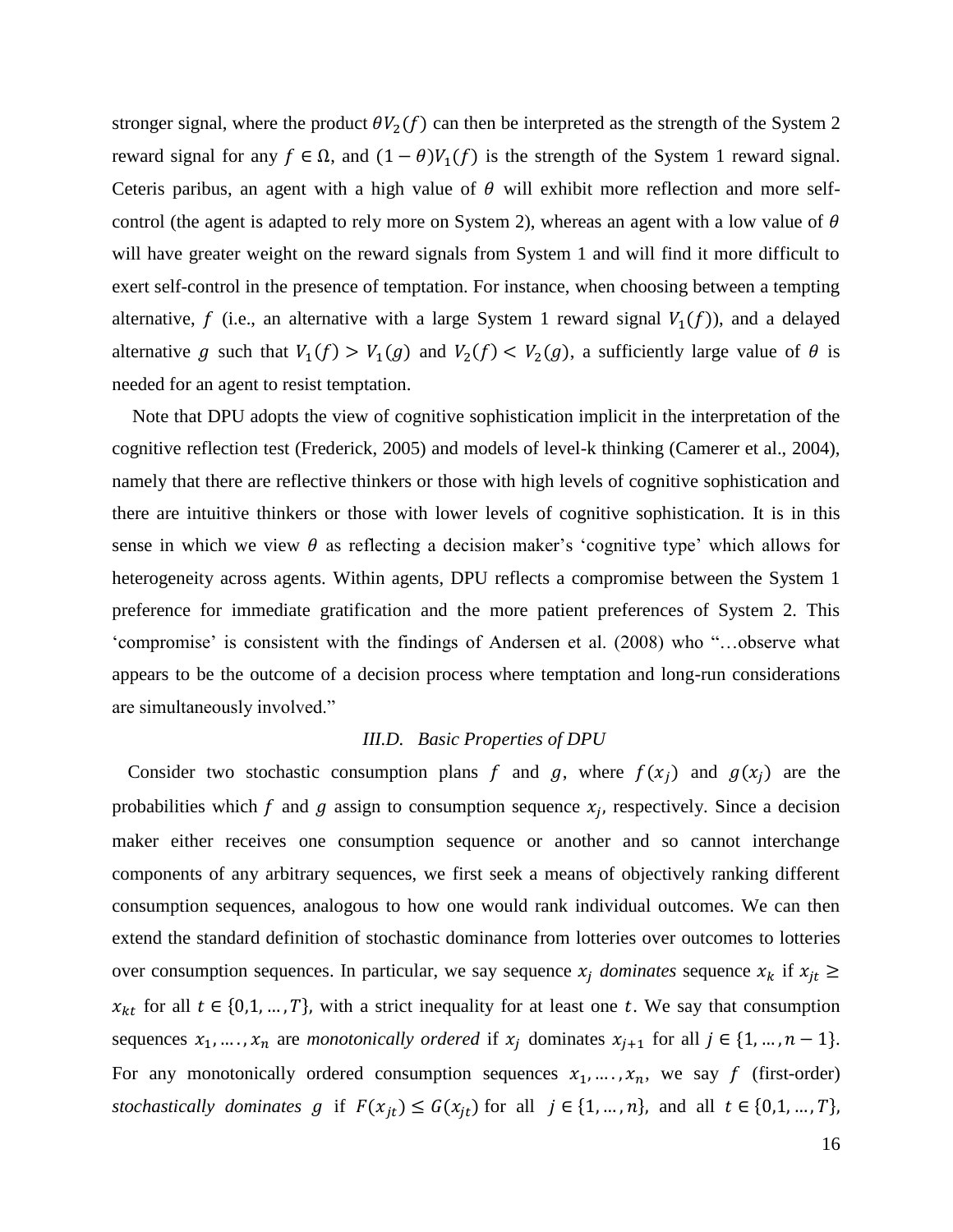where  $F$  and  $G$  are the cumulative distribution functions for  $f$  and  $g$ , respectively. Note that this reduces to the standard definition of stochastic dominance in an atemporal setting.

**Proposition 3:** *Let*  $\geq$  *have a DPU representation as in* (4). *Then for any fixed*  $\theta \in [0,1]$ *,* ≿ *satisfies the following properties over stochastic consumption plans:*

(i) *Weak order (*≿ *is transitive and complete)*

(ii) *Continuity* 

(iii) *First order stochastic dominance.*

The proofs of properties (i) and (ii) in Proposition 3 are standard so we prove only (iii). Recall that  $\pi(\cdot)$  ranks sequences such that  $\sum_t \delta_1^t \cdot u_1(x_{1t}) \geq \cdots \geq \sum_t \delta_1^t \cdot u_1(x_{nt})$ . Note that if consumption sequences  $x_1, ..., x_n$  are monotonically ordered, then  $u_1(x_{1t}) \geq ... \geq u_1(x_{nt})$  for all  $t \in \{0,1,\ldots,T\}$ , and for any increasing function  $u_1$ . Thus,  $\pi(\cdot)$  preserves the monotonic ordering of the sequences. If f stochastically dominates g, then  $\delta^t \sum_j \pi(f(x_j))u(x_{jt})$  $\delta^t \sum_j \pi(g(x_j))u(x_{jt})$ , for each period  $t \in \{0,1,\dots,T\}$ , which implies that  $V_1(f) > V_1(g)$ . Since  $V_2(f) > V_2(g)$ , the convex combination of  $V_1$  and  $V_2$  ranks f higher than g for all  $\theta \in [0,1]$ .

#### IV. EMPIRICAL VIOLATIONS OF DISCOUNTED UTILITY AND EXPECTED UTIILITY

In this and the following sections, all propositions assume the decision maker has dual process utility preferences (given by (5)). Proofs of Propositions in §4 and §5 are given in the appendix. Notably, each of these results (Propositions 4, 5, 6, 7, 8, and 9) do not hold when  $\theta = 0$  or  $\theta =$ 1, indicating the need for a dual process paradigm in our setup. First, we show that DPU resolves two empirical violations of discounted utility theory - present bias and the magnitude effect.

# *IV.A. Present Bias*

Systematic empirical violations of the stationarity axiom of discounted utility theory (Koopmans, 1960), such as present bias, have been well-documented in experiments (Frederick et al., 2002), and are thought to reveal time-inconsistent preferences (Laibson 1997; O'Donoghue and Rabin 1999). Formal accounts of present bias and hyperbolic discounting have often directly assumed such behavior in the functional form of the agent's preferences (e.g., Loewenstein and Prelec 1992; Laibson 1997). Surprisingly, present bias emerges as a general property of DPU without any explicit assumptions regarding hyperbolic discounting or diminishing sensitivity to delays. In fact, present bias is predicted by DPU even though each system has time consistent preferences.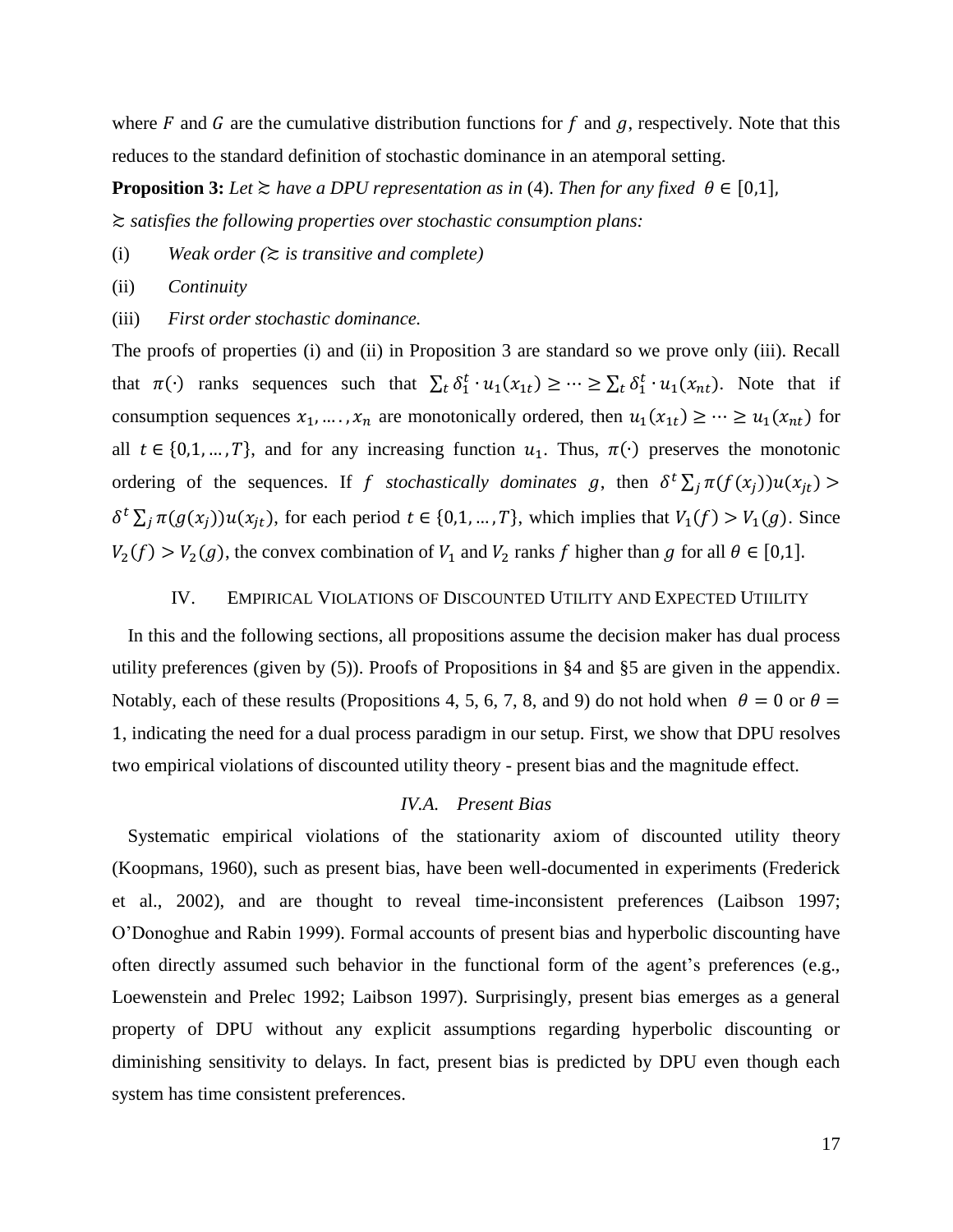As before, let  $(c, p, t)$  denote a stochastic consumption plan which has one non-zero outcome  $c$ , to be received with probability  $p$  at time  $t$ . We have the following definition:

**Definition 1 (Present Bias):** *Present bias* holds if for  $y \in (0, c)$ , and  $t, \Delta > 0$ ,  $(y, p, 0) \sim (c, p, \Delta) \Longrightarrow (y, p, t) \prec (c, p, t + \Delta)$ 

**Proposition 4:** *Under DPU, present bias holds if and only if*  $\theta \in (0,1)$ *.* 

Proposition 4 implies that DPU explains the example of the common difference effect in Table I demonstrated by Keren and Roelofsma (1995). In particular, a decision maker indifferent between 100 Dutch guilders for sure now and 110 Dutch guilders for sure in 4 weeks will strictly prefer 110 Dutch guilders for sure in 30 weeks over 100 Dutch guilders for sure in 26 weeks. It is also clear from the proof of Proposition 4 that present bias does not hold if  $\theta = 0$  or if  $\theta = 1$ . Thus, under DPU, present bias arises due to the interaction between System 1 and System 2.

# *IV.B. The Magnitude Effect*

The DPU model also offers an explanation of the magnitude effect in intertemporal choice. The magnitude effect is the robust observation that behavior is more patient for larger rewards than for smaller rewards (Prelec and Loewenstein, 1991). Formally:

**Definition 2** (Magnitude Effect): We say the *magnitude effect* holds if for  $y \in (0, c)$ ,  $s > t$ , and  $r > 1$ ,  $(y, p, t) \sim (c, p, s) \Rightarrow (ry, p, t) \prec (rc, p, s)$ 

**Proposition 5:** For any concave power utility function *u*, the magnitude effect holds under *DPU, if and only if*  $\theta \in (0,1)$ *.* 

# *IV.C. The Peanuts Effect*

While PT and RDU explain violations of expected utility theory (EU) such as the Allais paradoxes, standard specifications of PT or RDU do not explain the 'peanuts' effect. An example of this behavior is a willingness to pay \$1 for a one-in-ten million chance of \$1 million, but prefer a sure \$1000 over a one-in-ten million chance of \$1 billion. Under a power value function for PT, indifference in the former choice implies indifference in the latter for *any* probability weighting function and the peanuts effect does not hold. The problem is more challenging when incorporating both risk and time because, since Prelec and Loewenstein (1991), it has not been clear how the magnitude effect and the peanuts effect coexist. Yet DPU simultaneously predicts both effects. The peanuts effect holds since risk-seeking at small stakes is due to overweighting low probabilities (the domain where the peanuts effect is observed) while scaling payoffs up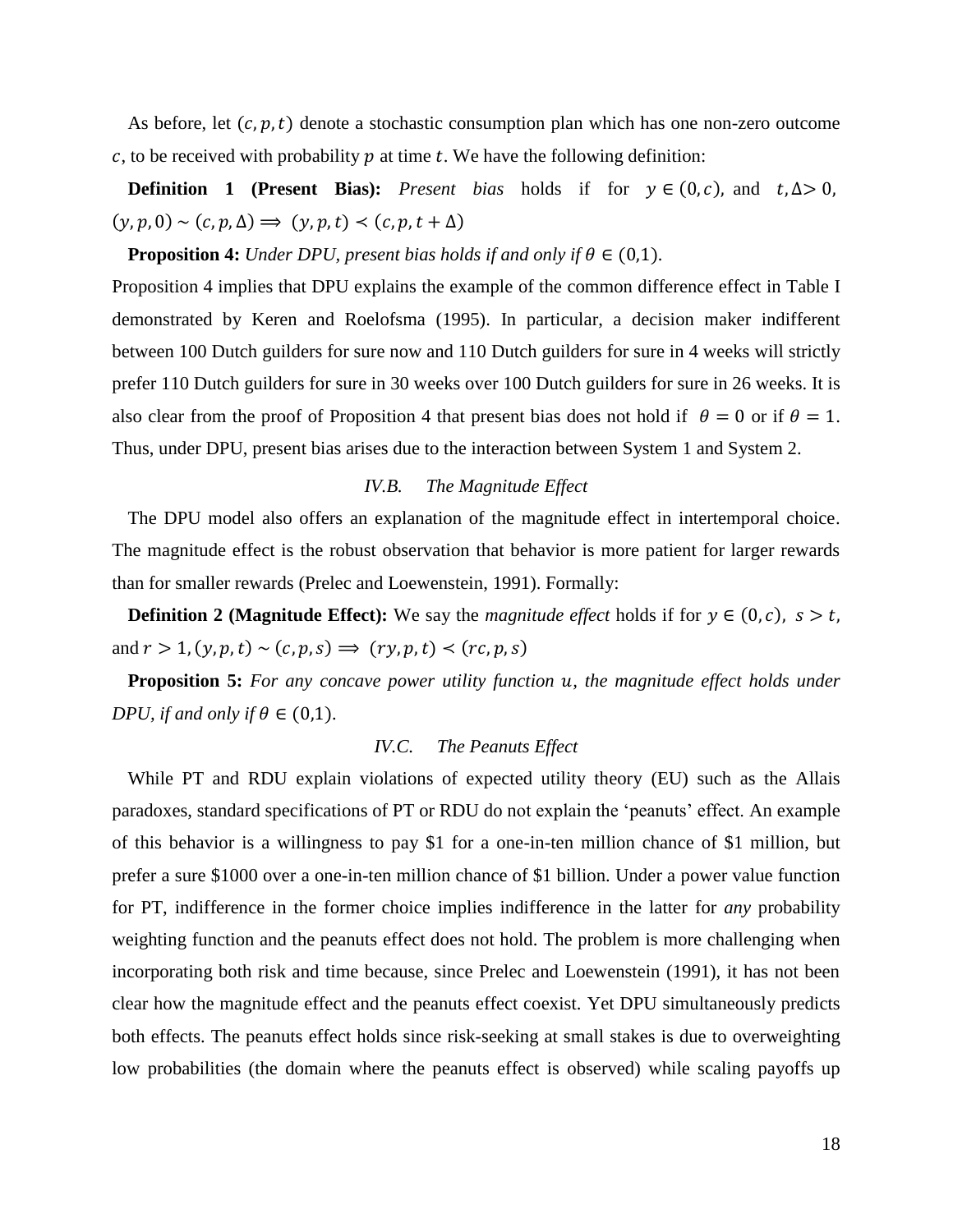shifts more weight on the System 2 value function (if  $u_1$  is more concave than  $u_2$ ) which shifts preferences toward risk neutrality (if  $u_2(x) = x$ ) or risk aversion (if  $u_2$  is concave).

**Definition 3 (Peanuts Effect):** We say the *peanuts effect* holds if for  $y \in (0, c)$ ,  $p > q$ , and  $r >$  $1, (c, q, t) \sim (y, p, t) \Rightarrow (rc, q, t) \prec (ry, p, t).$ 

**Proposition 6:** Let  $\mathbb{E}[(y, p, t)] > \mathbb{E}[(c, q, t)]$ . Then for any concave power function  $u$ , the *peanuts effect holds under DPU if and only if*  $\theta \in (0,1)$ *.* 

For both the magnitude and peanuts effects, power utility is sufficient, but not necessary. Also, if System 2 is even slightly risk-averse, the peanuts effect holds when  $\mathbb{E}[(y, p, t)] = \mathbb{E}[(c, q, t)].$ 

In addition to resolving the peanuts and magnitude effects, DPU also explains the finding in Fehr-Duda et al. (2010) that probability weighting is stronger for low stakes than for high stakes. This observation holds naturally under DPU given the assumption that the System 2 value function is closer to risk-neutrality than the System 1 value function. However, this stake-size effect violates prospect theory which assumes probability weights and outcomes are independent.

#### V. INTERACTIONS BETWEEN RISK AND TIME PREFERENCE

In this section, we apply DPU to systematic interactions between risk and time preferences from Table I, identified in Baucells and Heukamp (2012).

#### *V.A*. *Time Interacts with Risk Preference*

 We return now to the behaviors illustrated in Table I. As displayed in Table I, Baucells and Heukamp (2010) found most respondents in their study preferred a guaranteed 9 Euros immediately over an 80% chance of 12 Euros immediately, but chose the chance of receiving 12 Euros immediately when the probabilities of winning were scaled down by a factor of 10. This behavior is an instance of the Allais common ratio effect (Allais, 1953). Baucells and Heukamp further observed that when the receipt of payment is delayed 3 months, most respondents preferred an 80% chance of 12 Euros over a guaranteed 9 Euros. This finding that people are less risk-averse toward delayed lotteries was also observed by Abdellaoui et al. (2011).

 The common ratio effect example from Baucells and Heukamp (2010) holds under DPU if the probability weighting function is sub-proportional. Here we confirm that DPU explains the finding that 'time interacts with risk preference' which holds even if System 1's utility function is linear in probabilities. Let  $E[f]$  denote the (undiscounted) expected value of stochastic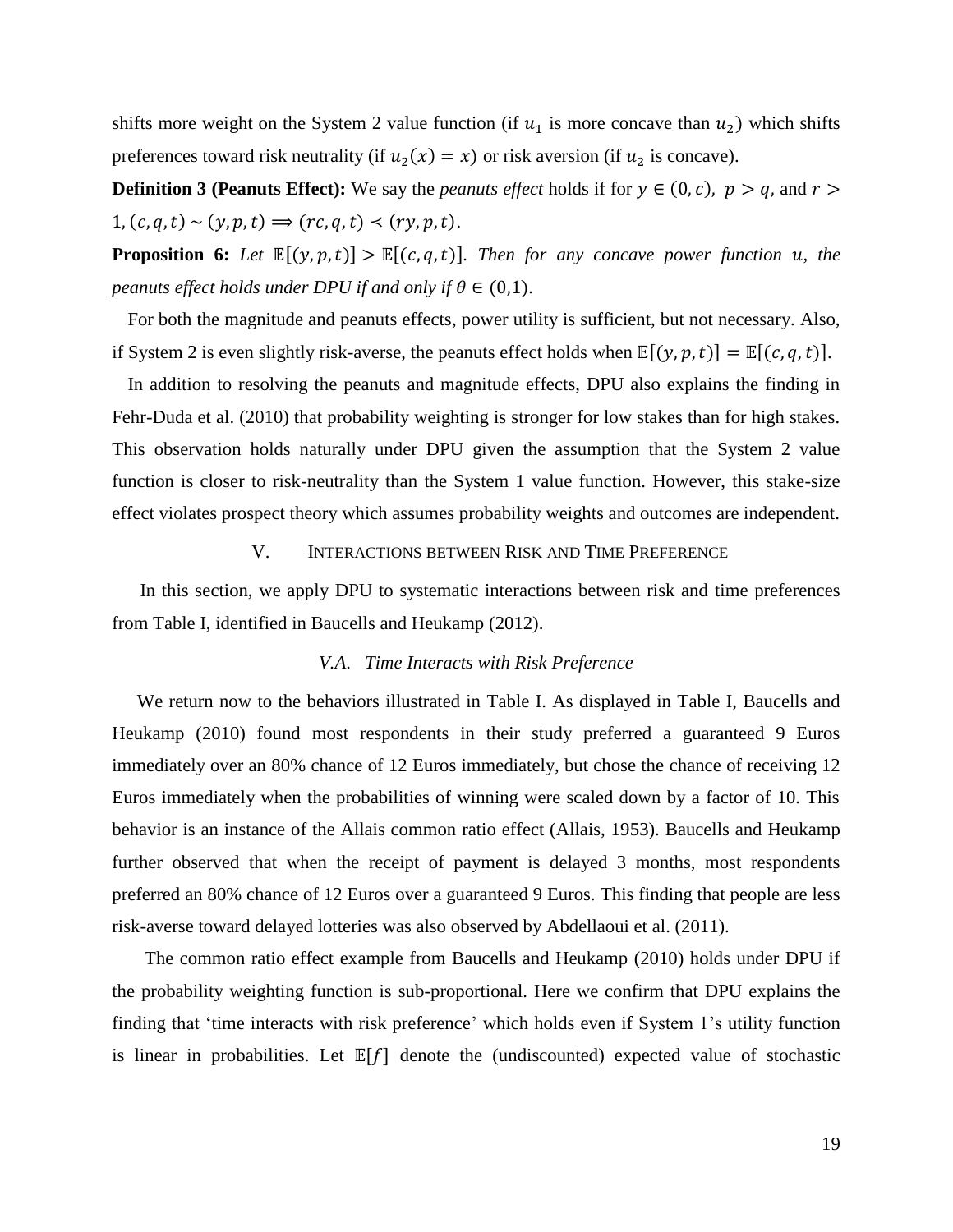consumption plan  $f$ . We consider the case where the riskier lottery has the higher expectation as was the case in Baucells and Heukamp (2010).

**Definition 4:** We say *time interacts with risk preference* if for  $y \in (0, c)$ ,  $\alpha \in (0, 1)$ , and  $s > t$ ,  $(y, p, t) \sim (c, \alpha p, t) \Rightarrow (y, p, s) \prec (c, \alpha p, s).$ 

 **Proposition 7:** Let  $\mathbb{E}[(c, \alpha p, t)] > \mathbb{E}[(y, p, t)]$ . Then under DPU, time interacts with risk *preference if and only if*  $\theta \in (0,1)$ 

# *V.B. Risk Interacts with Time Preference*

 As displayed in Table I, Keren and Roelofsma (1995) found that most respondents in their study preferred a guaranteed 100 Dutch guilders immediately over a guaranteed 110 Dutch guilders in 4 weeks, but chose the guaranteed 110 when the receipt of both payments was delayed an additional 26 weeks. This behavior is an example of present bias. Keren and Roelofsma further observed that when the chance of receiving each payment was reduced, most respondents preferred a 50% chance of 110 Dutch guilders in 4 weeks over a 50% chance of 100 now. That is, making both options risky leads to more patient behavior, analogous to the effect of adding a constant delay to both options. This finding that people wait longer when the alternative is risky was also observed by Luckman et al. (2017).

 **Definition 5:** We say *risk interacts with time preference* if for  $y \in (0, c)$ ,  $t, \Delta > 0$ , and  $q <$  $p, (y, p, t) \sim (c, p, t + \Delta) \Rightarrow (y, q, t) \prec (c, q, t + \Delta).$ 

**Proposition 8:** *Under DPU, for any convex weighting function w, risk interacts with time preference if and only if*  $\theta \in (0,1)$ *.* 

In the example by Keren and Roelofsma in Table I, convexity of the weighting function in Proposition 8 implies  $w(0.5) < 0.5$ , which implies  $\pi(0.5) < 0.5$ . This condition is a general feature of observed probability weighting functions (Starmer, 2000; Wakker, 2010) and represents a form of pessimism. Indeed this condition is implied by the assumption of pessimism in the rank-dependent utility framework. This condition holds for all convex probability weighting functions as well as for the familiar inverse-S-shaped weighting functions (such as those parameterized by Tversky and Kahneman (1992), Wu and Gonzalez (1996), Prelec (1998), and Gonzalez and Wu (1999)), Abdellaoui (2000), and Bleichrodt and Pinto (2000)). This condition is also a general property resulting from Prelec's (1998) axiomatic characterization of his one-parameter probability weighting function. This condition ( $\pi$ (0.5) < 0.5) will reappear in our analysis and is the only substantive property of the weighting function that is necessary for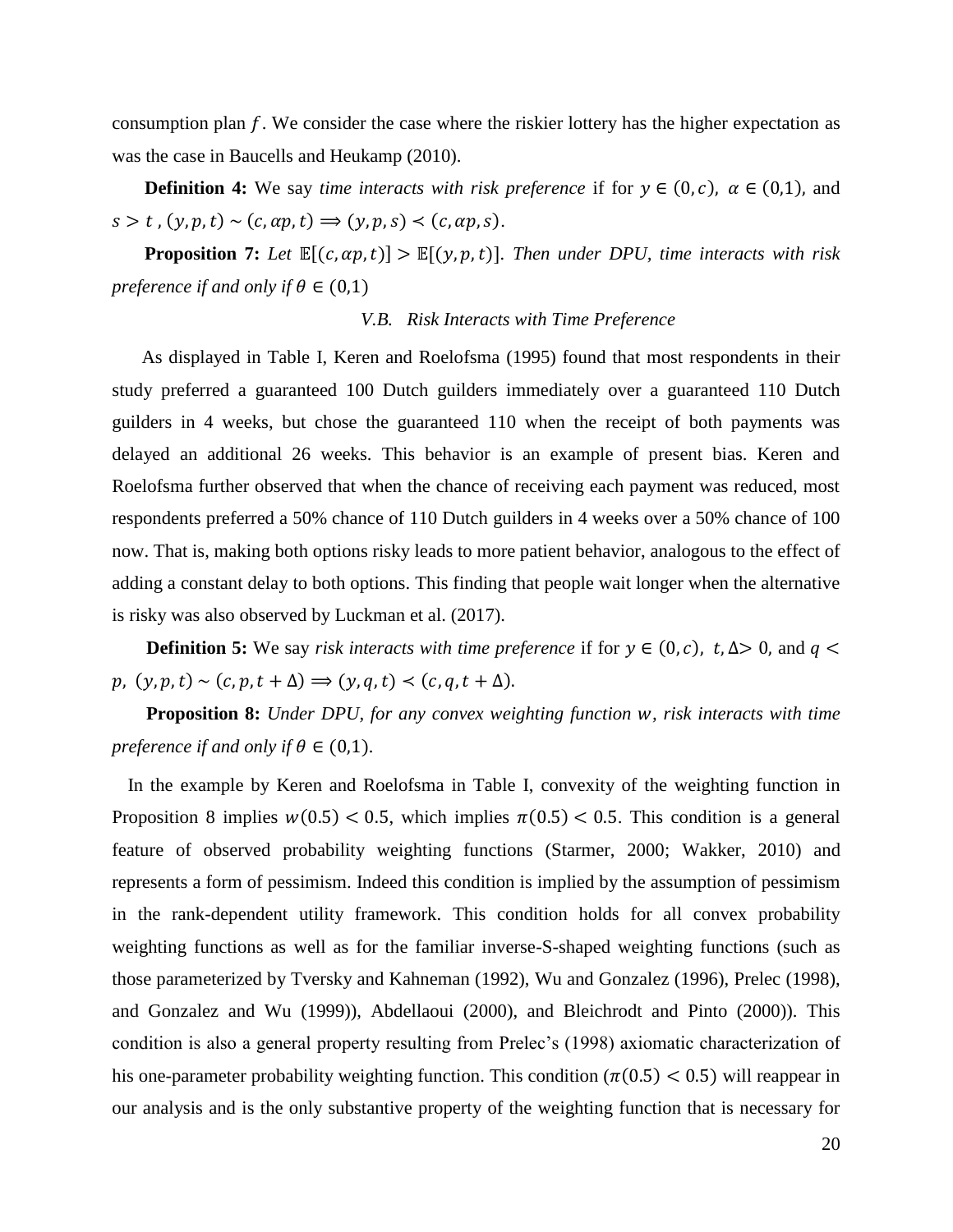DPU to explain the experimental observations studied here. The more general convexity condition is only necessary for the generalization of the behavior observed by Keren and Roelofsma to all  $q < p$  as formalized in Definition 5.

### *V.C. Payoffs Interact with Risk and Time Preferences*

Baucells et al. (2009) found that  $81\%$  of respondents preferred  $6100$  for sure in one month to €100 with 90% probability immediately, but 57% preferred  $€5$ , with 90% probability immediately over  $\epsilon$ 5 for sure, in one month. Baucells and Heukamp (2012) refer to this behavior as subendurance and they define it more generally as follows:

**Definition 6:** *Subendurance* holds if for  $y \in (0, c)$ ,  $t, \Delta > 0$  and  $\lambda \in (0, 1)$ ,  $(c, p, t + 1)$  $\Delta$ ) ~ (c,  $\lambda p, t$ )  $\Rightarrow$  (y, p, t +  $\Delta$ ) < (y,  $\lambda p, t$ ).

**Proposition 9:** For any concave utility function  $u$  such that  $u(0) = 0$ , subendurance holds *under DPU, if and only if*  $\theta \in (0,1)$ *.* 

 The interaction effects in this section challenge a larger class of time preferences than DEU. Indeed, they cannot be explained by any model of discounting in which evaluation of payoffs, probabilities, or delays is multiplicatively separable. As Baucells and Heukamp (2012) note, when evaluating a stochastic consumption plan  $(x, p, t)$ , "One may be tempted to propose  $V(x, p, t) = w(p)f(t)v(x)$ . Unfortunately, this form is not appropriate because...probability and time cannot be separated. One may then propose the more general form  $V(x, p, t) =$  $g(p,t)v(x)$ , but this fails to accommodate subendurance." Moreover, Ericson and Noor (2015) reject the assumption that discounting and utility functions are separable for nearly 70% of their participants. Given the necessity of a seemingly complex form for evaluating  $(x, p, t)$  to explain the observations in Table I, the DPU functional form in (5) is surprisingly simple.

# *V.D. Variations in Risk and Time*

Figure I graphs (5) for different values of  $\theta$  (within panels) and for different delays (across panels), as probabilities increase from 0 to 1. The figure employs Prelec's (1998) probability weighting function and evaluates a stochastic consumption plan paying  $x > 0$  with probability p at time t and 0 otherwise, under the simplified case where  $u_1(x) = u_2(x) \coloneqq 1$  and  $u_1(0) =$  $u_2(0) \coloneqq 0$ . This specification may be viewed as a time-dependent probability weighting function that becomes flatter as the time horizon increases. In general, DPU does not have a separable probability weighting function that is independent of outcomes or time, but we can see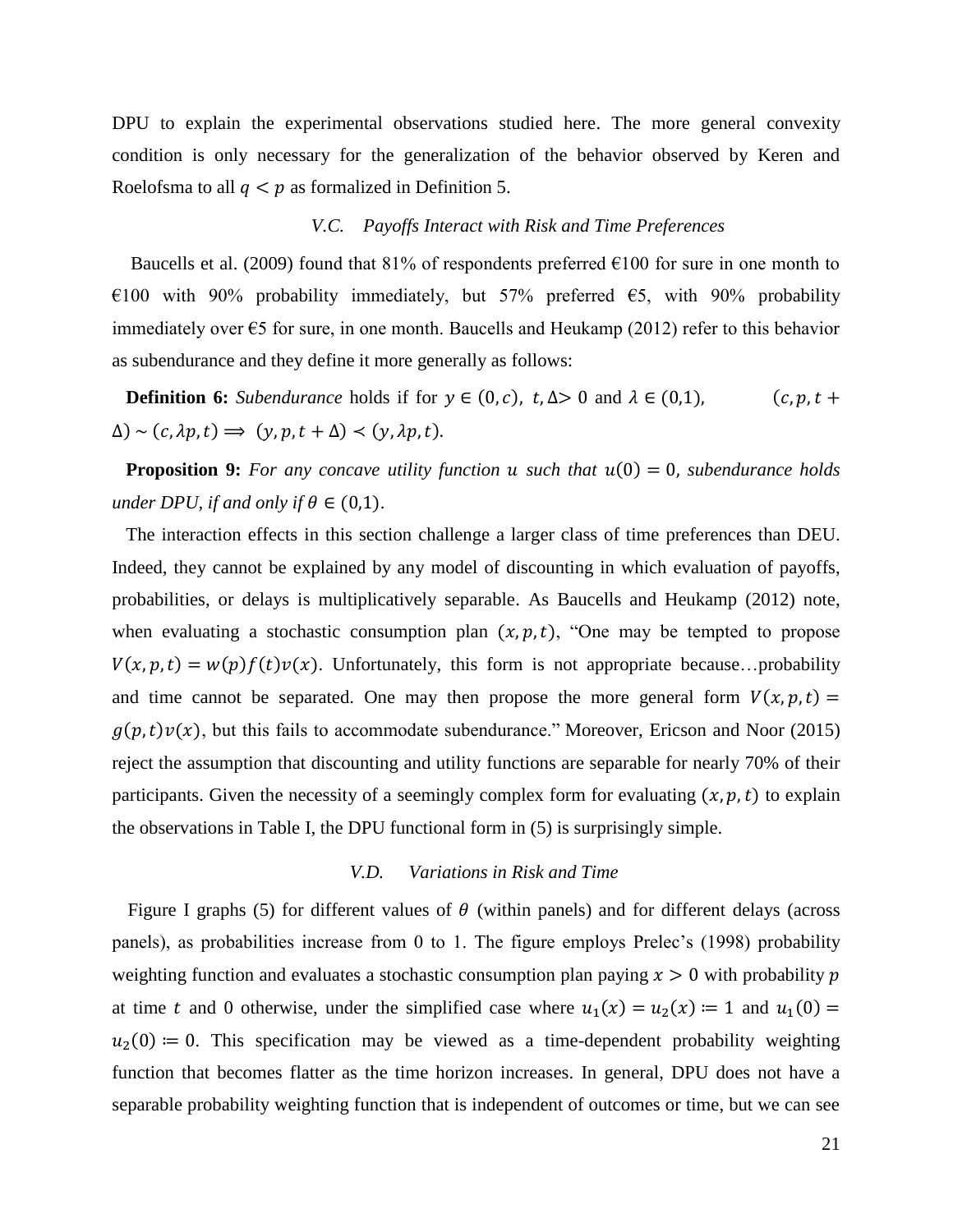how time affects the shape of the weighting function in the special case when  $u_1(.) = u_2(.)$ . Figure I suggests people are less sensitive to variations in probability for longer time horizons. Also, relative to an event's probability  $p$ , the function over-weights low probability events occurring over short horizons, such as drawings for state lottery tickets (if  $\delta^t w(p) > p$ ), but under-weights low probability events over long horizons, such as natural disasters and health risks (if  $\delta^t w(p) < p$ ). Epper and Fehr-Duda (2016) also argue that accounting for time delays permits the coexistence of overweighting and underweighting tail events.



**Figure I: Time Dependent Probability Weighting**

For stochastic consumption plan  $(x, p, t)$  yielding  $x$  with probability p at time t and 0 otherwise, Figure I plots (5) for different values of  $\theta$ , different time delays (0 to 10 periods), and different probabilities. The parameters were set to  $\delta = 0.8$ , and  $w(p) = \exp(-(-\ln(p))^{\alpha})$  (Prelec's one-parameter probability weighting function), with  $\alpha = 0.5$ . These parameter values are arbitrary and chosen for rough plausibility.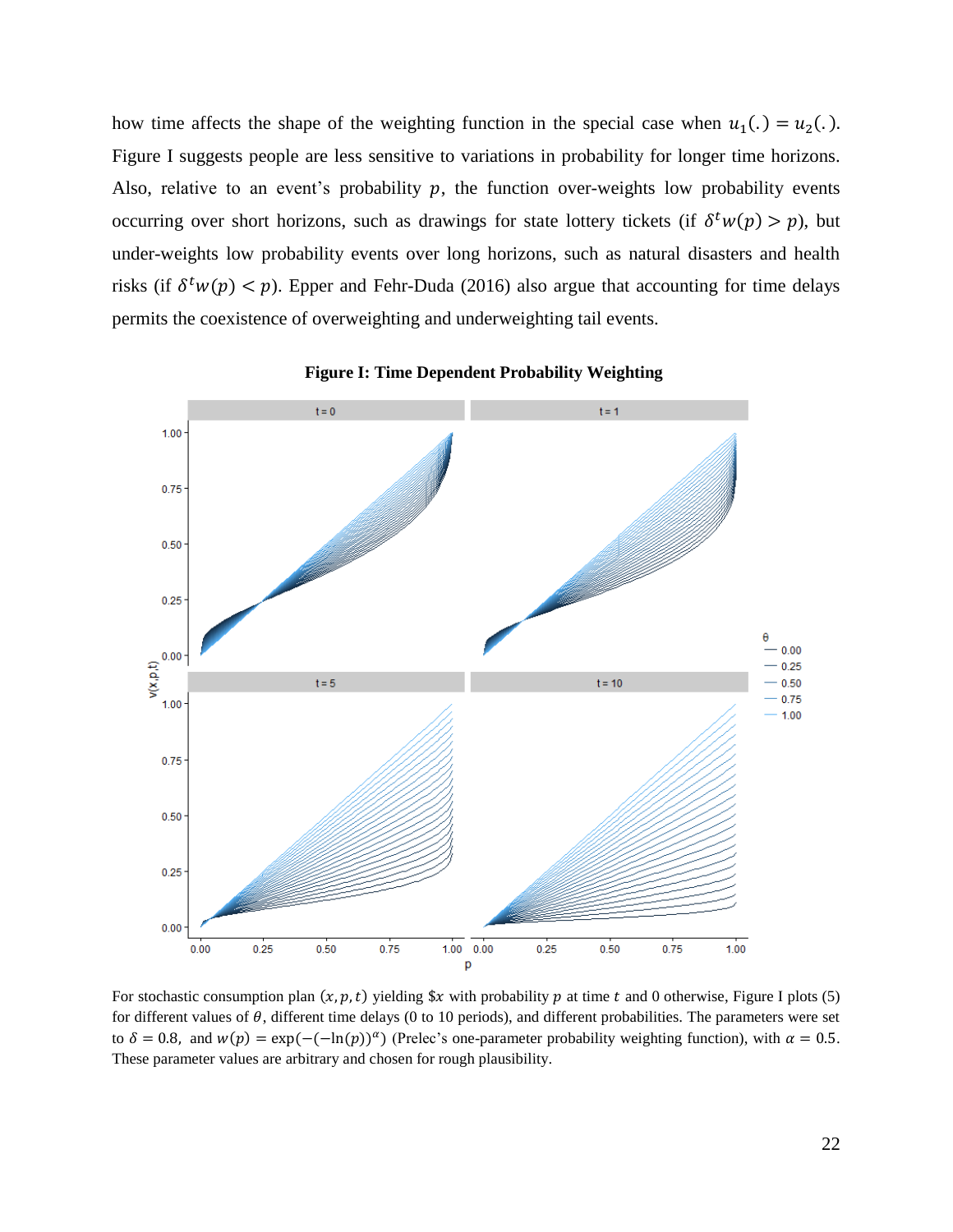Figure II graphs the DPU function from (5) for different values of  $\theta$  (within each panel) and for different probabilities (across panels), as the time horizon increases from 0 to 10 periods, using the same parametric specification as in Figure I. This specification may be viewed as a probability-dependent time discounting function for the special case where  $u_1(.) = u_2(.)$ . In Figure II, the function becomes steeper at higher probabilities, suggesting people are less patient as the outcome becomes more likely to be received, possibly reflecting anticipation prior to a reward.



For a simple stochastic consumption plan  $(x, p, t)$  yielding outcome  $x$  with probability  $p$  at time  $t$  and 0 otherwise, Figure II plots the function in (5) for different values of  $\theta$ , different time delays (0 to 10 periods), and different probabilities for the parameters  $\delta = 0.8$ , and  $w(p) = \exp(-(-\ln(p))^{\alpha})$  with  $\alpha = 0.5$ .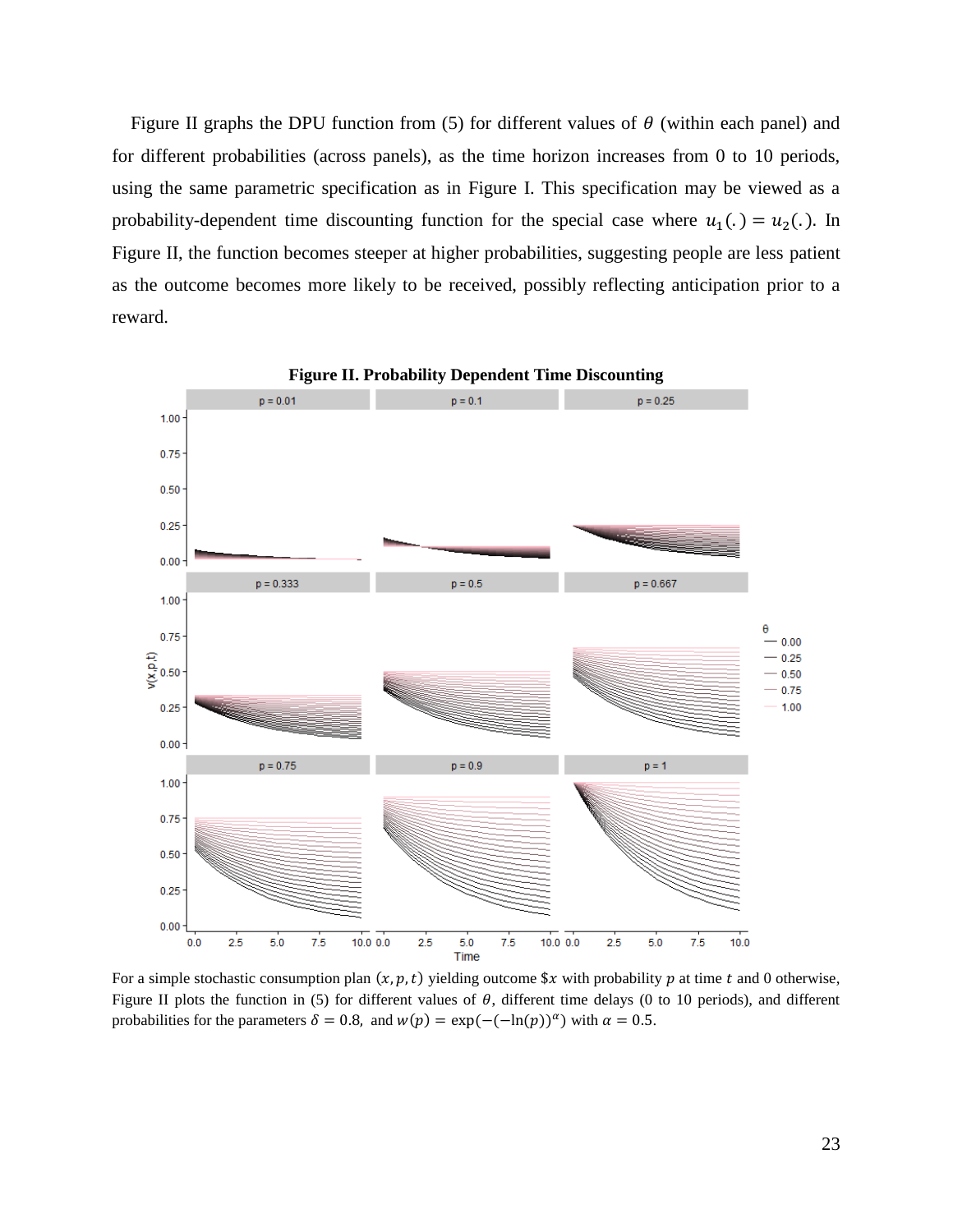#### VI. OTHER RELATIONSHIPS BETWEEN RISK AND TIME PREFERENCE

We next consider four other relationships between risk and time: risk preference and intertemporal substitution, a preference for diversifying risks across time, aversion to timing risk, and correlations between risk preference, time preference, and cognitive type.

# *VI.A. Risk Preference and Intertemporal Substitution*

The discounted expected utility model uses the same utility function in both risky and temporal contexts. However, risk preference and inter-temporal substitution are often observed to be distinct (e.g., Miao and Zhong, 2015). Consider the simple stochastic consumption plan,  $f$ , below, also considered by Miao and Zhong (2015), subject to  $(1 + r)c_1 + c_2 = 100$  and  $(1 + r)c'_1 + c'_2 = 100$ , where  $r \in (0,1)$  is an interest rate.

**Figure III. A Simple Stochastic Consumption Plan**

|      |    | t,                |
|------|----|-------------------|
| n    | C1 | $\mathcal{C}_{2}$ |
| $-p$ |    | r.                |

The present equivalents  $PE(c_1, c_2)$  and  $PE'(c'_1, c'_2)$  of consumption  $(c_1, c_2)$  and  $(c'_1, c'_2)$ , respectively, are determined such that PE/PE' at  $t_1$  is indifferent under V to receiving  $(c_1, c_2)$ /  $(c'_1, c'_2)$  on the time horizon. They are defined as

$$
PE(c_1, c_2) := V^{-1}((1 - \theta)(u(c_1) + \delta u(c_2)) + \theta(c_1 + c_2)).
$$
  
\n
$$
PE'(c'_1, c'_2) := V^{-1}((1 - \theta)(u(c'_1) + \delta u(c'_2)) + \theta(c'_1 + c'_2)).
$$

Employing rank-dependent probability weighting to aggregate the certainty equivalent as in the Chew-Epstein-Halevy approach (see Miao and Zhong, 2015), the certainty equivalent (CE) under DPU can be expressed as

$$
CE(f) = V^{-1} \Big( w(p) V \Big( PE(c_1, c_2) \Big) + w(1 - p) V \Big( PE(c'_1, c'_2) \Big) \Big) \, if \, PE \ge PE'
$$
\n
$$
CE(f) = V^{-1} \Big( w(1 - p) V \Big( PE(c_1, c_2) \Big) + w(p) V \Big( PE(c'_1, c'_2) \Big) \Big) \, if \, PE \le PE'.
$$

This approach permits a separation between risk attitude (which is partially determined by  $w$ ) and inter-temporal substitution (which does not depend on  $w$ ).

# *VI.B*. *Preference for Diversification across Time*

Miao and Zhong (2015) provide a variant of the example shown below: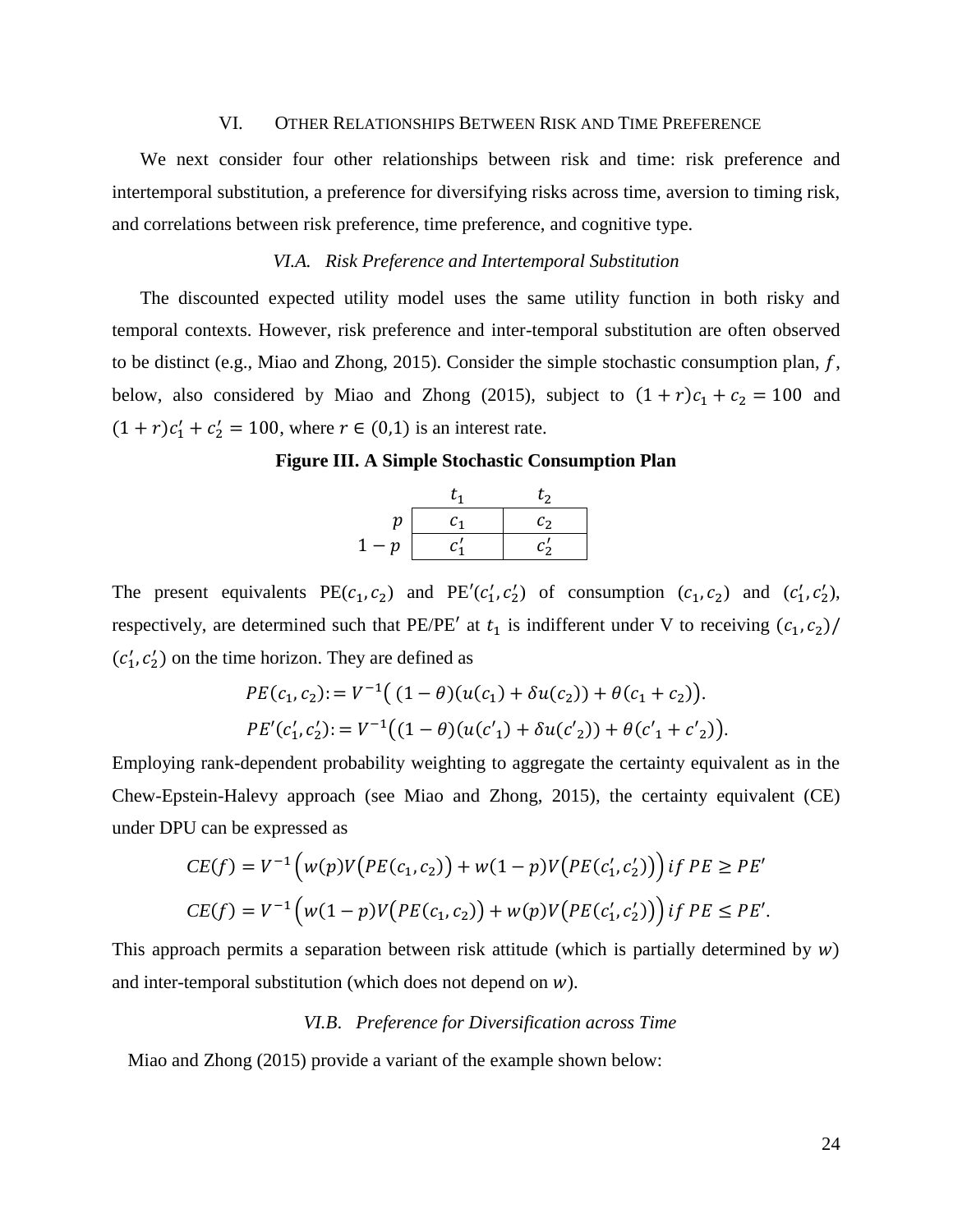**Figure IV. Preference for Diversification across Time (A Preferred to B)**

| <b>Option A</b> | $t=0$  | $t=1$ | Option B    | $t=0$ | $t=1$ |
|-----------------|--------|-------|-------------|-------|-------|
| $p=0.5$         | $00\,$ |       | $p = 0.5$   | 100   | 100   |
| $1-p = 0.5$     |        | 100   | $1-p = 0.5$ |       |       |

We can think of the consumption sequences as being determined by the toss of a fair coin. Then Option A pays \$100 in period 0 if the coin lands heads, and it pays \$100 in period 1 if the coin lands tails. In contrast, Option B pays \$100 in period 0 and \$100 in period 1 if the coin lands heads, and it pays \$0 in both periods if the coin lands tails. Miao and Zhong (2015) propose and find experimental support for the hypothesis that many people prefer Option A in which risks are diversified across time over Option B in which they are not. Such behavior has also been observed by Andersen et al. (2011) who refer to this preference pattern as 'correlation aversion' or 'intertemporal risk aversion.'

Correlation aversion is simply explained by DPU. Note that, for Option A, System 1 will rank consumption sequence  $x := (100, t = 0; 0, t = 1)$  higher than the sequence  $y := (0, t = 1)$ 0; 100,  $t = 1$ ) in order of preference since  $\delta < 1$ . Thus, DPU assigns weight  $\pi(0.5)$  to x and  $(1 - \pi(0.5))$  to y, with weights assigned analogously for Option B. In most experimental studies of rank-dependent probability weighting functions (see references in §5.2), it has been found that  $\pi(0.5)$  < 0.5. Under DPU, with  $u(0) = 0$ :

$$
V(Option A) = (1 - \theta) ((\pi(0.5))u(100) + (1 - \pi(0.5))\delta u(100)) + \theta(100)
$$

$$
V(Option B) = (1 - \theta) ((\pi(0.5))(u(100) + \delta u(100))) + \theta(100)
$$

Since  $\delta \in (0,1)$ ,  $u(100) > \delta u(100)$ . Hence, A is preferred to B if  $\pi(0.5) < 0.5$ .

# *VI.C. Aversion to Timing Risk*

Onay et al. (2007) and DeJarnette et al. (2015) experimentally investigate preferences over lotteries that pay a fixed prize at an uncertain date. For instance, in choices such as receiving \$100 in 10 weeks for sure (Option A), or receiving \$100 in either 5 or 15 weeks with equal probability (Option B), they find that people are generally risk-averse toward timing risk, preferring Option A. However, DEU and the standard models of hyperbolic and quasi-hyperbolic discounting imply people will be *risk-seeking* toward timing risk.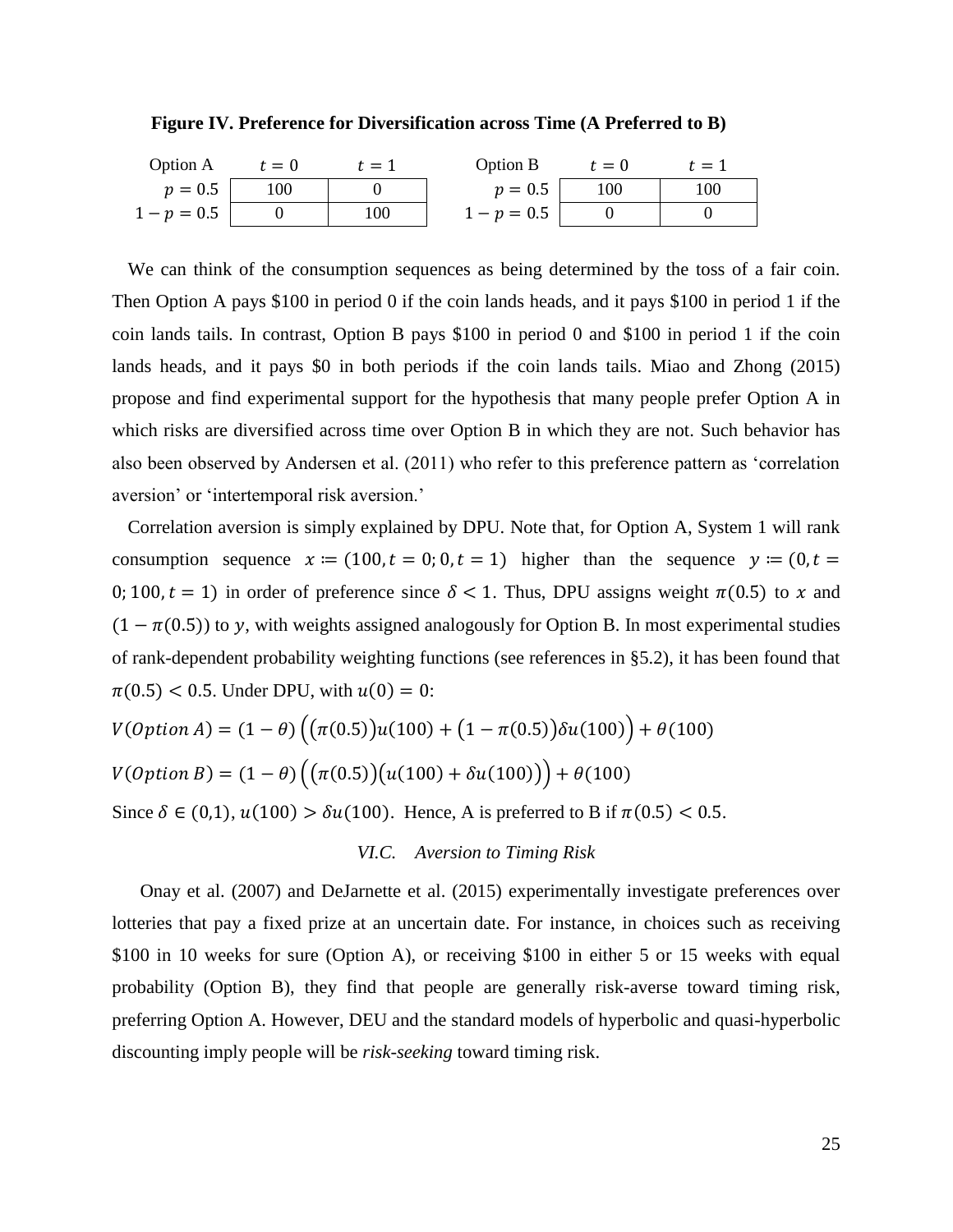Consider a choice between receiving \$100 at time  $t$  (Option A), or \$100 at either time  $t - r$  or time  $t + r$  with equal probability (Option B). Under DPU, the values are:  $V(A) = (1 - \theta)\delta^t u(100) + \theta(100).$ 

$$
V(B) = (1 - \theta) \left( \delta^{t - r} \pi(0.5) u(100) + \delta^{t + r} \left( 1 - \pi(0.5) \right) u(100) \right) + \theta(100).
$$

For all  $\theta \in [0,1)$ , Option A is preferred to Option B if the following inequality holds:

(6) 
$$
1 > [\delta^{-r}\pi(0.5) + \delta^{r}(1 - \pi(0.5))].
$$

The above inequality can hold given  $\pi(0.5) < 0.5$ , a robust finding, noted in §5.2.

# *VI.D. Risk Preference, Time Preference, and Cognitive Type*

The DPU model also captures observed relationships between risk preference, time preference, and cognitive reflection. An agent's 'cognitive type', as parameterized by  $\theta$  can be interpreted as a measure of reliance on System 2 processing which may be correlated with cognitive reflection or cognitive skills. DPU accommodates a continuum of types - any  $\theta \in$ [0,1]. Note that the DPU specification in (5) predicts the following:

**Proposition 10:** *For a decision maker with preferences given by* (5)*:*

- (i) The decision maker approaches risk-neutrality as  $\theta$  increases.
- (ii) The decision maker becomes more patient as  $\theta$  increases.
- (iii) *Expected value maximization is negatively correlated with impatience.*

Such correlations between risk neutrality, patience, and cognitive skills have been observed by Frederick (2005), Burks et al. (2009), Oechssler et al. (2009), Cokely and Kelley (2009), Dohmen et al. (2010), and Benjamin et al. (2013). Burks et al. (2009) report "those individuals making choices just shy of risk-neutrality have significantly higher CS [cognitive skills] than those making more either risk-averse or more risk-seeking choices" (p. 7747). However, Andersson et al. (2016) finds no correlation between risk preferences and cognitive skills.

 The notion that System 2 is closer to risk-neutrality and is more patient than System 1 is also supported by studies which employ other means of manipulating System 1 versus System 2 processing. Placing people under a high working memory load is one approach to inducing greater reliance on System 1. Studies have found that increased cognitive load (Deck and Jahedi, 2015; Holger et al., 2016) increases deviations from risk-neutrality such as increased smallstakes risk aversion and produces less patient and more impulsive behavior (Shiv and Fedorikhin, 1999). Leigh (1986), Anderhub et al. (2001), and Andersen et al. (2008) also find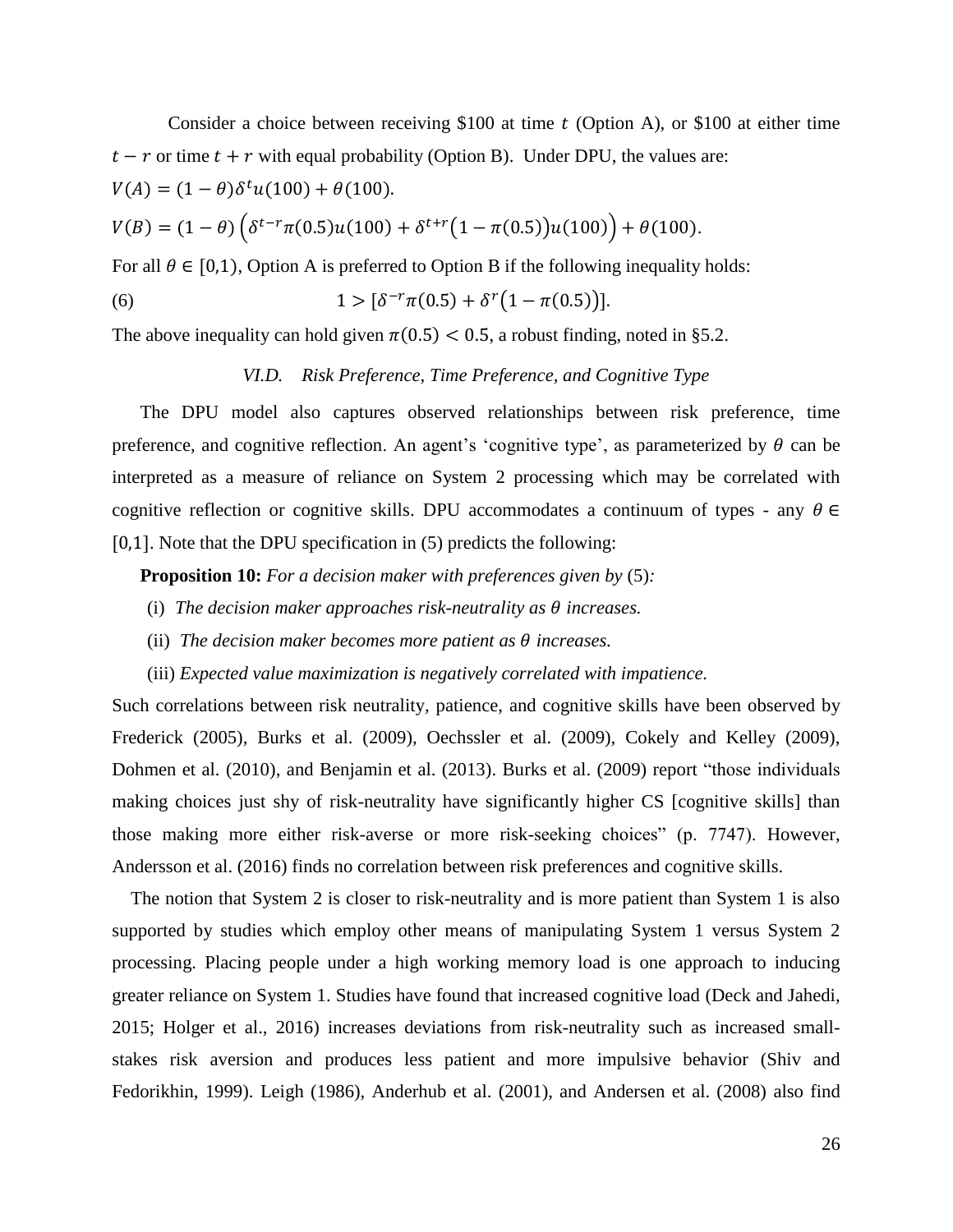that risk aversion is positively correlated with impatience. In a large study of response times to the common ratio effect choices of Kahneman and Tversky (1979), Rubinstein (2013) observed slow responders to be significantly more likely to choose the expected value maximizing alternatives in both decisions than fast responders.

Finally, the notion that the population of agents is comprised largely of RDU types and riskneutral expected utility types is supported by Bruhin et al. (2010) who estimate a finite mixture model for three data sets and found that subjects could be classified with high probability as RDU decision makers or expected value maximizers. Similar heterogeneity was observed by Harrison and Rutstrom (2009) who also found the modal expected utility type to be risk-neutral. Since (5) reduces to risk-neutrality when  $\theta = 1$ , and (5) reduces to RDU when  $\theta = 0$ , it can capture the observed distribution of risk preferences. Rather than interpreting the mixture model as proportions of agents who are either RDU *or* EU types, DPU offers a unified perspective in which agents are a mixture of both RDU *and* EU types.

#### VII. SUMMARY OF RESULTS

| <b>Property</b>                                                        | <b>Parameter Values</b>                                     |
|------------------------------------------------------------------------|-------------------------------------------------------------|
| <b>Present bias</b> (Laibson, 1997)                                    | $\theta \in (0,1)$ , $\delta_1 < \delta_2$                  |
| <b>Delay reduces risk aversion</b> (Baucells $\&$ Heukamp, 2010)       | $\theta \in (0,1), \delta_1 < \delta_2$                     |
| <b>Cognitive type and time preference</b> (Frederick, 2005)            | $\theta \in [0,1], \delta_1 < \delta_2$                     |
| <b>Cognitive type and risk preference</b> (Frederick, 2005)            | $\theta \in [0,1]$ , $u_1$ more concave than $u_2$          |
| <b>Subendurance</b> (Baucells & Heukamp, 2012)                         | $\theta \in (0,1)$ , $u_1$ more concave than $u_2$          |
| <b>Magnitude effect</b> (Loewenstein & Prelec, 1991)                   | $\theta \in (0,1), u_1(z) = z^{\alpha}; u_2(z) = z^{\beta}$ |
| <b>Peanuts effect</b> (Loewenstein & Prelec, 1991)                     | $\theta \in (0,1), u_1(z) = z^{\alpha}; u_2(z) = z^{\beta}$ |
| Risk reduces impatience (Keren & Roelofsma, 1995)                      | $\theta \in (0,1), w(0.5) < 0.5$                            |
| Diversifying risks across time (Miao $\&$ Zhong, 2015)                 | $\theta \in [0,1)$ , $w(0.5) < 0.5$                         |
| <b>Aversion to timing risk</b> (DeJarnette et al., 2015)               | $\theta \in [0,1)$ , $w(0.5) < 0.5$                         |
| <b>Separation of risk and time preference</b> (Epstein $\&$ Zin, 1989) | $\theta \in [0,1), w(p) \neq p$                             |

**Table II. Sufficient Conditions for DPU to Explain Observed Behaviors\***

\*The sufficient conditions for the magnitude effect and the peanuts effect further include  $\alpha < \beta \leq 1$ , ensuring  $u_1$ is more concave than  $u_2$ . Proposition 6 (the peanuts effect) also implicitly requires  $w(p) > p$  for the domain of  $p$  in which it is observed. This condition holds naturally for small  $p$  under a standard inverse-S-shape weighting function (as in prospect theory or RDU) for System 1.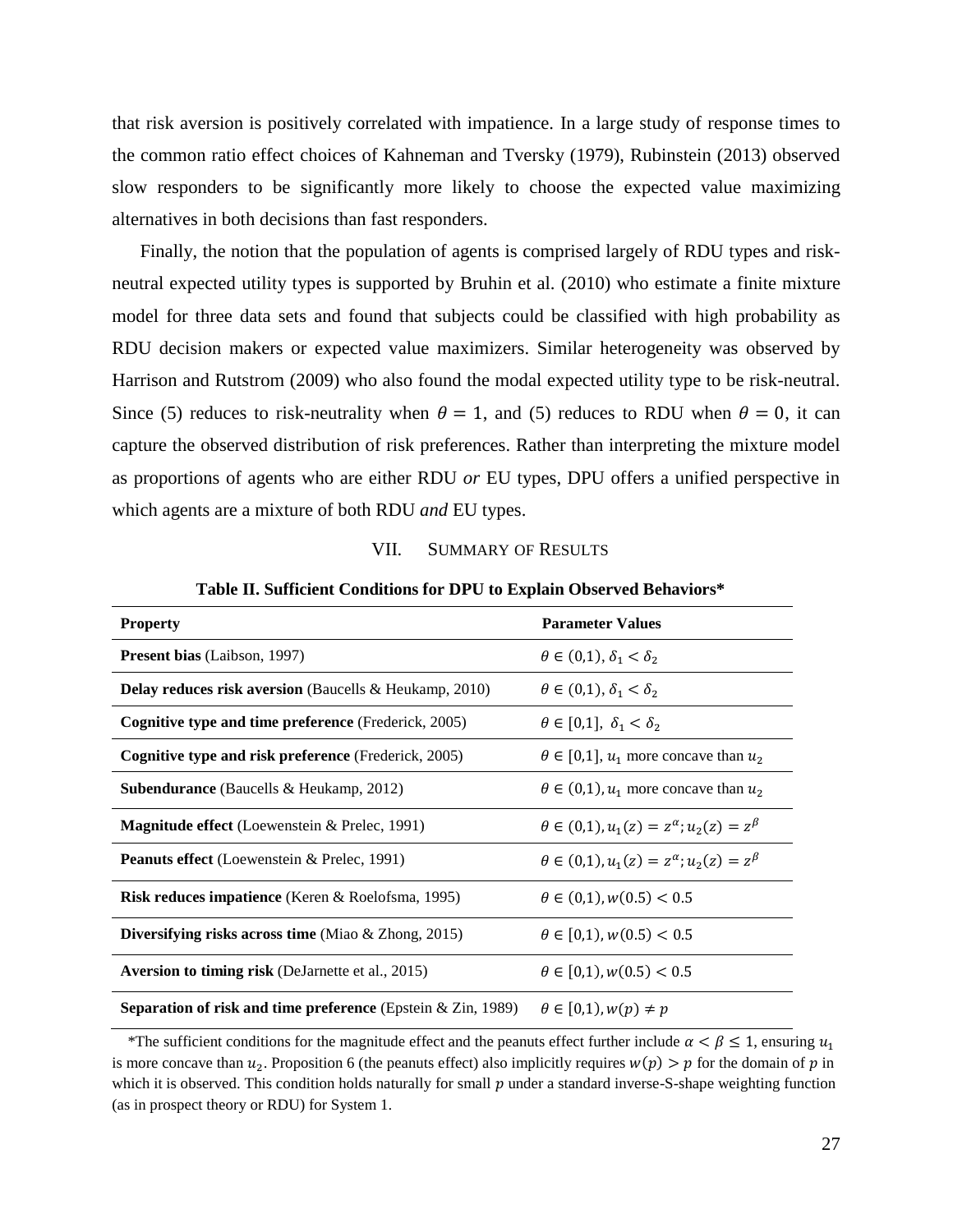A summary of behaviors explained by DPU is provided in Table II which also displays sufficient conditions<sup>5</sup> for (4) to generate the shifts in preference in Propositions  $4 - 10$ . As noted in §5.2, the condition  $w(0.5)$  < 0.5 is a standard finding in the literature. Note also that present bias, the magnitude effect, the peanuts effect, and the three interaction effects between risk, time, and money are only explained if  $\theta$  is strictly between 0 and 1. All properties hold while preserving transitivity, continuity, and stochastic dominance.

# VIII. RELATED LITERATURE

Many models for decisions under risk and for decisions over time have been developed in the past five decades and it is not feasible to review them all here. Since models developed for only decisions under risk or for only decisions over time cannot account for the majority of our results, we focus on models which consider both risk and time. The standard discounted expected utility model motivated our analysis and it provides a natural benchmark with which to compare our predictions. Table II may be viewed as a summary of properties of DPU that are not shared by DEU. Prelec and Loewenstein (1991) noted parallels between anomalies for decisions under risk and decisions over time, and Loewenstein and Prelec (1992) provided a general model which accounts for observed violations of DEU such as hyperbolic discounting and the Allais paradox. Rubinstein (1988, 2003) and Leland (1994, 2002) provided models of similarity judgments which explain many of the key anomalies for decisions under risk and over time such as the Allais paradox and hyperbolic discounting as arising from the same cognitive process. However, all of these approaches treat risk and time independently, and thus cannot explain interaction effects between risk and time preferences.

Classic approaches to studying interactions between risk and time preferences can be found in Kreps and Porteus (1978), Epstein and Zin (1989), and Chew and Epstein (1990). Kreps and Porteus consider preferences for the timing of the resolution of uncertainty, an issue not studied here. Epstein and Zin (1989) and Chew and Epstein (1990) provide models which can disentangle risk preferences from the degree of intertemporal substitution. Traeger (2013) introduces a model of intertemporal risk aversion in which a rational agent does not discount the future for reasons of impatience.

<sup>&</sup>lt;sup>5</sup> For aversion to timing risk,  $w(0.5) < 0.5$  in Table II is necessary rather than sufficient. In the other cases,  $w(0.5)$  < 0.5 is sufficient to explain the shifts in preference in the corresponding examples from Table I.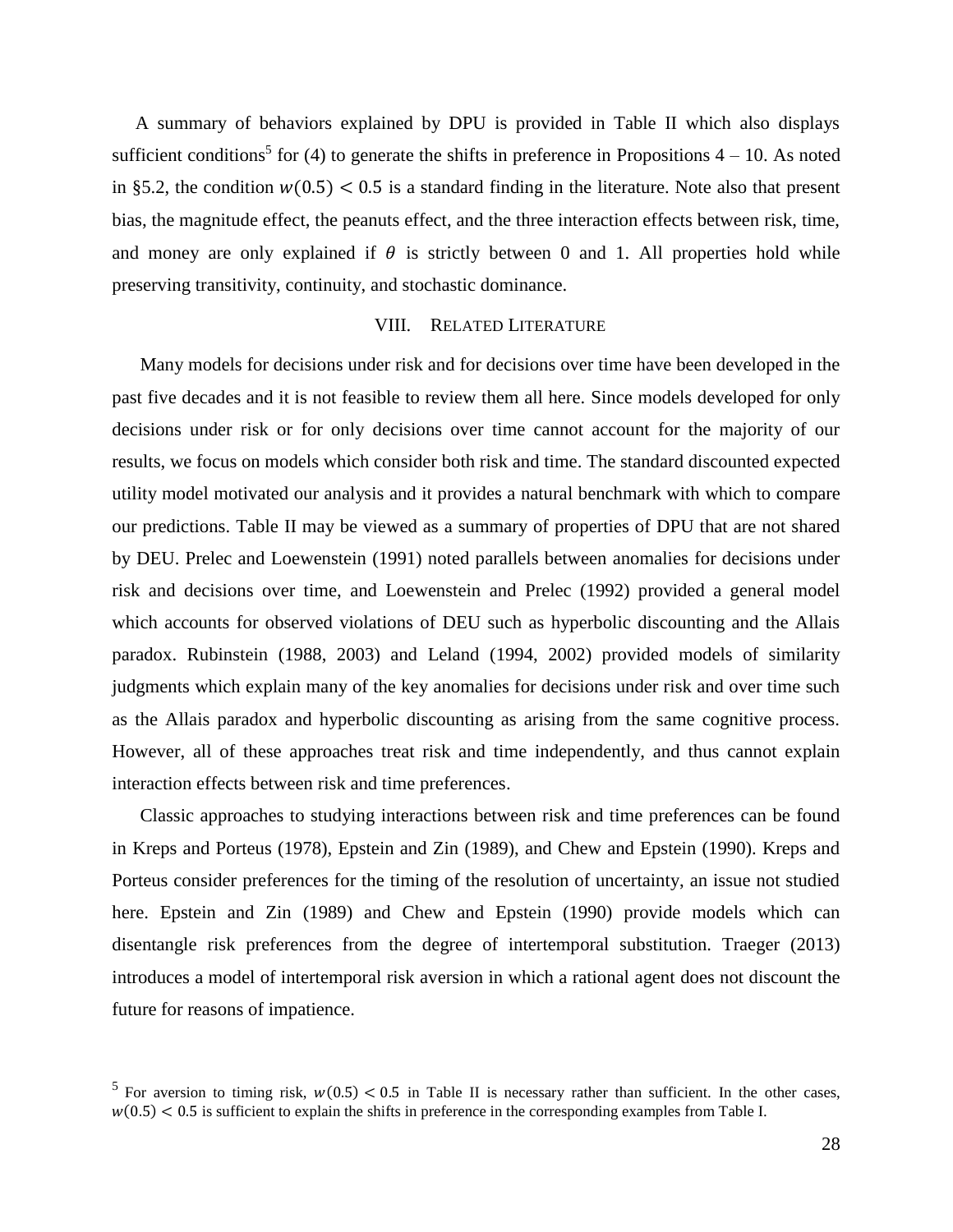Recent models by Halevy (2008), Walther (2010) and Epper and Fehr-Duda (2015) focus on implications of rank-dependent utility theory when extended to an intertemporal framework. Halevy (2008) and Walther (2010) focus primarily on relationships between hyperbolic discounting over time and non-linear probability weighting under risk. Halevy notes that his model is also consistent with the experimental evidence of Keren and Roelofsma (1995). The observations of Keren and Roelofsma and Baucells and Heukamp (2010) are both explained by the probability-time tradeoff model of Baucells and Heukamp (2012). However, this model applies only to a restrictive class of prospects offering a single non-zero outcome to be received with probability  $p$  at time  $t$ .

Aside from extensions of RDU to intertemporal choice, one other major literature stream which has grown rapidly in recent years is the class of dual-selves models motivated to explain temptation and self-control as well as more general choices under risk and over time. In these models, the two families of processes have been characterized as controlled and automatic (Benhabib and Bisin, 2005), long-run and short-run (Fudenberg and Levine, 2006; 2011, 2012), hot and cold (Bernheim and Rangel, 2005), affective and deliberative (Mukherjee, 2010; Loewenstein et al., 2015), and rational and emotional (Bracha and Brown, 2012). In addition, Gul and Pesendorfer, (2001; 2004) model agents who have temptation preferences and commitment preferences.

A leading example in the class of dual-selves models is that of Fudenberg and Levine (2006, 2011, 2012) and Fudenberg et al. (2014) which can explain the Allais paradox as well as the interactions between risk and time preferences identified by Keren and Roelofsma and Baucells and Heukamp. However, Fudenberg et al. (2014) comment "Unfortunately the model of Fudenberg and Levine (2011) is fairly complex, which may obscure some of the key insights and make it difficult for others to apply the model." (p. 56). In addition, a drawback of the model from both a normative and a descriptive viewpoint is that it violates transitivity (Fudenberg et al., 2014), even though transitivity is rarely violated in experiments (Baillon et al., 2014; Regenwetter et al., 2011).

 Aside from the work of Fudenberg and Levine, most dual-selves models in economics are restricted to either risk or time. For decisions involving only risk, (5) reduces to a variant of the dual system model (DSM) of Mukherjee (2010). The DPU model in (5) modifies the DSM by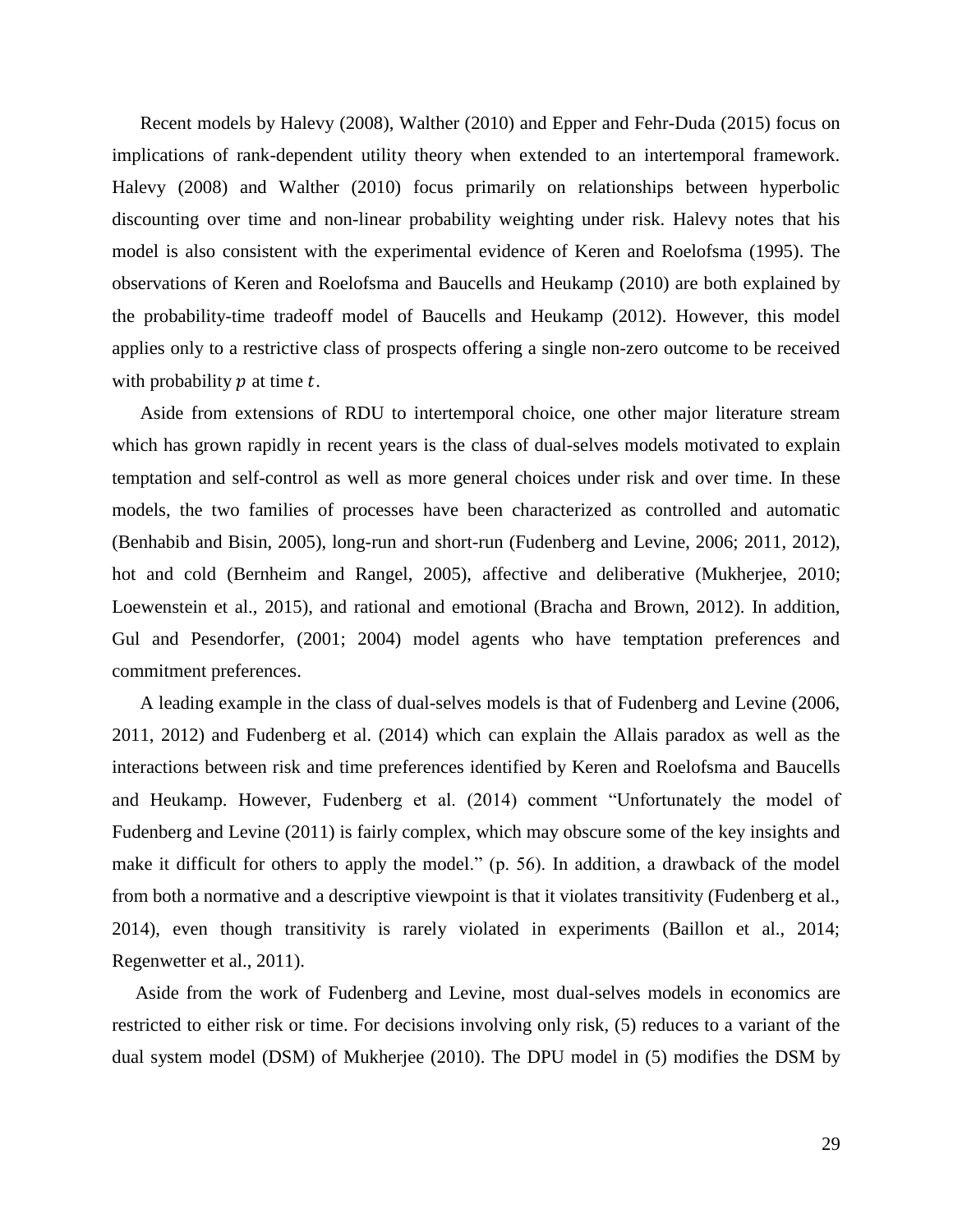employing a rank-dependent probability weighting function<sup>6</sup> for System 1, and extends the model to encompass both risk and time preferences. Rank-dependent weighting for System 1 eliminates the undesirable property that the DSM violates first order stochastic dominance. McClure et al. (2007) and van den Bos and McClure (2013) employ a two-system model of time preference with two discount factors but with a single utility function. Their approach can explain present bias, but not the magnitude effect or the interaction effects involving risk and time. Our results also relate to the finding in the social choice literature that group discount functions are present-biased (Jackson and Yariv, 2015). We show a similar phenomenon in a dual system model of individual choice. However, it should be clear that DPU does not capture all important behaviors for decisions over time. For instance, DPU is additively separable across time periods and so does not account for complementarities in consumption across time which is a hallmark of the classic model of habit formation (e.g., Constantinides, 1990).

## IX. EXTENSION TO SOCIAL PREFERENCES

 Recent experimental work has identified systematic interaction effects across the domains of risk, time, and social preferences. Yet there is no unifying framework which simultaneously operates across all three domains. Jullien (2016) provides a survey of work demonstrating these interactions and proposes to 'see rationality in 3D'. Jullien distinguishes behaviors 'within' dimensions from behaviors 'across' dimensions, and notes:

*"'Within' dimensions means that decision problems are of the form, e.g., 'a consequence for sure vs. a bigger consequence with uncertainty' or 'a consequence now vs. a bigger consequence later'", whereas decisions across dimensions include choices such as "'a consequence for sure but later versus another consequence now but with uncertainty.'"* Jullien argues:

*"'The proposed distinction between challenges within and across dimensions is more than conceptual, it also delimits a historical rupture between two periods that are nontrivial regarding the debates between behavioral and standard economics. The classical challenges posed by Kahneman, Tversky, Thaler and others focused on interactions within dimensions, posing problems to standard models. The more recent challenges from interactions across dimensions are posing problems to both standard and behavioral economists' models.''* 

<sup>6</sup>In the DSM of Mukherjee (2010), the affective system weights all outcomes in the support of a lottery equally which can produce violations of first order stochastic dominance.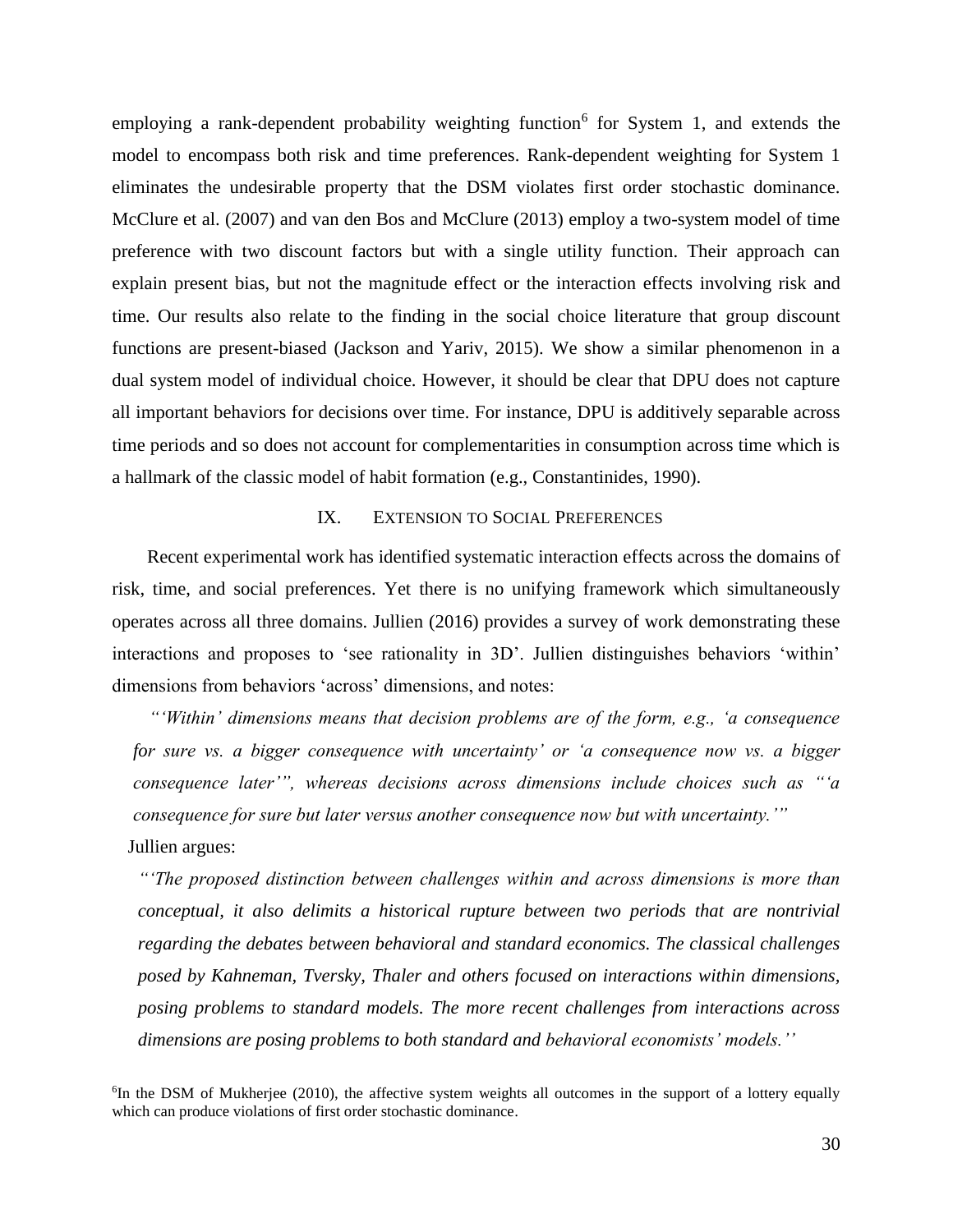Here we show that a natural extension of DPU predicts systematic interaction effects across the dimensions of risk, time, and social preferences. Given the preceding comments, we reach a surprising conclusion: A simple way to model the observed interaction effects across the three decision domains is to *combine* the standard normative and behavioral models. In particular, we propose a parametric dual system model in which System 1 is assumed to have prospect theory risk preferences<sup>7</sup>, and to be delay-averse and inequity-averse, whereas System 2 is assumed to have expected utility risk preferences and to be delay-neutral and inequity-neutral<sup>8</sup>. To the extent that issues of fairness are often emotionally charged, it seems plausible that System 1 cares about fairness. The social heuristics hypothesis (Rand et al., 2014, Rand, 2016) also provides a basis for predicting that intuitive responses are often more cooperative than deliberative responses. We can view the model developed here as representing *non-separable rational-behavioral preferences,* since choice alternatives are evaluated by the convex combination of a rational (System 2) value function and a behavioral (System 1) value function.

 Formally, we update our notation as follows: There is a finite set, T, of time periods, a finite set M of outcomes with  $M \subset \mathbb{R}$ , a finite set, I, of individuals, and a finite set X of consumption allocations. Consumption allocations are indexed by  $j \in \{1,2,\ldots,n\}$ , time periods are indexed by  $t \in \{0,1,\ldots,m\}$  and individuals are indexed by  $i \in \{1,2,\ldots,k\}$ . A *consumption allocation* consists of an outcome for each individual  $i \in I$  at each time period  $t \in T$ . It can be written:

$$
x_j := \{ (x_{j11}, x_{j21}, \dots, x_{jk1}), 1; \dots; (x_{j1m}, x_{j2m}, \dots, x_{jkm}), m \}
$$

where  $x_{jit}$  is the outcome assigned by consumption allocation  $x_j$  to individual i in period t. The decision maker is denoted  $i = 1$ . A *stochastic consumption allocation* is a lottery over consumption allocations. It is a function  $p: X \to [0,1]$ , with  $p_j$  the probability it assigns to consumption allocation  $x_j$ . Denote the set of stochastic consumption allocations by  $\Delta(X)$ .

Let  $\mathbb{E}[p]$  denote the undiscounted expected value of  $p \in \Delta(X)$  to the decision maker. We consider a simple extension of the DPU specification in (5) given by the parametric form in (6):

(6) 
$$
V(p) = (1 - \theta) \left( \sum_{t} \sum_{j} \delta^{t} \cdot \pi(p_{jt}) \cdot u(x_{j1t} - \frac{\alpha}{k} \sum_{i} |x_{jit} - x_{j1t}|) \right) + \theta \mathbb{E}[p].
$$

Note that (6) imposes a duality between Systems 1 and 2: System 1 preferences are non-linear in probabilities and payoffs, delay-averse, and inequity-averse, whereas System 2 preferences are

 $7$  To avoid proliferation of parameters, we continue to model System 1 risk preferences with rank-dependent utility.

<sup>&</sup>lt;sup>8</sup> Our results in Propositions 11 - 16 also hold if System 2 cares about efficiency rather than being purely selfish.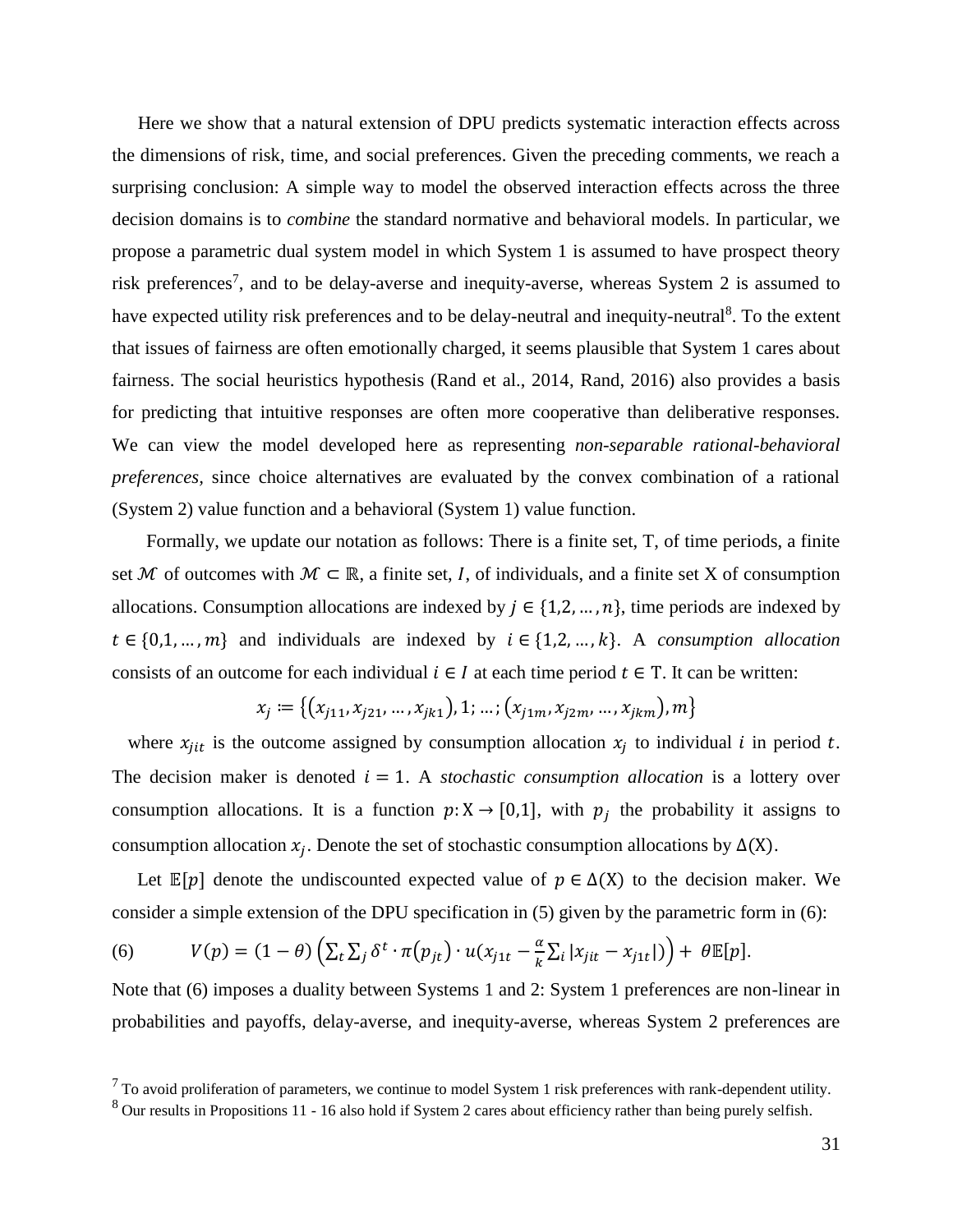risk-neutral, delay-neutral and inequity-neutral (None of these conditions on System 2 is necessary for our results; We only require that System 2 is closer to risk-neutrality, more patient, and less inequity-averse than System 1).

In (6),  $\alpha \geq 0$  represents the degree of inequity aversion for System 1. One could instead use the two-parameter specification by Fehr and Schmidt (1999) or another model of social preferences. One might further simplify (6) by letting  $u(x) = x$ , such that both systems have linear utility for choices involving only the decision maker. If  $u(x) = x$ , then (6) has three domain-specific parameters (one each for the risk, time, and social preferences of System 1), plus the parameter  $\theta$  representing the agent's 'cognitive type' that operates across domains.

# X. APPLICATION TO VIOLATIONS OF DIMENSIONAL INDEPENDENCE

We apply (6) to further study interactions between risk, time, and social preferences. One might consider six pairwise interactions across these domains: (i) risk affects time preference; (ii) time affects risk preference; (iii) risk affects social preferences; (iv) social context affects risk preferences; (v) time affects social preferences; (vi) social context affects time preferences. Additional interaction effects arise when one also considers changes in payoff magnitude as was illustrated with subendurance in Table I. Each of these interaction effects provides a test of the same general principle. This principle, called *dimensional independence* (Keeney & Raiffa, 1993; Bhatia, 2016) states that two attribute dimensions  $x$  and  $y$  are independent if for all x, y, x', y', an alternative  $(x, y)$  is chosen over  $(x', y)$  if and only if  $(x, y')$  is chosen over  $(x', y')$ . This principle reflects the intuition that identical attribute values in a dimension across alternatives will cancel in the evaluation process and not affect decisions. This principle is so basic that it is a general feature of the leading normative and behavioral decision models.

Table III reveals seven violations of dimensional independence. For each example, the table makes the common dimension shared within each choice explicit. We have already seen that DPU predicts the violations that risk affects time preference, that time effects risk preference, and that payoffs interact with risk and time preferences (subendurance), each in the direction observed in prior experiments. We now observe that the extended DPU model in (6) predicts four additional violations of dimensional independence. The examples in the table are used to illustrate the effects predicted by DPU. Similar behaviors have been observed in experiments for three of these four cases. The fourth case – that allocations affect time preferences, has to our knowledge not yet been empirically tested, but we believe it has an intuitive appeal.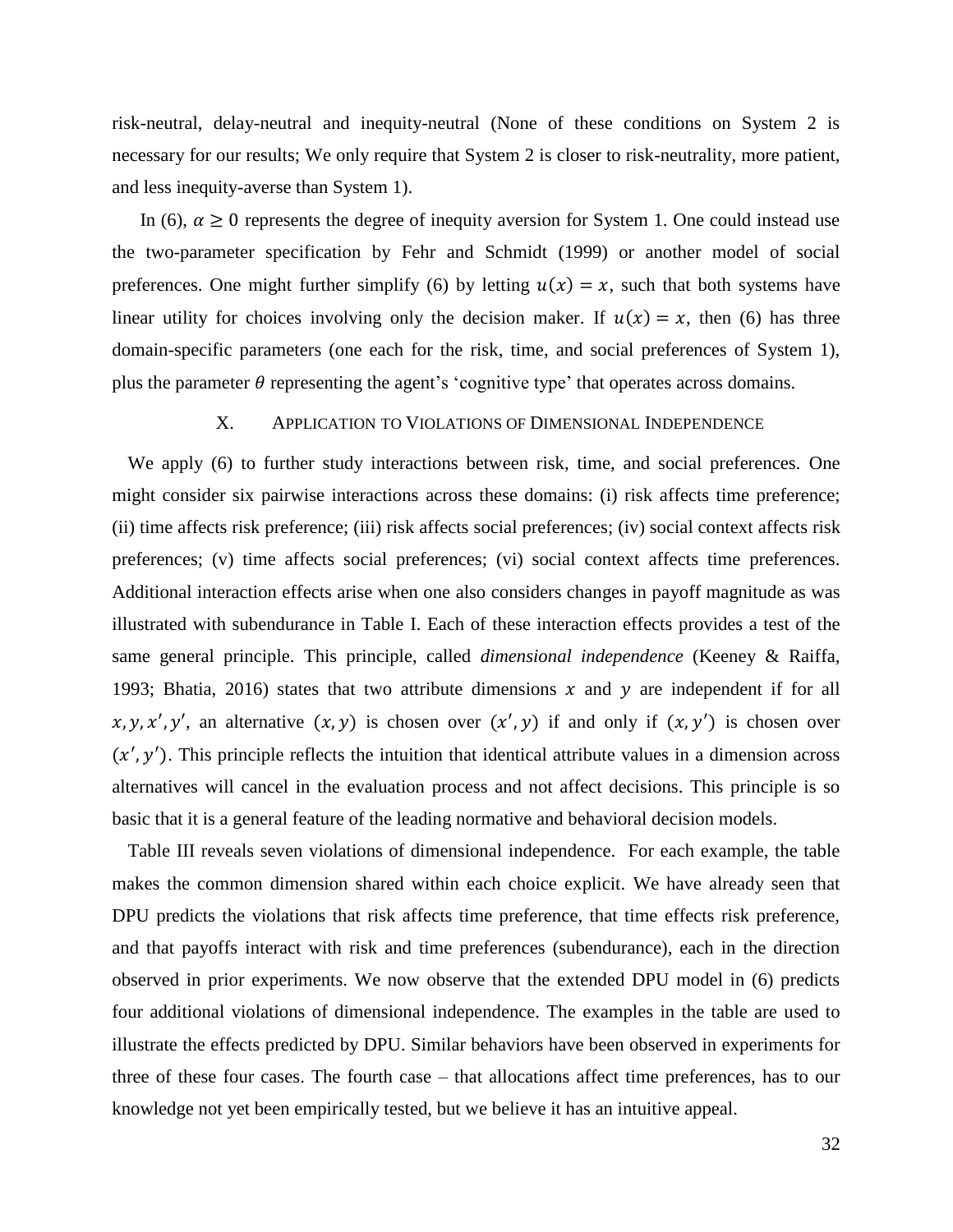| <b>Behavior</b>                             | <b>Choice 1</b>                                                        | <b>Choice 2</b>                                                                                                   |
|---------------------------------------------|------------------------------------------------------------------------|-------------------------------------------------------------------------------------------------------------------|
| Time affects Risk Preference                | A. $(9, now, 100\%)$                                                   | A. (9, 3 months, 100%)                                                                                            |
| (Baucells and Heukamp, 2010)                | B. $(12, now, 80\%)$                                                   | <b>B.</b> $(12, 3 \text{ months}, 80\%)$                                                                          |
| <b>Risk affects Time Preference</b>         | A. $(100, now, 100\%)$                                                 | A. $(100, now, 50\%)$                                                                                             |
| (Keren and Roelofsma, 1995)                 | B. $(110, 4 \text{ weeks}, 100\%)$                                     | <b>B.</b> $(110, 4 \text{ weeks}, 50\%)$                                                                          |
| <b>Allocation affects Risk Preference</b>   | A. $(9 \text{ self}, 100\%)$                                           | A. $(9 \text{ self}, 16 \text{ other}, 100\%)$                                                                    |
| (Bolton and Ockenfels, 2010)                | B. $(16 \text{ self}, 50\%)$                                           | B. $(16 \text{ self}, 16 \text{ other}, 50\%)$                                                                    |
| <b>Risk affects Social Preferences</b>      | A. $(5 \text{ self}, 5 \text{ other}, 100\%)$                          | A. (5 self, 5 other, 50%)                                                                                         |
| (Krawczyk & Le Lec, $2010$ )*               | B. $(10 \text{ self}, 0 \text{ other}, 100\%)$                         | B. $(10 \text{ self}, 0 \text{ other}, 50\%)$                                                                     |
| <b>Allocation affects Time Preferences*</b> | $A. (9 \text{ self}, now)$<br>$B. (12 \text{ self}, 3 \text{ months})$ | A. $(9 \text{ self}, 12 \text{ other}, \text{now})$<br>B. $(12 \text{ self}, 12 \text{ other}, 3 \text{ months})$ |
| <b>Time affects Social Preferences</b>      | A. $(5 \text{ self}, 5 \text{ other}, \text{now})$                     | A. (5 self, 5 other, 1 year)                                                                                      |
| (Kovarik, $2009$ )*                         | B. $(10 \text{ self}, 0 \text{ other}, \text{now})$                    | B. $(10 \text{ self}, 0 \text{ other}, 1 \text{ year})$                                                           |
| <b>Subendurance</b>                         | A. (100, for sure, 1 month)                                            | A. $(5, for sure, 1 month)$                                                                                       |
| (Baucells et al., 2009)                     | B. (100, with 90%, now)                                                | <b>B.</b> $(5, \text{with } 90\%, \text{now})$                                                                    |

**Table III. Violations of Dimensional Independence**

Modal choice patterns from experiments in bold font; \* denotes a prototypical example.

The new violations of dimensional independence predicted by (6) imply that both uncertainty and time reduce the propensity for giving in dictator games, and that distributional concerns can shift both risk and time preferences. Of the seven systematic violations of dimensional independence in Table III, five of them *cannot* be explained when either  $\theta = 0$  or  $\theta = 1$ , requiring the interaction between systems within the model presented here. Surprisingly, we observe that the *same* model explains each of the preference patterns in Table I and makes strong directional predictions as it does not predict the reverse preference patterns.

We note that our modeling approach was merely intended to provide a formal representation of decision making that accounts for both System 1 and System 2 processes. We observe that a simple and even natural specification of this model has the additional property of providing a unified approach to predicting empirical violations of dimensional independence and to modeling interactions between risk, time, and social preferences.

To analyze the examples from Table III that involve distributional concerns more generally, we consider choices over stochastic consumption allocations of the form  $p \coloneqq$  $\{(x_1, y_1), t_1, p_1; (x_2, y_2), t_2, 1 - p_1\}$  when payoffs of another person are also involved (who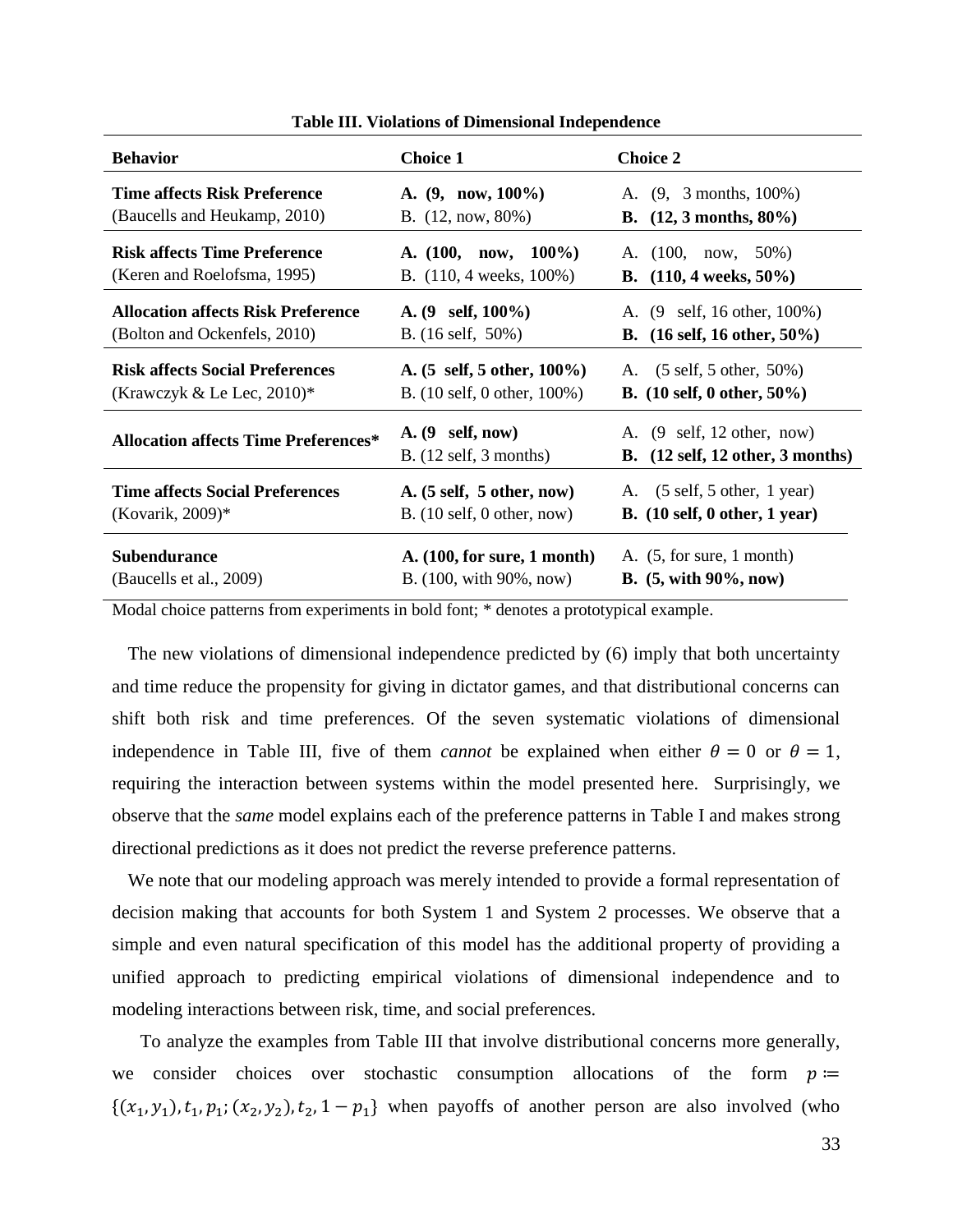receives  $y_1$  or  $y_2$ ). For choices involving only the decision maker, we will use the simpler notation  $(x, t, p)$  for a stochastic consumption allocation yielding x to the decision maker in period  $t$  with probability  $p$ . In both cases, individuals receive 0 in all other periods or events.

# *X.A. Allocations Interact with Risk Preferences*

Bolton and Ockenfels (2010) observed a modal preference for 9 Euros with certainty over a 50% chance of 16 Euros. However, they also observed a modal preference for a 50% chance that the decision maker and a passive recipient each receive 16 Euros (and a 50% chance they each receive nothing) over the decision maker receiving 9 Euros and the recipient receiving 16 Euros with certainty. This preference pattern can hold under (6), due to System 1's inequity aversion even though neither system is risk-seeking toward gains of moderate or high probabilities. Similar behavior in which the social context shifts risk preferences toward less inequity has been observed by Leder and Betsch (2016).

**Definition 7 (Effect of allocation on risk preference):** We say *allocation interacts with risk preference* if for  $x > y > 0$ ,  $(x, t, p) \sim (y, t, 1) \Longrightarrow ((x, x), t, p; (0, 0), t, p) > ((y, x), t, 1)$ 

**Proposition 11** (Effect of allocation on risk preference): Let  $\mathbb{E}[(x,t,p)] > \mathbb{E}[(y,t,1)]$ . *Then allocation interacts with risk preference for all*  $\theta \in [0,1)$ .

# *X.B. Risk Interacts with Social Preferences*

A novel implication of DPU is that risk will interact with social preferences. Under DPU, a decision maker indifferent between splitting \$10 evenly with a recipient or keeping all \$10 will prefer a 50-50 chance of allocation (\$10, \$0) or (\$0, \$0) over a 50-50 chance of (\$5, \$5) or (\$0, \$0). That is, introducing risk into a dictator game is predicted to reduce inequity aversion. While we have not seen this precise example, 'probabilistic' dictator games have been conducted by Krawczyk and Le Lec (2010) and Brock et al. (2013). Both studies find that introducing risk into a dictator game decreases giving by the dictator. Exley (2016) also found less charitable giving under risk. Definition 8 provides a simple formalization of reduced dictator giving under risk.

**Definition 8 (Risk affects social preferences):** *Risk interacts with social preferences* if for  $0 < y < x, ((x, 0), t, 1) \sim ((x - y, y), t, 1) \Rightarrow ((x, 0), t, 0.5) > ((x - y, y), t, 0.5).$ 

**Proposition 12 (Risk affects social preferences):** Let  $w(0.5) < 0.5$ . Then risk interacts with *social preferences if and only if*  $\theta \in (0,1)$ .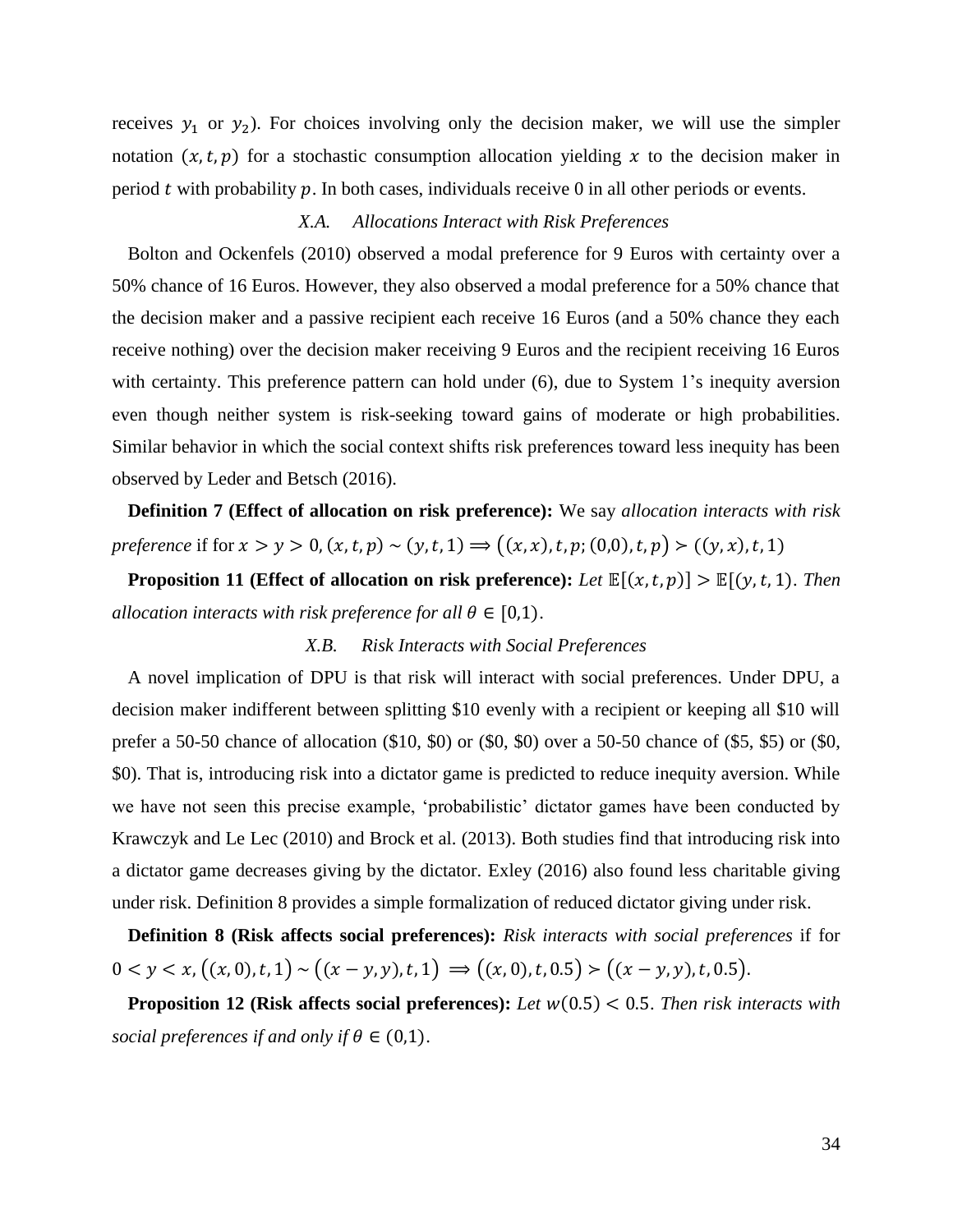# *X.C. Allocations Interact with Time Preferences*

The DPU model further predicts that the social context will affect time preference. An illustrative example from Table III is that a decision maker indifferent between receiving 100 guilders today and 110 guilders in 4 weeks is predicted to strictly prefer an allocation in which he and another person each receive 110 guilders in 4 weeks over an allocation in which he receives 100 guilders today and the other person receives 110 guilders today. That is, changes in allocations shift preferences toward consumption sequences with less inequity.

**Definition 9 (Effect of allocation on time preference):** We say *allocations interact with time preference* if for  $> y > 0$ ,  $(x, t, p) \sim (y, 0, p) \Rightarrow ((x, x), t, p) > ((y, x), 0, p)$ .

**Proposition 13 (Effect of allocation on time preference):** *Allocations interact with time preference for all*  $\theta \in [0,1)$ .

# *X.D*. *Time Interacts with Social Preferences*

The DPU model also predicts that time will interact with social preferences. For instance, under DPU, a person indifferent between splitting \$10 evenly today with a recipient or keeping all \$10 for himself will strictly prefer to keep all \$10 when the money is to be received after one year. That is, introducing delays into a dictator game reduces inequity aversion. In an experimental study on a 'temporal' dictator game, Kovarik et al. (2009) found that longer delays decrease giving by the dictator. This finding was also observed by Dreber et al. (2014).

**Definition 10 (Time affects social preferences):** *Time affects social preferences* if for all  $0 < t < r$ ;  $0 < y < x$ ,  $((x, 0), t, p) \sim ((x - y, y), t, p) \Rightarrow ((x, 0), r, p) > ((x - y, y), r, p)$ .

**Proposition 14 (Time affects social preferences):** *Time interacts with social preferences if and only if*  $\theta \in (0,1)$ .

Thus, DPU predicts all seven violations of dimensional independence illustrated in Table III. Note that in Propositions 4, 5, 6, 7, 8, 9, 12, and 14, it is necessary that  $\theta \in (0,1)$  for the results to hold. Hence, these effects are not explained by rational or behavioral preferences alone.

#### XI. COGNITIVE TYPE AND SOCIAL PREFERENCES

The DPU model also makes novel predictions regarding the social preferences of agents with different levels of System 2 processing as parameterized by  $\theta$ . Consider two agents of type  $\theta_1$ and  $\theta_2$ , where  $\theta_1 < \theta_2$ , with preferences given by (6) and with the same System 1 preferences that have  $\alpha > 0$ . Let  $\gtrsim_{\theta_1}$  and $\gtrsim_{\theta_2}$  denote the preferences of these decision makers with analogous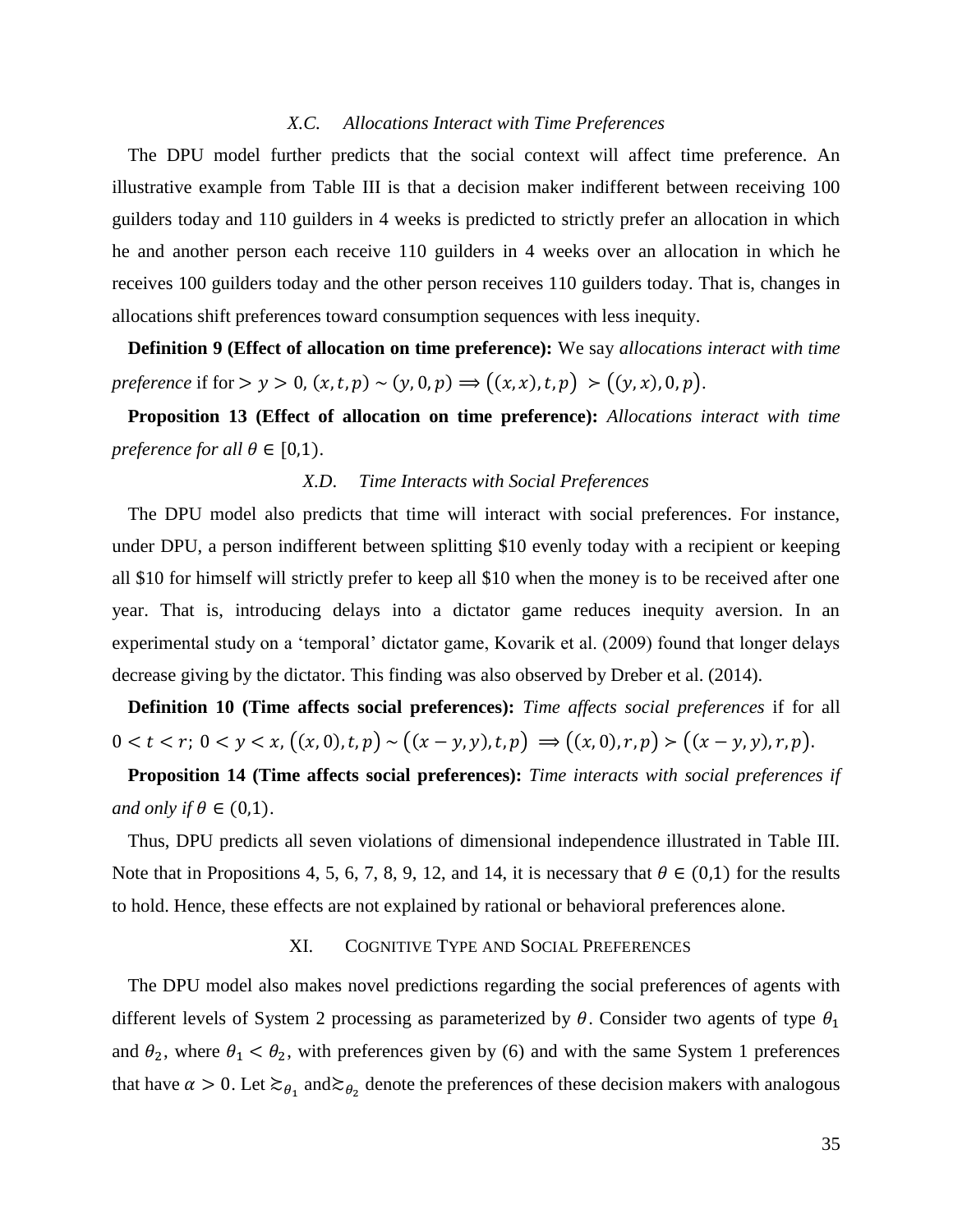notation for strict preference and indifference. Since agents with higher values of  $\theta$  are less inequity-averse, DPU generates novel predictions for both the dictator game and the ultimatum game. In the dictator game, one participant (the dictator) decides how to allocate a fixed amount of money between himself and a passive recipient. In the dictator game, DPU predicts that agents with high cognitive types (higher  $\theta$ ) give less than agents with lower values of  $\theta$ . Formally:

**Proposition 15 (Cognitive Type and Giving in the Dictator Game):** *As the dictator in a dictator game, the propensity to give money decreases with*  $\theta$ *: For any*  $0 < y < x$ , *if*  $(x, 0) \sim_{\theta_1} (x - y, y)$  then  $(x, 0) >_{\theta_2} (x - y, y)$ .

 Empirical support for Proposition 15 comes from an experimental study by Ponti and Rodriguez-Lara (2015) who administered the cognitive reflection test (CRT) due to Frederick (2005) to players that also participated in a dictator game. The CRT is a three-item measure where each question has an intuitive but incorrect answer, and a correct answer which requires a moment of reflection. The test is designed to identify decision makers who rely more on System 1 versus System 2 processing, with higher scores relying more on reflective thinking (System 2). Consistent with Proposition 15, subjects with higher scores on the CRT gave less in the dictator game. Ponti and Rodriguz-Lara comment "Impulsive Dictators show a marked inequity aversion attitude," and that "Reflective Dictators show lower distributional concerns, except for the situations in which the Dictators' payoff is held constant." Cueva et al. (2016) and Capraro et al. (2017) also found low CRT subjects to be more inequity-averse than high CRT subjects in dictator game experiments. Schulz et al. (2014) likewise found that subjects under high cognitive load (a means to increase reliance on System 1) also gave more in a dictator game experiment.

The ultimatum game, a close relative of the dictator game, involves two players who make sequential decisions. The first mover decides how much of a fixed sum to offer the other player. If the other player accepts, the proposed offer is implemented. If the other player rejects the offer, both players receive nothing. DPU makes the following prediction for the ultimatum game:

**Proposition 16: (Cognitive Type and Accepting in the Ultimatum Game):** *As a responder in the ultimatum game, acceptance of unfair offers increases with*  $\theta$ *: For any*  $0 < y < x$ , *if*  $(y, x - y) \sim_{\theta_1} (0, 0),$  then  $(y, x - y) >_{\theta_2} (0, 0).$ 

 That is, DPU predicts people who rely more on System 2 to be more likely to accept unfair offers (i.e., offers with a larger amount for the proposer) in the ultimatum game than those who rely more on System 1. Empirical support for Proposition 16 comes from experiments by Neys et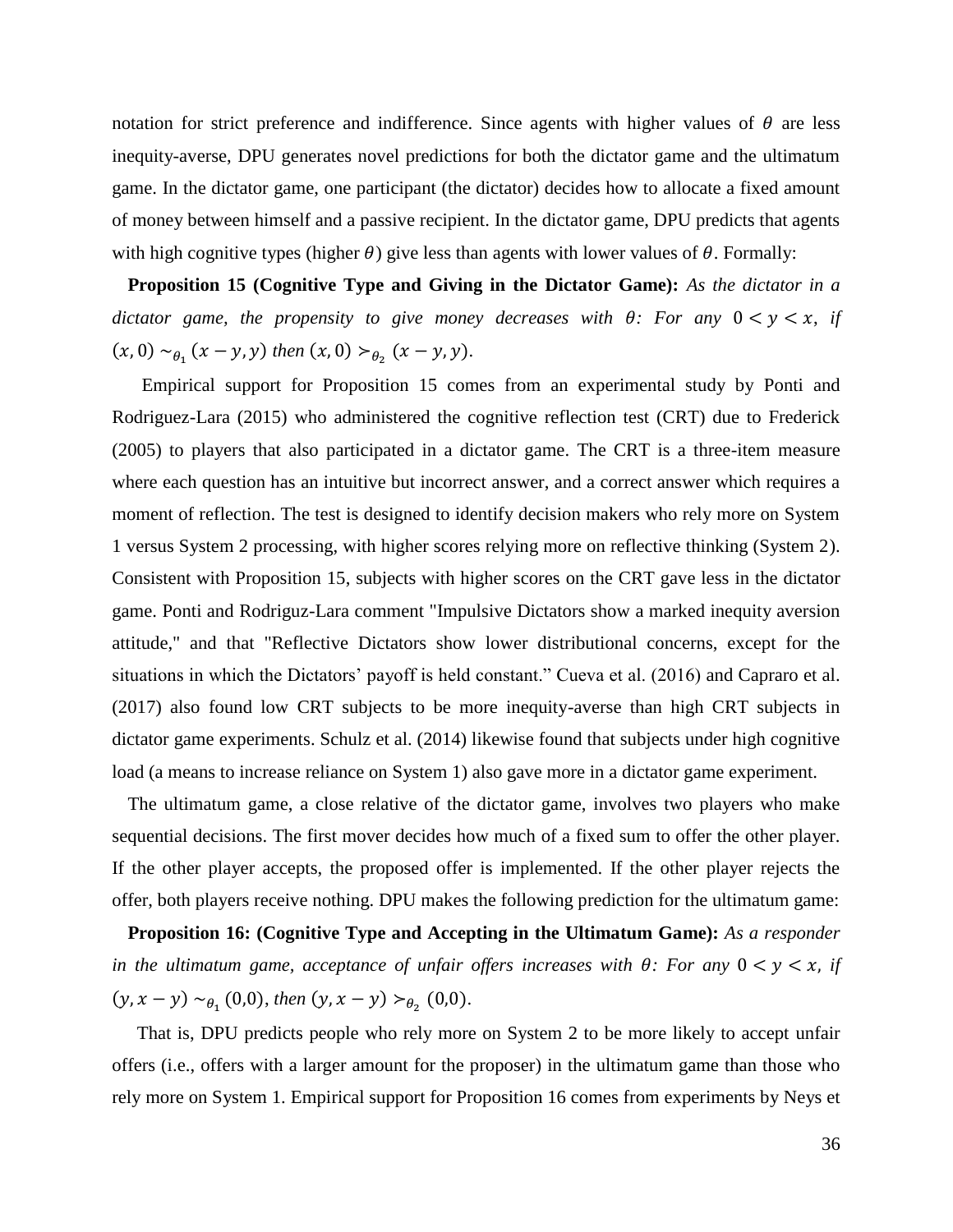al. (2011) and Calvillo and Burgeno (2015) who each found that higher scoring participants on the cognitive reflection test were more likely to accept unfair ultimatum game offers.

The extended DPU model in (6) is not a complete model of social preferences since it does not account for procedural fairness or preferences for efficiency<sup>9</sup>. Still, it offers novel predictions of how distributional preferences relate to risk and time preferences, and to the decision maker's thinking style.

#### XII. CONCLUSION

Economic models of choice are great simplifications of the complexity of actual decisions, compressing all information about risk and time preferences into a utility function and a discount factor. In the present paper, an additional parameter is given to the decision maker: Everything that affects a person's thinking style (whether the agent relies more on feeling and intuition or logic and calculation) is summarized by the parameter  $\theta$  representing one's 'cognitive type', which is derived from our assumptions in Propositions 1 and 2. We saw that any  $\theta \in (0,1)$ explains present bias, the magnitude effect, and the peanuts effect, as well as the observed interaction effects between risk and time preferences (risk reduces impatience, delay reduces risk aversion, and payoffs interact with risk and time preferences). Moreover, none of these effects is explained under DPU when either  $\theta = 0$  or  $\theta = 1$ , motivating the need for a dual process model that involves both systems. We demonstrated that DPU also predicts a preference for diversification across time, aversion to timing risk, a separation between risk preference and intertemporal substitution and observed correlations between risk preferences, time preferences, and cognitive types. In addition, DPU makes strong predictions as it rules out the opposite preference patterns. Moreover, these observations hold while preserving transitivity, continuity, and stochastic dominance. As DPU is linear in  $\theta$ , the model may be analytically convenient, for instance, when allowing for heterogeneity in cognitive types. We provide a simple illustration of such an analysis in Appendix A.

The DPU model was developed for the purpose of formalizing behaviors based on System 1 and System 2 processes which are often discussed qualitatively. We have shown that one natural approach to constructing such a model (in which System 1 has behavioral preferences and

<sup>9</sup> For promising approaches to integrating procedural and distributional preferences, see for example Saito (2013).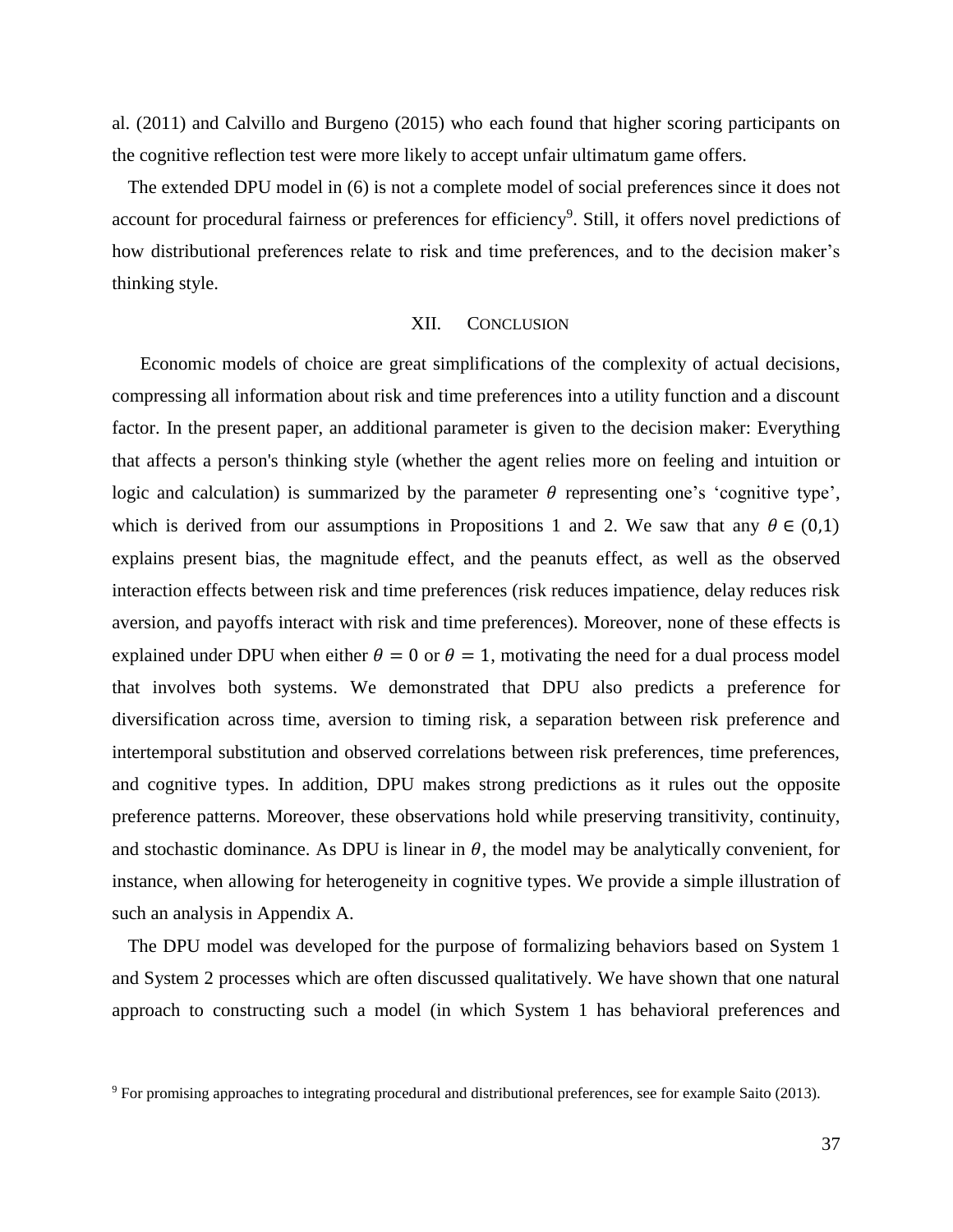System 2 has rational preferences) also predicts empirical violations of the dimensional independence axiom, as well as systematic interaction effects between risk, time, and social preferences and observed correlations between cognitive types and social preferences. Moreover, in Propositions 4, 5, 6, 7, 8, 9, 12, and 14, it is necessary to have the interaction between systems  $(\theta \in (0,1))$  for the results to hold. Hence, these effects are not explained by rational or behavioral preferences alone. In addition to providing a unified approach to risk and time (and social) preferences, DPU provides a unification of models based on the rational economic agent, models based on prospect theory or rank-dependent utility and dual system or dual selves models of behavior.

Three prominent types of tradeoffs in decision making are between risk and expected return, between immediate and delayed rewards, and between other-regarding and selfish behavior. Traditionally, these three tradeoffs have been studied separately with studies investigating risk preferences, or time preferences, or social preferences. The approach proposed here provides a unifying framework that accounts for these specific tradeoffs as well as how they interact. As the volume of research in these areas is fast expanding and it may be too early to identify 'canonical' effects, we view DPU as more of a theoretical framework for generating novel predictions and guiding new experiments than as a definitive theory. Theoretical approaches to integrating risk, time, and social preferences must start somewhere, and DPU provides a simple unifying approach to portray rationality in three dimensions.

Economic Science Institute, Chapman University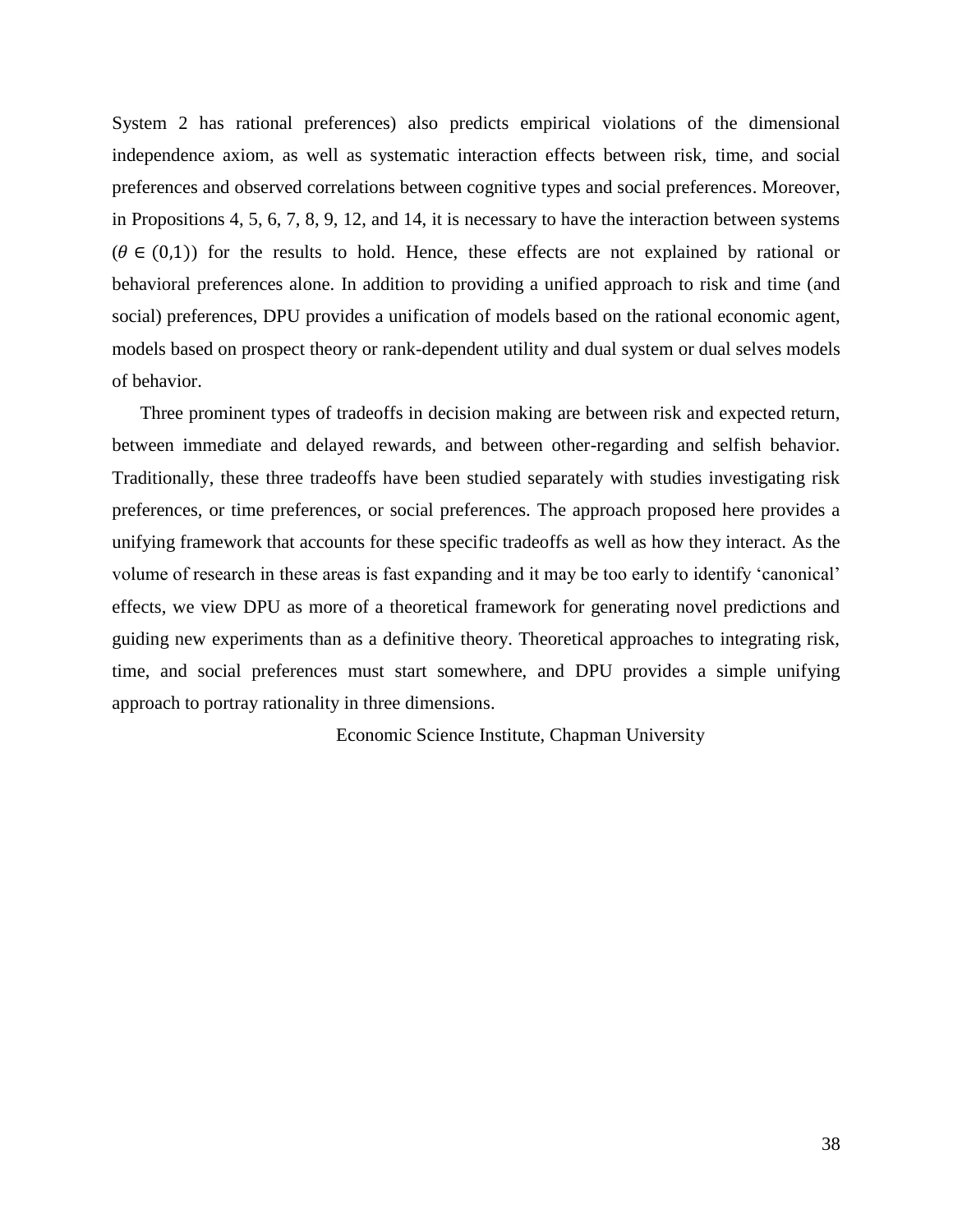#### APPENDIX A: APPLICATION TO CONSUMER BEHAVIOR

We provide a simple application of DPU from  $(5)$  which exploits the fact that DPU is linear in  $\theta$ . We consider a setting studied in Baucells et al. (2016), in which consumers strategically determine their decision to buy a product today, or wait for a sale with the possibility that the product will be sold out. Baucells et al. formulate the problem as a Stackelberg-Nash game with a continuum of consumers in which a retailer, anticipating the best responses of consumers is the 'leader', setting its equilibrium discount percentage, and the consumers, taking into account the actions of the other consumers and the resulting product availability risk are the 'followers.'

As in Baucells et al. (2016), we consider a game with one retail seller and a continuum of consumers with total mass  $\lambda > 0$ . Consumers have identical DPU parameters given by (4) except for  $\theta$  which is private information and is drawn independently from a distribution with cdf  $F(\theta)$ that is continuous with support [0,1]. That is, we allow for heterogeneity in cognitive types. Both  $\lambda$  and F are common knowledge. The retailer has an initial inventory Q of a homogeneous, perishable, and infinitely divisible product that cannot be replenished and must be depleted over two periods, where time 0 is the 'retail price period' (Period 1) and some  $t > 0$  is the 'sale period' (Period 2) in which all products unsold at the tag price,  $p \in [0,1]$  before Period 2 are marked down by the retailer according to a discount percentage  $d \in [0,1]$ . The quality<sup>10</sup> of the product is  $x \in [0,1]$  and the probability the product will be available<sup>11</sup> in Period 2 is  $q \in [0.5,1]$ . Let  $\lambda_1$  and  $\lambda_2$  denote the mass of consumers who prefer to buy in Period 1 or in Period 2, respectively. We consider the case where  $\lambda_1 < Q < \lambda_1 + \lambda_2$  (there is enough inventory to meet the demand of all consumers who prefer to buy now, but not enough to additionally satisfy the demand of all consumers who prefer to wait). We also let  $x > p$  so that both buy now and wait are profitable strategies for consumers. If  $\lambda_1$ ,  $\lambda_2 > 0$ , then the probability of obtaining the item in Period 2 is  $q = min(Q - \lambda_1)/\lambda_2$ , 1). Under DPU, the values of 'buy now' and 'wait' are:

$$
V(buy\ now) = (1 - \theta)u_1(x - p) + \theta u_2(x - p)
$$
  

$$
V(wait) = (1 - \theta)u_1(x - p(1 - d))w(q)\delta_1^t + \theta u_2(x - p(1 - d))q\delta_2^t
$$
  
where  $w(q) < q$  for all  $q \in [0.5, 1]$ .

 $10$  As in Bordalo et al. (2013), we let quality and price be measured in the same units (e.g., money), but in our analysis, they are normalized to a 0-1 scale. We also let  $u_1$  and  $u_2$  each be normalized to a 0-1 scale.

<sup>&</sup>lt;sup>11</sup> Setting  $q \ge 0.5$  enables System 1 to be more risk-averse and more delay-averse than System 2 while being consistent with typical estimates of prospect theory weighting functions ( $w(q) < q$  for all  $q \ge 0.5$ ).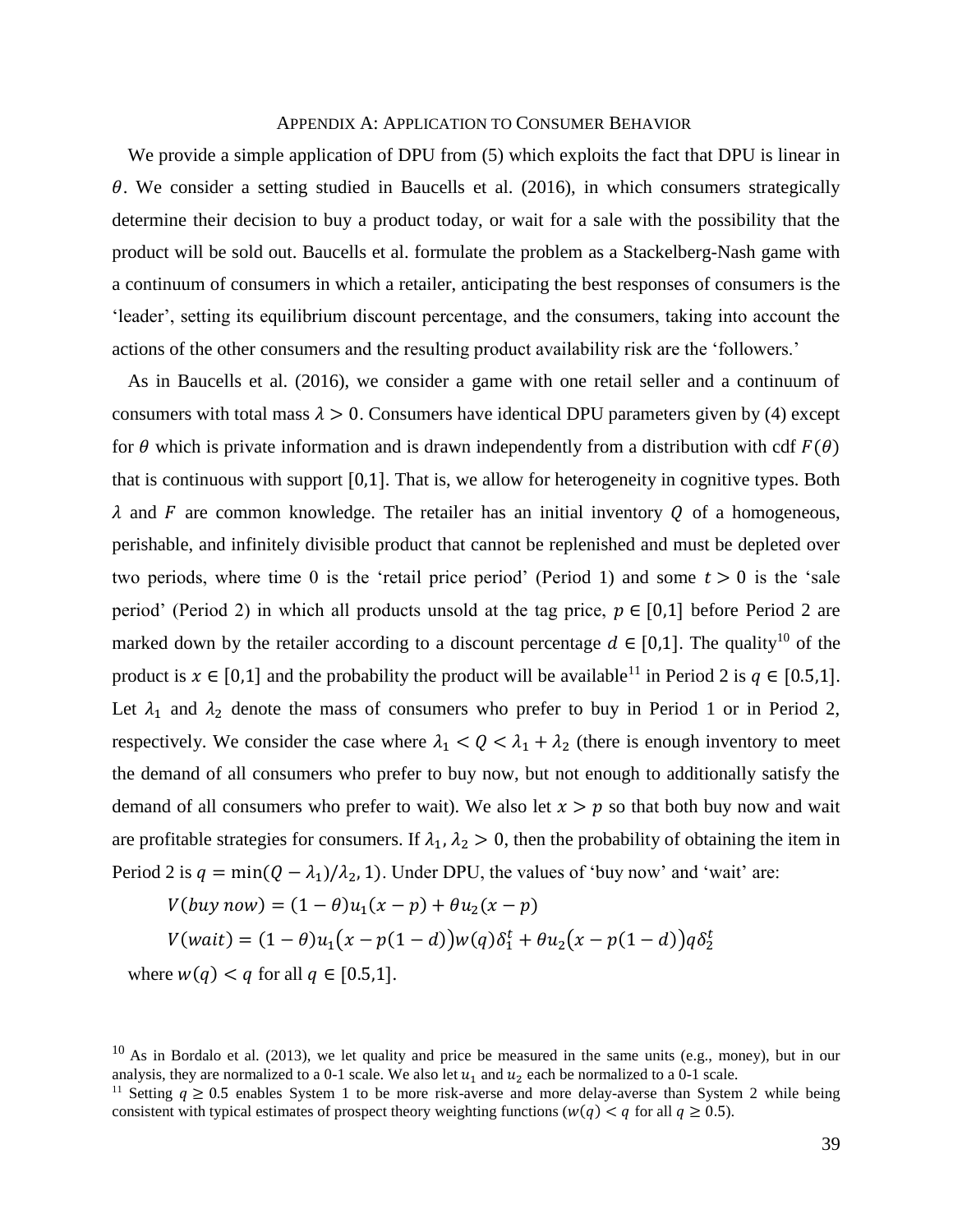Excluding indifferences, there are four cases to consider: (i) Both systems prefer to buy now; (ii) Both systems prefer to wait; (iii) System 1 prefers to buy now and System 2 prefers to wait; (iv) System 1 prefers to wait and System 2 prefers to buy now. For all  $q \ge 0.5$ , case (iv) never arises given the correlations between risk and time preferences and cognitive type, since System 2 is more patient and less risk-averse than System 1. In this case, for any level of delay and product availability risk such that System 1 prefers to wait, System 2 also prefers to wait. We will focus on case (iii) as it involves an interesting conflict between System 1 and System 2.

In case (iii),  $V(buy now)$  and  $V(wait)$  are linear functions of  $\theta$  with  $V(buy now)$  having smaller slope and higher intercept. This implies that there is a unique threshold  $r \in [0,1]$  such that consumers will wait if  $r \le \theta \le 1$ , and buy now if  $0 \le \theta < r$ .

Suppose there exists a symmetric equilibrium in pure strategies, in which all consumers use the same threshold,  $r \in [0,1]$ . To identify this equilibrium we assume all consumers use this threshold, determine each consumer's best response according to a threshold  $b(r) \in [0,1]$ , and employ the equilibrium condition  $b(r) = r$ . Denote any solution by  $r^*$ .

 **Proposition 17 (Nash equilibrium strategy for consumers):** *Let System 1 prefer to buy now and System 2 prefer to wait and assume all consumers use threshold r. Then,*  $\lambda_1 = \lambda F(r)$ , *and*  $\lambda_2 = \lambda(1 - F(r))$ . *The best response of each consumer is to wait if*  $b(r) \le \theta \le 1$  *and buy now if*  $0 \le \theta < b(r)$ *, where*  $b(r) = \gamma_1/(\gamma_1 + \gamma_2)$ *, and* 

 $\gamma_1 = u_1(x - p) - u_1(x - p(1 - d))w(q)\delta_1^t$ ,  $\gamma_2 = u_2(x - p(1 - d))q\delta_2^t - u_2(x - p)$ .

In Proposition 17,  $q = min(Q - \lambda_1)/\lambda_2$ , 1),  $\gamma_1$  is the net surplus to System 1 from buying now,  $\gamma_2$  is the net surplus to System 2 from waiting, and  $\gamma_1$ ,  $\gamma_2 > 0$  since we are analyzing case (iii). A symmetric equilibrium in pure strategies exists since  $b(r):[0,1] \rightarrow [0,1]$  is a continuous mapping from a closed and convex set into itself and therefore admits at least one fixed point,  $b(r^*) = r^*$ . The equilibrium is not unique, but  $r^*$  values can be Pareto-ranked since a higher q benefits consumers who wait, without affecting those who buy now. Thus, the equilibrium with the highest  $q$  is Pareto dominant.

As the Stackelberg leader, the retailer chooses the discount percentage,  $d$ , that maximizes expected revenue in equilibrium. The retailer's objective function is given by:

$$
\max_{d} R(d) = \max_{d} \{ p \lambda F(\theta^*) + p(1-d) \beta^t \min \{ (\lambda (1-F(\theta^*)), Q - \lambda F(\theta^*) \} \}.
$$

where the discount factor  $\beta$  reflects the retailer's time value of money.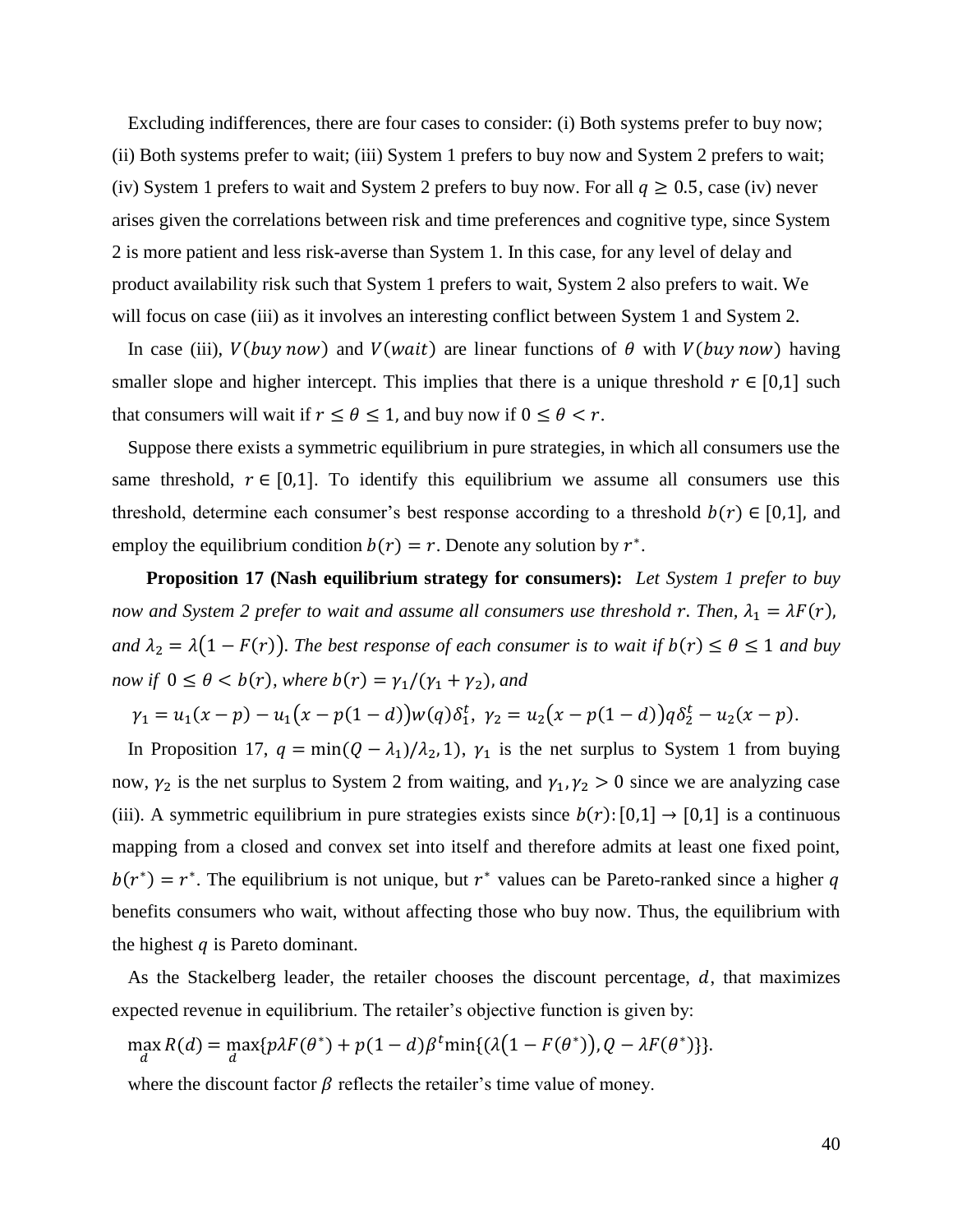Given the consumer equilibrium strategies and the retailer's objective function in the Stackelberg-Nash game, for a fixed mass of consumers,  $\lambda > 0$ , we briefly consider two cases:

- (i) The case where the retailer attracts more 'System 1' consumers than 'System 2' consumers for the product (a larger mass of consumers have lower values of  $\theta$ ).
- (ii) The case of advertisement framing where a firm decides between using an affectively appealing ad or a more cognitively appealing ad for the product.

# *System 1 versus System 2 Customers*

**Proposition 18:** For a given  $(\lambda, x, Q, p, d)$ , if the distribution of  $\theta$  is positively skewed (more *mass at low*  $\theta$  *values) then in equilibrium, relative to a symmetric distribution:* 

- (i) *At least as many or more customers buy in Period 1.*
- (ii) *The firm receives weakly higher expected revenue.*

Observation (ii) indicates for a fixed  $(\lambda, x, Q, p, d)$ , System 1 customers (low  $\theta$ ) are more profitable than System 2 customers (high  $\theta$ ). This holds since the firm earns more revenue per purchase in Period 1 than in Period 2.

# *Advertisement Framing*

A product can be advertised or framed by appealing more to System 1 (affective ads which promote positive feelings about the product), or by appealing more to System 2 (cognitively appealing ads which provide facts and justifications to promote the product).

**Proposition 19:** For a given  $(\lambda, x, Q, p, d)$ , if the distribution of  $\theta$  has greater mass at lower *values for affective ads relative to cognitively appealing ads, then in equilibrium:* 

- (i) *At least as many or more customers buy the product in Period 1 if the firm employs the affectively appealing ad than if it uses the cognitively appealing ad.*
- (ii) *Affective ads generate weakly higher expected revenue than cognitive ads.*

Implications (i) and (ii) can hold either if there is a framing effect in which affective ads reduce  $\theta$  (by increasing reliance on feelings) for a given consumer, *or* if ad framing affects the distribution of  $\theta$  such that affective ads attract a larger proportion of consumers with low  $\theta$ values and cognitive ads attract a larger proportion with high  $\theta$  values. This latter case holds even if each consumer has a fixed  $\theta$  and is consistent with experimental evidence that messages with affective appeals are more persuasive when the message recipient is affectively oriented, and that messages with cognitive appeals are more persuasive when the recipient is cognitively oriented (Mayer and Tormala, 2010).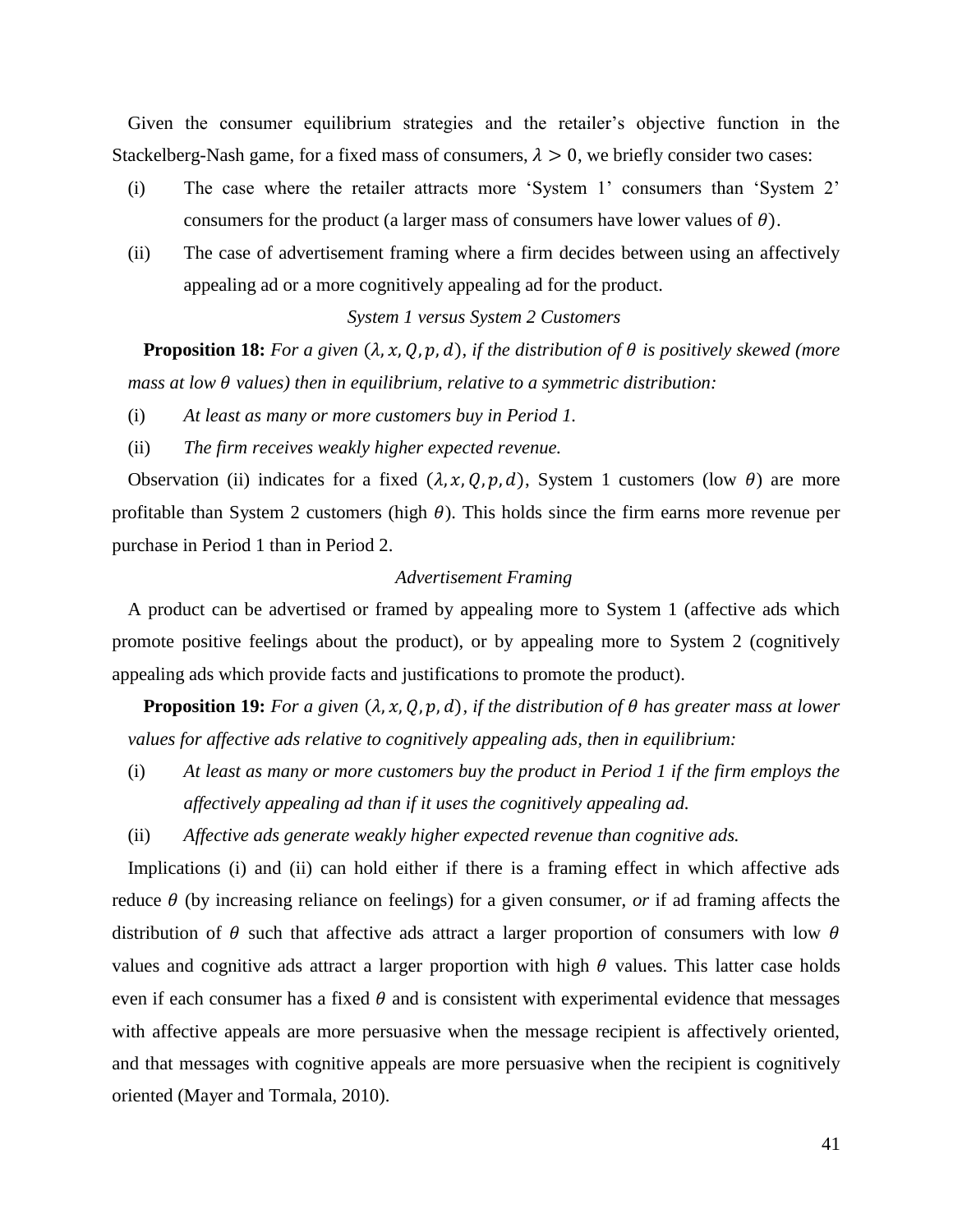#### APPENDIX B: PROOFS OF PROPOSITIONS

**Proof of Proposition 2:** The proof follows straightforwardly from extending the argument in Keeney and Nau (2011), Theorem 2 (although they work in a context of group decisions under uncertainty). We provide a proof following their approach: Assumption 4\* implies the decision maker is indifferent between any two lotteries over signals that yield, for each system, the same marginal distribution of expected payoffs. This means the decision maker's preferences among lotteries over signals satisfy the assumption of mutual independence in the utility sense (Fishburn 1965). Then Fishburn's Theorem 2 implies the von Neumann-Morgenstern utility function  $\mu$  that represents the agent's preferences has the additive representation  $\mu(F) = \mu_1(F_1) + \mu_2(F_2)$  for functions  $\mu_1$  and  $\mu_2$ . Applying Assumption 4\* again to choices among lotteries over signals which vary only the marginal distribution of payoffs to System s, it follows that  $\mu_s(F_s)$  is a von Neumann-Morgenstern utility function that represents the preferences of System s among stochastic consumption plans. This means, up to the addition of an arbitrary constant,  $\mu_1$  is an increasing linear function of  $(\bm{\pi}_f\cdot\bm{v}_1)$  and analogously,  $\mu_2$  is an increasing linear function of  $(f\cdot$  $v_2$ ). We can thus write  $\mu_s(F_s) = \theta_s(F_s)$  for some scalar  $\theta_s$ , and without loss of generality, given the non-triviality conditions  $f \succ_1 g$  and  $f' \succ_2 g'$  for some f, g, f', g'  $\in \Omega$ , we can scale the  $\theta_s$ 's so that  $\theta_1 + \theta_2 = 1$  where  $\theta_s > 0$  for  $s \in \{1,2\}$ . Next, write  $\theta_2 \equiv \theta$ . Then for any *F* that corresponds to the choice of some  $f \in \Omega$ , we have  $\mu(F) = (1 - \theta)F_1 + \theta F_2 = (1 - \theta)V_1(f) +$  $\theta V_2(f) = V(f)$ . ■

Our last step is to prove the uniqueness of  $\theta$  in Proposition 2. Write  $V(f)$  from (5) as  $V(f, \theta)$ . Then  $f \sim g$  implies  $V(f, \theta) = V(g, \theta) = (1 - \theta)V_1(f) + \theta V_2(f) = (1 - \theta)V_1(g) + \theta V_2(g)$ which implies  $(1 - \theta)[V_1(f) - V_1(g)] = \theta[V_2(g) - V_2(f)]$ . Given  $V_1(f) \neq V_1(g)$ , we can without loss of generality let  $V_1(f) > V_1(g)$ . Then  $V(f, \theta) = V(g, \theta)$  implies  $V_2(g) > V_2(f)$ . If there is another parameter  $\theta'$ , such that  $\prime$ ) represents the same preferences as  $V(\cdot, \theta)$ , then  $V(f, \theta') = V(g, \theta')$  implies  $(1 - \theta')[V_1(f) - V_1(g)] = (\theta')[V_2(g) - V_2(f)]$ . Indifference between f and g as represented by  $V(\cdot,\theta)$  is broken in the direction of strict preference by  $V(\cdot, \theta')$  if  $\theta \neq \theta'$ . Thus  $V(\cdot, \theta)$  and  $V(\cdot, \theta')$  represent the same preferences only if  $\theta = \theta'$ .

 It is worth pointing out that the aggregation of non-expected utility preferences is possible here because the preferences are mapped to points in a square. Hence, it does not matter whether the individual value functions are linear in probabilities, provided their numerical values are normalized to a 0-1 scale. Consequently, this approach is general. It extends to arbitrary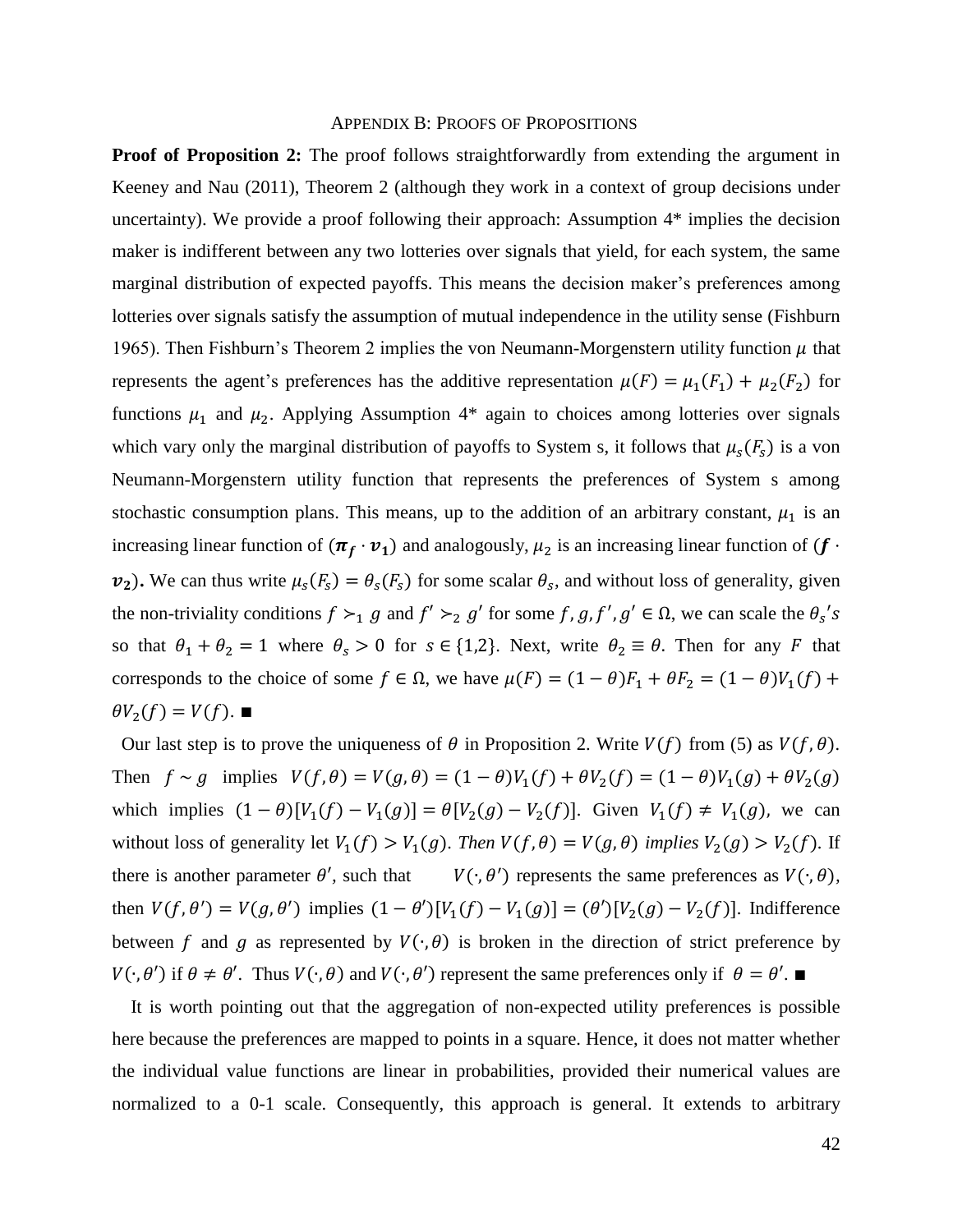(transitive) preference functionals and to an arbitrary number of agents (or systems), provided that the preferences of the  $n$  group members or systems are mapped to points in the hypercube  $[0,1]^n$ .

In the proofs of Propositions  $4 - 9$ , the agent is assumed to have DPU preferences in (5).

**Proposition 4:** Present bias holds if and only if  $\theta \in (0,1)$ .

**Proof:** (Sufficiency) We need to show that (7) implies (8):

(7) 
$$
V(y, p, 0) = (1 - \theta)w(p)u(y) + \theta py = V(c, p, \Delta) = (1 - \theta)\delta^{\Delta}w(p)u(c) + \theta pc
$$
  
(8) 
$$
(1 - \theta)\delta^{\Delta}w(p)u(y) + \theta py < (1 - \theta)\delta^{\Delta}w(p)u(c) + \theta pc
$$

Note that since  $c > y$ , equation (8) implies that  $w(p)u(y) > \delta^{\Delta}w(p)u(c)$ .

Also note that (7) can be rewritten as:  $(1 - \theta) (w(p)u(y) - \delta^{\Delta}w(p)u(c)) = \theta p(c - y)$ In addition, (8) can be rewritten as:  $(1 - \theta)\delta^t (w(p)u(y) - \delta^{\Delta}w(p)u(c)) < \theta p(c - y)$ Thus,  $(1 - \theta)\delta^t (w(p)u(y) - \delta^{\Delta}w(p)u(c)) < (1 - \theta)(w(p)u(y) - \delta^{\Delta}w(p)u(c)).$ The above inequality holds since  $w(p)u(y) > \delta^{\Delta}w(p)u(c)$ .

(Necessity) Under DPU, the agent has a constant discount factor if  $\theta = 0$  or  $\theta = 1$ .

**Proposition 5:** For a concave power function u, the magnitude effect holds if and only if  $\theta \in$  $(0,1)$ .

**Proof:** (Sufficiency) We need to show that (9) implies (10):

(9) 
$$
V(y, p, t) = (1 - \theta)\delta^t w(p)u(y) + \theta py = V(c, p, s) = (1 - \theta)\delta^s w(p)u(c) + \theta pc
$$
  
(10) 
$$
(1 - \theta)\delta^t w(p)u(ry) + \theta pry < (1 - \theta)\delta^s w(p)u(rc) + \theta prc
$$

Note that since  $c > y$ , equation (9) implies that  $\delta^t w(p) u(y) > \delta^s w(p) u(c)$ .

Also note that (9) can be rewritten as

(11) 
$$
(1 - \theta)w(p)(\delta^t u(y) - \delta^s u(c)) = \theta p(c - y)
$$

Inequality (10) can be rewritten as:  $(1 - \theta)w(p)(\delta^t u(ry) - \delta^s u(rc)) < \theta pr(c - y)$ 

For concave power utility, (i.e.,  $u(z) = z^{\alpha}$ , with  $z > 0$ ,  $\alpha < 1$ ), this inequality becomes

(12) 
$$
(1 - \theta)r^{\alpha}(\delta^tw(p)y^{\alpha} - \delta^sw(p)c^{\alpha}) < \theta pr(c - y).
$$

Note that by (11), we have  $(1 - \theta)(\delta^t w(p) y^\alpha - \delta^s w(p) c^\alpha)/\theta p(c - y) = 1$ .

Thus, (12) reduces to  $r > r^{\alpha}$ , which is satisfied since  $r > 1$  and  $\alpha < 1$ .

(Necessity) If  $\theta = 0$  or  $\theta = 1$ , the scaling constant factors out. ■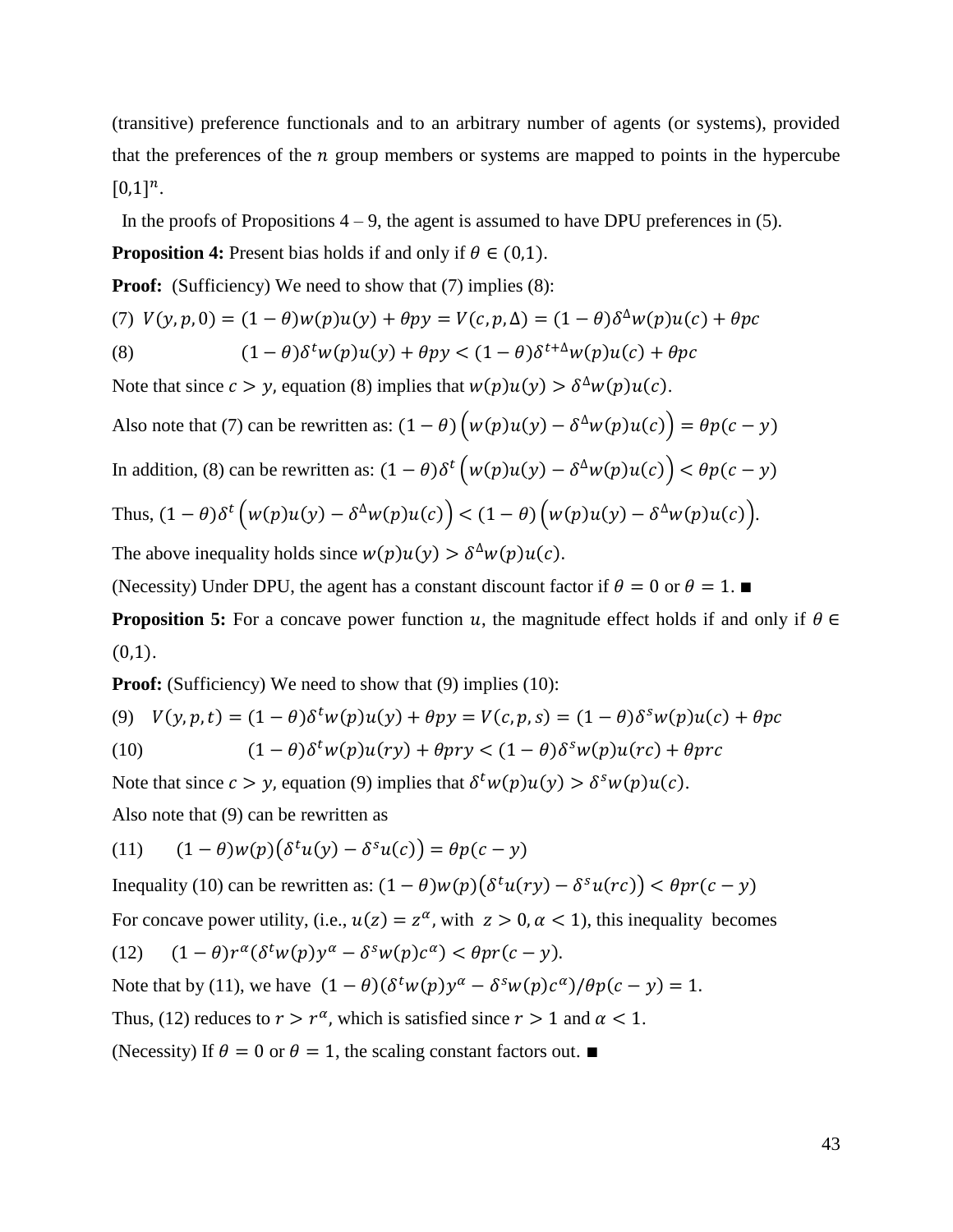**Proposition 6:** Let  $\mathbb{E}[(y, p, t)] > \mathbb{E}[(c, q, t)]$ . Then for any concave power function u, the peanuts effect holds under DPU if and only if  $\theta \in (0,1)$ .

**Proof:** (Sufficiency) We need to show that (13) implies (14):

(13) 
$$
V(y, p, t) = (1 - \theta)\delta^t w(p)u(y) + \theta py = V(c, q, t) = (1 - \theta)\delta^t w(q)u(c) + \theta qc
$$

(14) 
$$
(1 - \theta)\delta^t w(p)u(ry) + \theta pry > (1 - \theta)\delta^t w(q)u(rc) + \theta qrc
$$

For  $\mathbb{E}[(y, p, t)] > \mathbb{E}[(c, q, t)]$ , equation (13) implies that  $\delta^t w(q)u(c) > \delta^t w(p)u(y)$ .

Also note that (13) can be rewritten as

(15) 
$$
(1 - \theta)\delta^{t}(w(q)u(c) - w(p)u(y)) = \theta(yp - cq)
$$

In addition, the inequality in  $(14)$  can be rewritten as:

$$
(16)\qquad (1-\theta)\delta^t \big(w(q)u(rc) - w(p)u(ry)\big) < \theta r(p - cq)
$$

For a concave power utility function over gains, (i.e.,  $u(z) = z^{\alpha}$ , with  $z > 0, \alpha < 1$ ):

$$
(17) \quad (1-\theta)\delta^tr^{\alpha}(w(q)c^{\alpha}-w(p)y^{\alpha})<\theta r (yp-cq).
$$

Note that by (15), we have  $(1 - \theta)\delta^t(w(q)u(c) - w(p)u(y)) / \theta(yp - cq) = 1$ .

Thus, (17) reduces to  $r > r^{\alpha}$ , which is satisfied since  $r > 1$  and  $\alpha < 1$ .

(Necessity) If  $\theta = 0$  or  $\theta = 1$ , the scaling constant factors out. ■

**Proposition 7:** Let  $\mathbb{E}[(c, \alpha p, t)] > \mathbb{E}[(y, p, t)]$ . Then time interacts with risk preference if and only if  $\theta \in (0,1)$ .

**Proof:** (Sufficiency) We need to show that (18) implies (19):

(18) 
$$
(1 - \theta)\delta^t w(p)u(y) + \theta py = (1 - \theta)\delta^t w(\alpha p)u(c) + \theta \alpha pc
$$

(19) 
$$
(1 - \theta)\delta^s w(p)u(y) + \theta py < (1 - \theta)\delta^s w(\alpha p)u(c) + \theta \alpha pc.
$$

Note that since  $\mathbb{E}[(c, \alpha p, t)] > \mathbb{E}[(y, p, t)]$ , we have  $\alpha cp > py$ , in which case equation (18) implies that  $\delta^t w(p) u(y) > \delta^t w(\alpha p) u(c)$ . Also note that (18) can be rewritten as

$$
(1 - \theta)\delta^{t}(w(p)u(y) - w(\alpha p)u(c)) = \theta p(\alpha c - y)
$$

In addition, note that the inequality in (19) can be rewritten as:

$$
(1-\theta)\delta^{s}(w(p)u(y) - w(\alpha p)u(c)) < \theta p(\alpha c - y)
$$

Thus,  $(1 - \theta)\delta^{s}(w(p)u(y) - w(\alpha p)u(c)) < (1 - \theta)\delta^{t}(w(p)u(y) - w(\alpha p)u(c)).$ 

The above inequality holds since  $w(p)u(y) > w(\alpha p)u(c)$ .

(Necessity) If either  $\theta = 0$  or  $\theta = 1$ , the discount factors in (18) and (19) each cancel. ■

**Proposition 8:** For any convex weighting function w, risk interacts with time preference if and only if  $\theta \in (0,1)$ .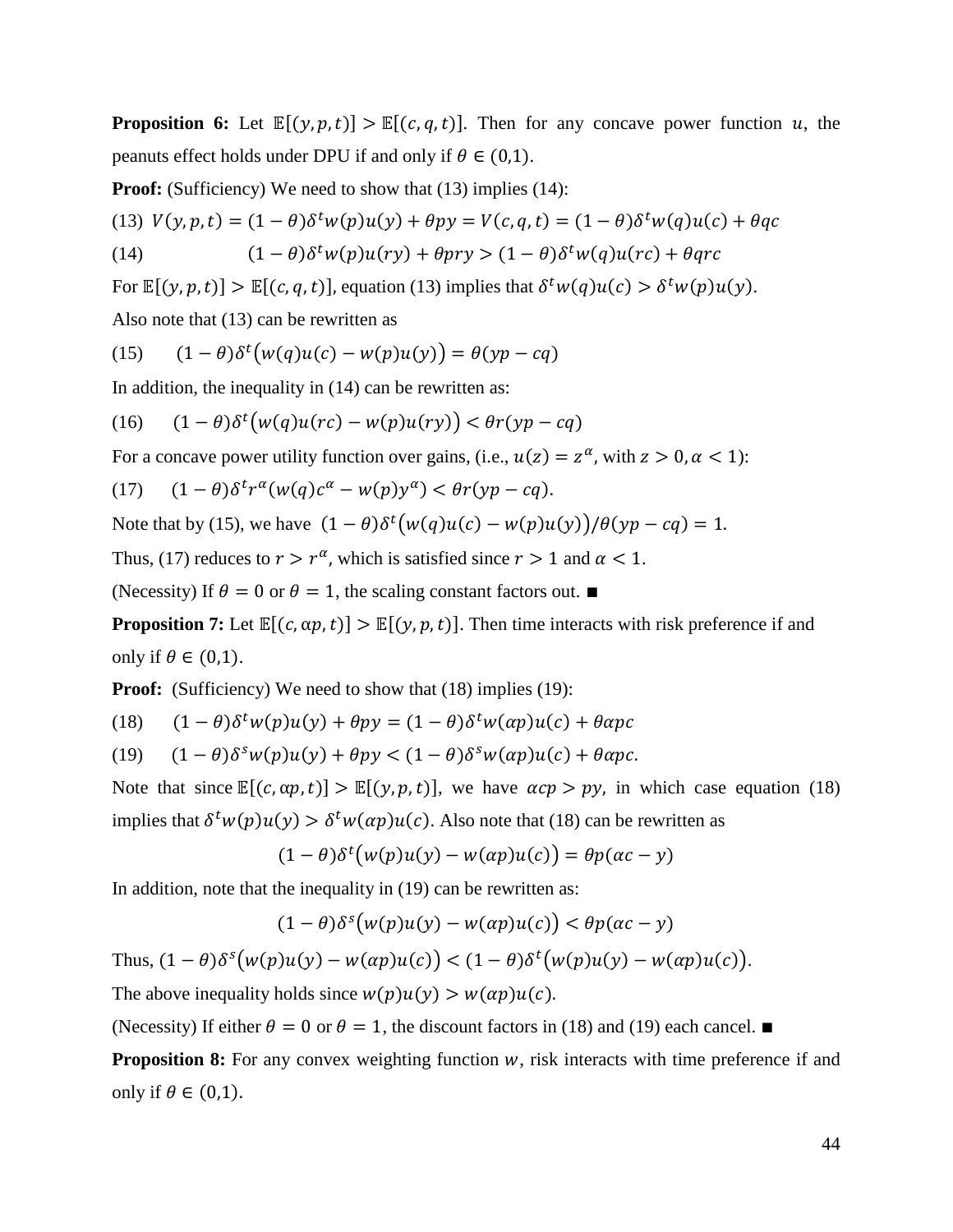**Proof:** (Sufficiency) We need to show that (20) implies (21):

(20) 
$$
(1 - \theta)\delta^t w(p)u(y) + \theta py = (1 - \theta)\delta^{t+\Delta}w(p)u(c) + \theta pc
$$

(21) 
$$
(1 - \theta)\delta^t w(q)u(y) + \theta q y < (1 - \theta)\delta^{t+\Delta}w(q)u(c) + \theta qc
$$

Note that since  $c > y$ , equation (20) implies  $\delta^t w(p) u(y) > \delta^{t+\Delta} w(p) u(c)$ , and therefore  $u(y) > \delta^{\Delta}u(c)$ . Also note that (20) can be rewritten as:

$$
(1 - \theta)\delta^t w(p) \left( u(y) - \delta^{\Delta} u(c) \right) = \theta p(c - y)
$$

Note that (21) can be rewritten as:  $(1 - \theta)\delta^t w(q) (u(y) - \delta^{\Delta}u(c)) < \theta q(c - y)$ 

Then by (20), 
$$
\left((1 - \theta)\delta^t \left(u(y) - \delta^{\Delta}u(c)\right)\right)/\theta(c - y) = p/w(p).
$$
 By (21),  $\left((1 - \theta)\delta^t \left(u(y) - \delta^{\Delta}u(c)\right)\right)/\theta(c - y) < q/w(q).$  Thus, if  $w(q)/w(p) < q/p$  then (20) implies (21). Since  $q \in (0, p)$ , we can write  $q = kp$ , for  $k \in (0, 1)$ . For any convex  $w$  with  $w(0) = 0$ , we have  $w(kp + (1 - k)0) < kw(p) + (1 - k)w(0)$ , which implies  $w(q)/w(p) < q/p$ .

(Necessity) If either  $\theta = 0$  or  $\theta = 1$ , the probability weights cancel in (20) and (21).■

**Proposition 9:** For any concave utility function u, with  $u(0) = 0$ , subendurance holds if and only if  $\theta \in (0,1)$ .

**Proof:** (Sufficiency) We need to show that (22) implies (23):

(22) 
$$
(1 - \theta)\delta^{t + \Delta}w(p)u(c) + \theta pc = (1 - \theta)\delta^t w(\lambda p)u(c) + \theta\lambda pc
$$

(23) 
$$
(1 - \theta)\delta^{t+\Delta}w(p)u(y) + \theta py < (1 - \theta)\delta^t w(\lambda p)u(y) + \theta \lambda py
$$

Since  $pc > \lambda pc$ , equation (22) implies  $\delta^t w(\lambda p) u(c) > \delta^{t+\Delta} w(p) u(c)$ . Also note that (22) can be rewritten as  $(24)$  and  $(23)$  can be rewritten as  $(25)$ :

(24) 
$$
(1 - \theta) \left( \delta^t w(\lambda p) u(c) - \delta^{t+\Delta} w(p) u(c) \right) = \theta p c (1 - \lambda)
$$

(25) 
$$
\theta py(1-\lambda) < (1-\theta)\left(\delta^t w(\lambda p)u(y) - \delta^{t+\Delta}w(p)u(y)\right)
$$
. From (24) and (25):

$$
(1-\theta)\Big(\delta^t w(\lambda p)u(c)-\delta^{t+\Delta}w(p)u(c)\Big)y<(1-\theta)\Big(\delta^t w(\lambda p)u(y)-\delta^{t+\Delta}w(p)u(y)\Big)c.
$$

For all  $\theta \in (0,1)$ , the above inequality reduces to,  $u(c)/c < u(y)/y$ . Since  $y \in (0, c)$ , we can write  $y = kc$ , for  $k \in (0,1)$ . For any concave u with  $u(0) = 0$ , we have  $ku(c) +$  $(1 - k)u(0) < u(kc + (1 - k)0)$  which implies  $u(c)/c < u(y)/y$ .

(Necessity) If  $\theta = 0$  or  $\theta = 1$ , the utilities cancel in (22) and (23).

In the proofs of Propositions  $11 - 14$ , we assume DPU preferences as in (6).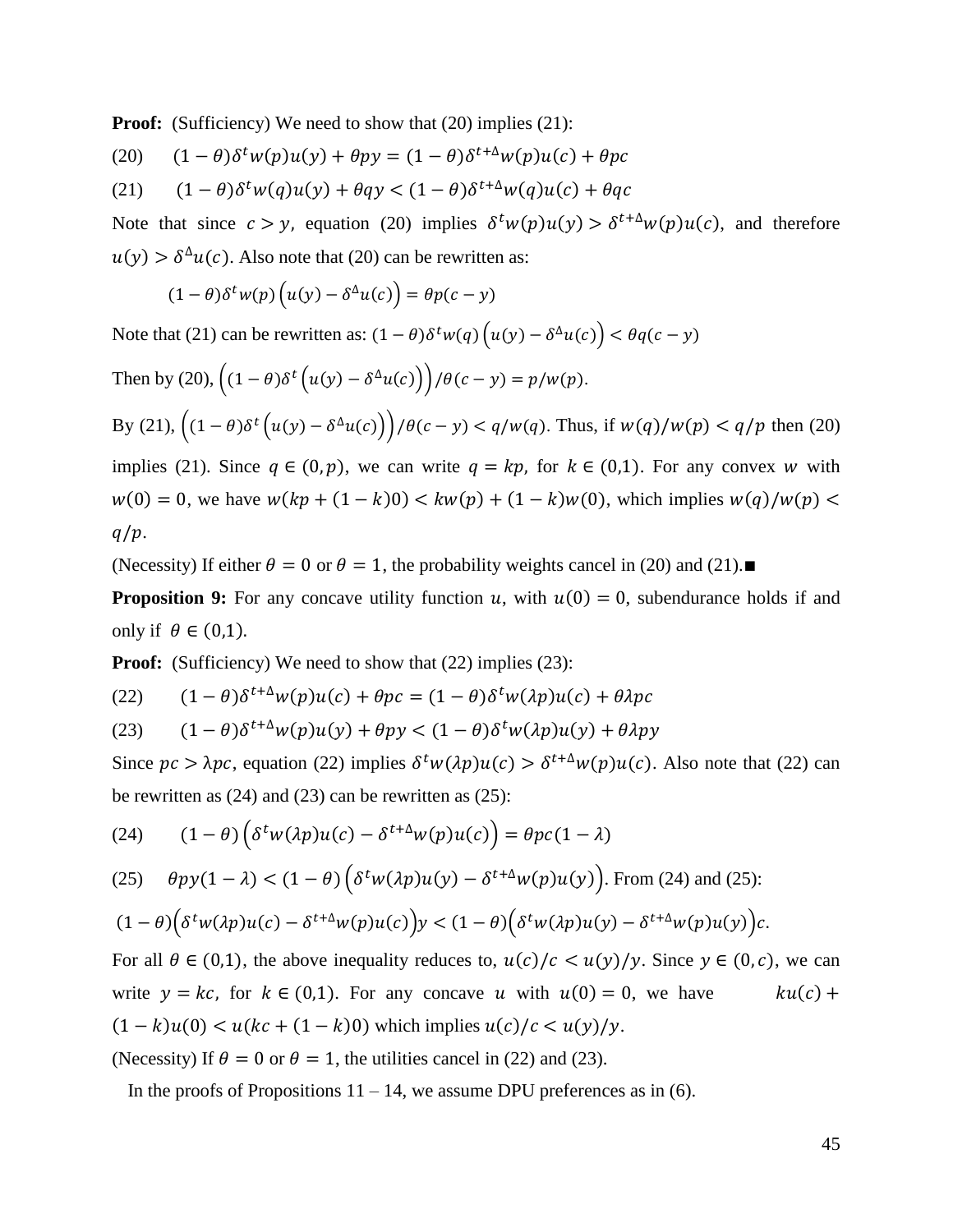**Proposition 11:** Let  $\mathbb{E}[(x, t, p)] > \mathbb{E}[(y, t, 1)]$ . Then allocation interacts with risk preferences *for all*  $\theta \in [0,1)$ *.* 

**Proof:** We need to show that (26) implies (27):

(26)  $(1 - \theta)\delta^t u(y) + \theta y = (1 - \theta)w(p)\delta^t u(x) + \theta px$ 

(27)  $(1 - \theta)(\delta^t u (y - \alpha(x - y)) + \theta y < (1 - \theta) w(p) \delta^t u (x) + \theta px$ .

Note that since  $px > y$ , equation (26) implies  $u(y) > w(p)u(x)$ . Given (26), it is clear that (27) holds if  $(1 - \theta)(\delta^t u(y - \alpha(x - y)) + \theta y < (1 - \theta)\delta^t u(y) + \theta y$ , which holds given System 1 is inequity-averse ( $\alpha > 0$ ), and the result follows. ■

**Proposition 12:** Let  $w(0.5) < 0.5$ . Then risk interacts with social preferences if and only if  $\theta \in (0,1)$ .

**Proof:** To prove sufficiency, we need to show that  $(28)$  implies  $(29)$ :

(28)  $(1 - \theta)(\delta^t u(x - \alpha |x|)) + \theta x = (1 - \theta)(\delta^t u(x - y - \alpha |x - 2y|)) + \theta(x - y)$ (29)  $(1 - \theta)w(0.5)(\delta^t u(x - \alpha |x|)) + 0.5\theta x > (1 - \theta)w(0.5)(\delta^t u(x - y - \alpha |x - 2y|) + 0.5\theta(x - y))$ Note that (28) implies  $\delta^t u(x - y - \alpha |x - 2y|) > \delta^t u(x(1 - \alpha))$ . Note (28) can be written as  $\theta y = (1 - \theta)\delta^t[u(x - y - \alpha|x - 2y]) - u(x(1 - \alpha))].$ Also (29) can be written:  $0.5\theta y > (1 - \theta)w(0.5)\delta^t[u(x - y - \alpha|x - 2y]) - u(x(1 - \alpha))].$ Since  $0.5\delta^t[u(x-y-\alpha|x-2y]) - u(x(1-\alpha))] > w(0.5)\delta^t[u(x-y-\alpha|x-2y]) - u(x(1-\alpha))]$ , it follows that (29) holds and  $\theta \in (0,1)$  is sufficient to generate the effect. Necessity that  $\theta \in (0,1)$ follows since the probability weights cancel when evaluating the two alternatives in the special cases of  $\theta = 0$  and  $\theta = 1$  and risk does not affect social preferences in those cases. ■ **Proposition 13:** *Allocation interacts with time preference for all*  $\theta \in [0,1)$ *.* 

**Proof:** We need to show that (30) implies (31):

(30) 
$$
(1 - \theta)w(p)u(y) + \theta py = (1 - \theta)w(p)\delta^t u(x) + \theta px
$$

(31) 
$$
(1 - \theta)w(p)u(y - \alpha(x - y)) + \theta py < (1 - \theta)w(p)\delta^t u(x) + \theta px
$$

Since  $x > y$ , (30) implies  $u(y) > \delta^t u(x)$ . Given (30), it is clear that (31) holds if:

(32)  $(1 - \theta)w(p)u(y - \alpha(x - y)) + \theta py < (1 - \theta)w(p)u(y) + \theta py$ , which holds given

System 1 is inequity-averse, and the result follows. ∎

**Proposition 14:** *Time interacts with social preferences if and only if*  $\theta \in (0,1)$ *.* 

**Proof:** To prove sufficiency, we need to show that (33) implies (34):

(33) 
$$
(1 - \theta)w(p)(\delta^t u(x - \alpha |x|)) + \theta py = (1 - \theta)w(p)(\delta^t u(x - y - \alpha |(2y - x)|))
$$

(34)  $(1 - \theta)w(p)(\delta^{r}u(x - \alpha|x|)) + \theta py > (1 - \theta)w(p)(\delta^{r}u(x - y - \alpha|(2y - x)|))$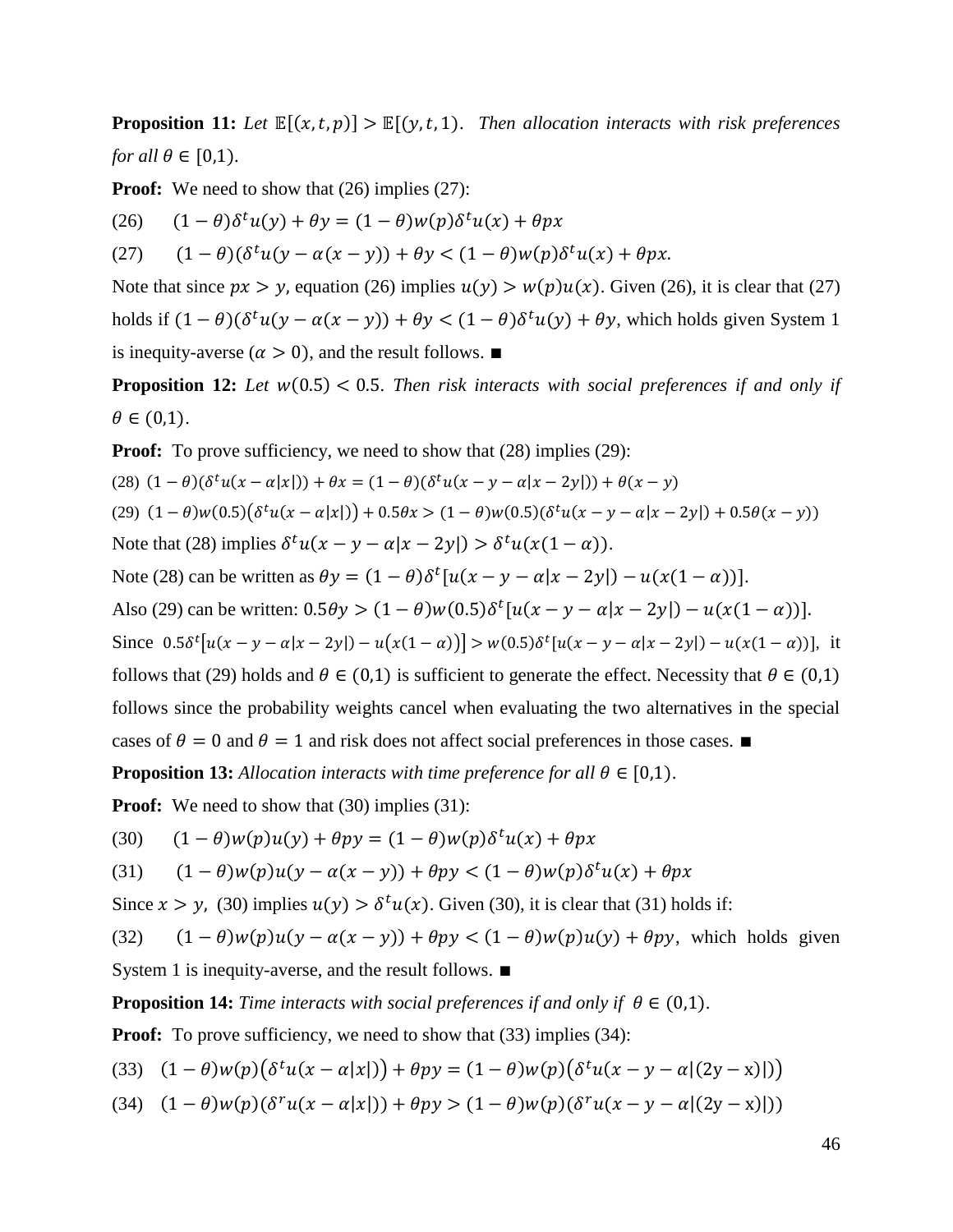Note that since  $x > x - y$ , equation (33) implies  $u(x - y - \alpha |2y - x|) > u(x(1 - \alpha))$ . Note that (33) can be rewritten as  $\theta py = (1 - \theta)w(p)\delta^t[u(x - y - \alpha](2y - x)]) - u(x(1 - \alpha))$ . Similarly, (34) can be written:  $\theta py > (1 - \theta)w(p)\delta^{r}[u(x - y - \alpha](2y - x))] - u(x(1 - \alpha))$ . Note that (34) holds since  $\delta^r < \delta^t$  for all  $\delta \in (0,1)$ , and thus  $\theta \in (0,1)$  is sufficient to generate the effect. Necessity that  $\theta \in (0,1)$  follows since the discount factors of System 1 and System 2 cancel when evaluating the two alternatives in the special cases of  $\theta = 0$  and  $\theta = 1$ .

### **REFERENCES**

- ABDELLAOUI, M. (2000): "Parameter-free elicitation of utility and probability weighting functions." *Management Science,* 46, 1497-1512.
- ABDELLAOUI, M., E. DIECIDUE, AND A. ONCULER (2011): "Risk preferences at different Time periods: An experimental investigation," *Management Science*. 57, 975-987.
- ALLAIS, M. (1953): "Le Comportement de l'Homme Rationnel devant le Risque: Critiques des Postulats et Axioms de l'Ecole Americaine." *Econometrica*, 21, 503-546.
- ANDERHUB, V., W., GÜTH, U., GNEEZY AND D. SONSINO (2001): "On the interaction of risk and time preferences: An experimental study." *German Econ. Review*, 2, 239-253.
- ANDERSEN, S., G. HARRISON, M. LAU AND E. RUTSTROM (2008): "Eliciting risk and time preferences." *Econometrica*, 76, 583-618.
- ANDERSEN, S., G. HARRISON, M. LAU AND E. RUTSTROM (2011): "Intertemporal utility and correlation aversion." Manuscript.
- ANDERSSON, O., J. HOLM, J.R. TYRAN AND E. WENGSTROM (2016): "Risk aversion relates to cognitive ability: Preference or Noise?" Forthcoming, *Journal of the European Economic Association.*
- ANDREONI, J. AND C. SPRENGER (2012): "Risk preferences are not time preferences."  *American Economic Review*, 102, 3357-3376.
- BAILLON, A., H. BLEICHRODT AND A. CILLO (2014): "A tailor-made test of intransitive choice." *Operations Research*, 63, 198-211.
- BALLINGER, T.P., E. HUDSON, L. KARKOVIATA AND N.T. WILCOX (2011): "Saving behavior and cognitive abilities." *Experimental Economics*, 14, 349-374.
- BARBERIS, N., A. MUKHERJEE AND B. WANG (2013): "First Impressions: System 1 Thinking and the Cross-section of Stock Returns." *Yale University working paper*.

BAUCELLS, M., F. HEUKAMP AND A. VILLASIS (2009): "Trading-off probability and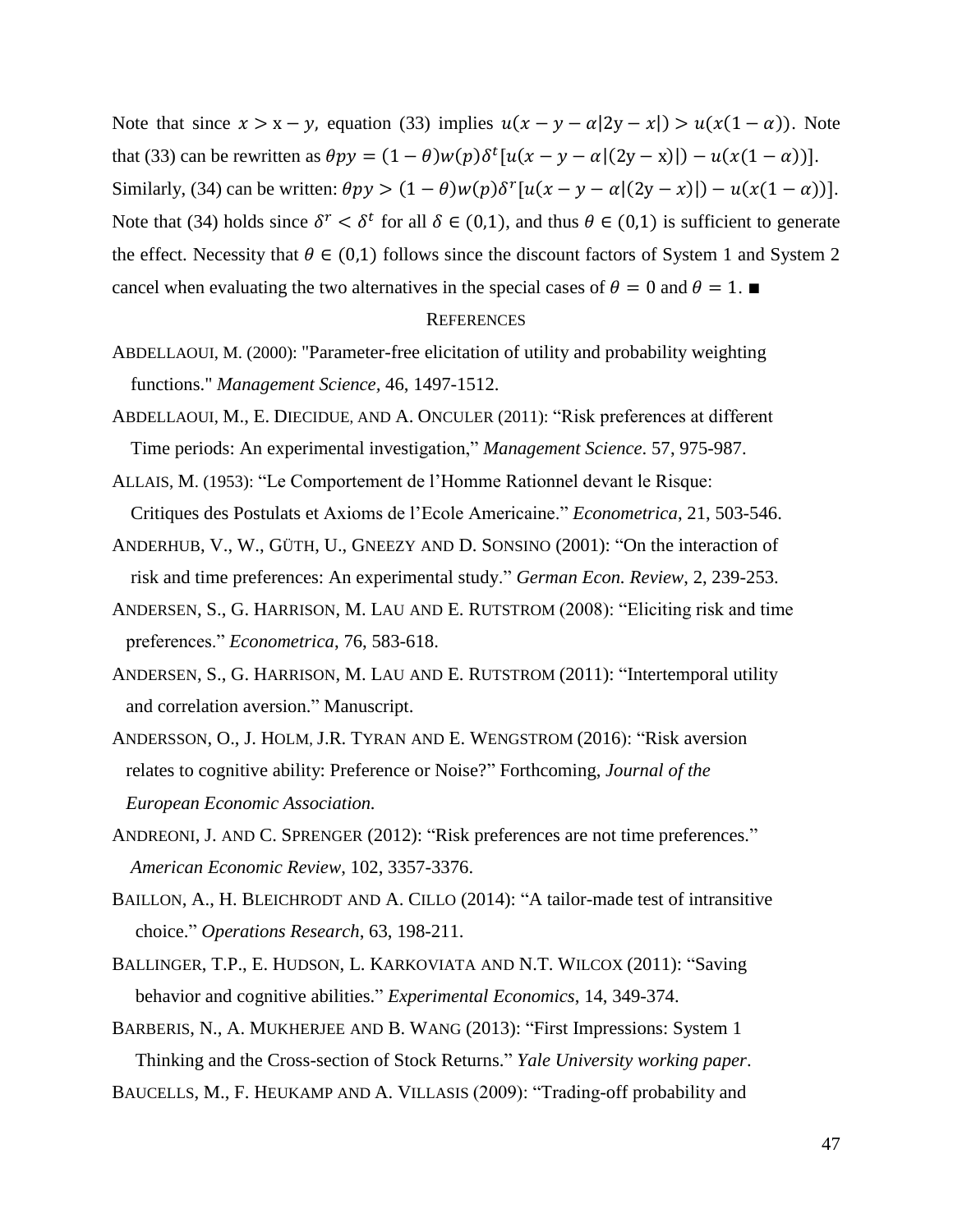time: Experimental evidence." *IESE Business School*.

- BAUCELLS, M. AND F.H. HEUKAMP (2010): "Common ratio using delay." *Theory and Decision,* 68, 149-158.
- BAUCELLS, M. AND F.H. HEUKAMP (2012): "Probability and time trade-off." *Management Science*, 58, 831-842.
- BAUCELLS, M., N. OSADCHIY, AND A. OVCHINNIKOV (2016): "Behavioral anomalies in consumer wait-or-buy decisions and their implications for markdown management." Manuscript.
- BENHABIB, J. AND A. BISIN (2005): "Modeling internal commitment mechanisms and self-control: A neuroeconomics approach to consumption-saving decisions." *Games and Economic Behavior,* 52, 460-492.
- BENJAMIN, D.J., S.A. BROWN AND J.M. SHAPIRO (2013): "Who is 'behavioral'? Cognitive ability and anomalous preferences." *Journal of the European Economic Association*, 11,1231-1255.
- BERNHEIM, B.D. AND A. RANGEL (2005): "Behavioral Public Economics: Welfare and Policy Analysis with Fallible Decision Makers." Economic Institutions and Behavioral Economics. P. Diamond and H. Vartiainen. Princeton University Press.
- BHATIA, S. (2016). "Decision making in environments with non-independent dimensions." Forthcoming. *Journal of Behavioral Decision Making.*
- BLEICHRODT, H. AND J.L. PINTO (2000): "A parameter-free elicitation of the probability weighting function in medical decision analysis." *Management Science*, *46*, 1485- 1496.
- BOLTON, G.E., AND A. OCKENFELS (2010). "Betrayal aversion: Evidence from Brazil, China, Oman, Switzerland, Turkey, and the United States: Comment," *American Economic Review*, 100, 628-633.
- BORDALO, P., N. GENNAIOLI, AND A. SHLEIFER (2013): "Salience and consumer choice." *Journal of Political Economy*, 121, 803-843.
- BRACHA, A. AND D.J. BROWN (2012): "Affective decision making: A theory of optimism bias." *Games and Economic Behavior*, *75*, 67-80.
- BROCK, M.J., A. LANGE, AND E.Y. OZBAY (2013). "Dictating the risk: Experimental evidence on giving in risky environments." *American Economic Review*, 103-415-437.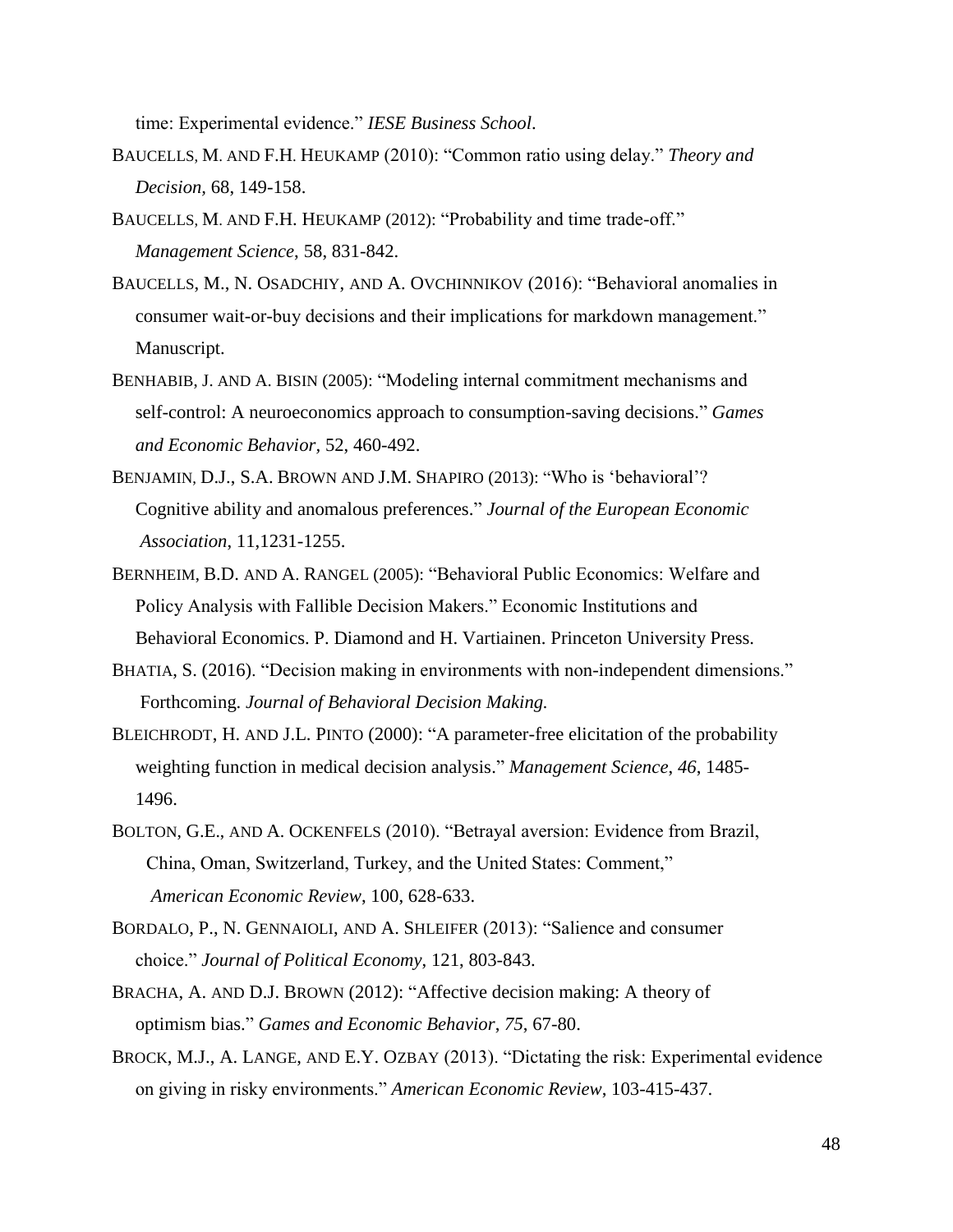- BRUHIN, A., H. FEHR‐DUDA, AND T. EPPER (2010): "Risk and rationality: Uncovering heterogeneity in probability distortion." *Econometrica*, *78*, 1375-1412.
- BURKS, S.V., J.P. CARPENTER, L. GOETTE, AND A. RUSTICHINI (2009): "Cognitive skills affect economic preferences, strategic behavior, and job attachment." *Proceedings of the National Academy of Sciences*, 106, 7745-7750.
- CALVILLO, D.P. AND J.N. BURGENO (2015). "Cognitive reflection predicts the acceptance of unfair ultimatum game offers." *Judgment and Decision Making*, 10, 332-341.
- CAMERER, C., HO., T. AND CHONG, J.K. (2004): "A cognitive hierarchy model of games". *The Quarterly Journal of Economics. 119*, 816-898.
- CAPRARO, V., B. CORGNET, A.M. ESPIN, AND R. HERNAN-GONZALEZ (2017): "Deliberation favours social efficiency by making people disregard their relative shares: evidence from USA and India." *Royal Society Open Science*, 4: 160605, 1-12.
- CARPENTER, J., M. GRAHAM, AND J. WOLF (2013): "Cognitive ability and strategic sophistication." *Games and Economic Behavior*, 80, 115-130.
- CHARNESS, G., AND M. RABIN (2002). "Understanding social preferences with simple tests." *Quarterly Journal of Economics*, 117, 817-869.
- CHEUNG, S.L. (2015): "Comment on "Risk Preferences Are Not Time Preferences": On the Elicitation of Time Preference under Conditions of Risk." *The American Economic Review*, 105, 2242-2260.
- CHEW, S.H. AND EPSTEIN, L.G. (1990). "Nonexpected utility preferences in a temporal framework with an application to consumption-savings behaviour." *Journal of Economic Theory*, 50, 54-81.
- COKELY, E.T., C.M. KELLEY (2009): "Cognitive abilities and superior decision making under risk: A protocol analysis and process model evaluation." *Judgment and Decision Making*, 4, 20-33.
- CONSTANTINIDES, G.M. (1990): "Habit Formation: A resolution of the equity premium puzzle." *Journal of Political Economy*, 98, 519-543.
- CORGNET, B., M. DESANTIS, AND D. PORTER (2015): "Revisiting Information Aggregation in Asset Markets: Reflective Learning & Market Efficiency." *ESI Working Paper* 15-15.

CUEVA, D., I. ITURBE-ORMAETXE, E. MATA-PEREZ, G. PONTI, M. SARTARELLI, H. YU,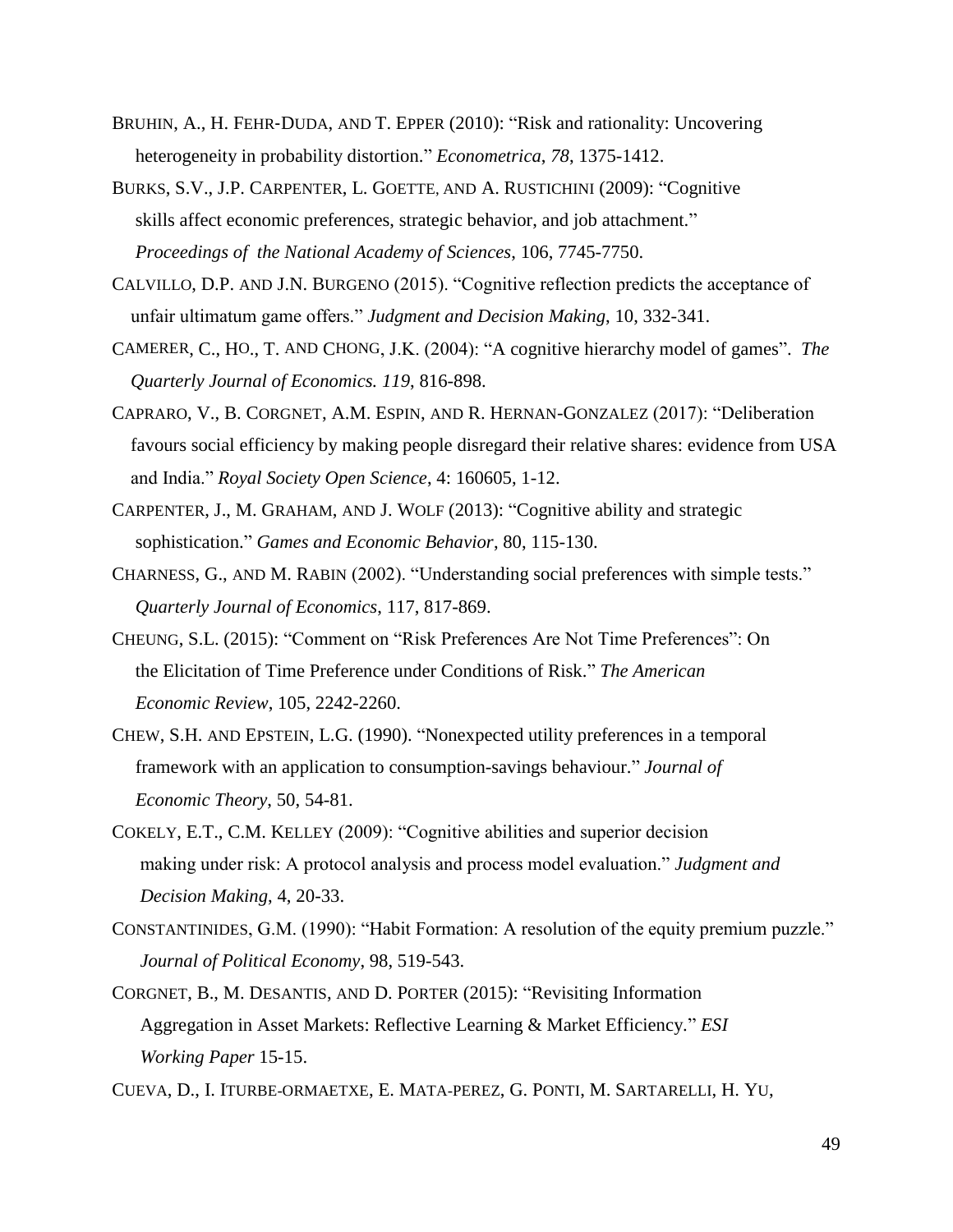AND V. ZHUKOVA (2016). "Cognitive (ir)reflection: New experimental evidence." *Journal of Behavioral and Experimental Economics,* 64-81-93.

- DECK, C. AND S. JAHEDI (2015): "The effect of cognitive load on economic decision making: A survey and new experiments." Manuscript.
- DEJARNETTE, P., D. DILLENBERGER, D. GOTTLIEB, AND P. ORTOLEVA (2015): "Time Lotteries." Manuscript.
- DENES-RAJ, V. AND S. EPSTEIN (1994): "Conflict between intuitive and rational processing: when people behave against their better judgment." *Journal of personality and social psychology*, 66, 819 – 829.
- DOHMEN, T., A. FALK, D. HUFFMAN, AND U. SUNDE (2010): "Are risk aversion and impatience related to cognitive ability?" *American Economic Review*. 100, 1238-1260.
- DREBER, A., D. FUDENBERG, D.K. LEVINE, AND D.G. RAND (2014): "Altruism and Self-control." Manuscript.
- EPPER, T. AND H. FEHR-DUDA (2015): "The Missing Link: Unifying Risk Taking and Time Discounting." Manuscript.
- EPPER, T. AND H. FEHR-DUDA (2016): "A Tale of Two Tails: On the Coexistence of Overweighting and Underweighting of Rare Extreme Events." Manuscript.
- EPSTEIN, L.G. AND S.E. ZIN (1989): "Substitution, risk aversion and the temporal Behavior of consumption and asset returns: A theoretical framework." *Econometrica,* 57, 937-969.
- ERICSON, K.M. AND J. NOOR, (2015): "Delay Functions as the Foundation of Time Preference: Testing for Separable Discounted Utility." National Bureau of Economic Research, *NBER working paper* No. 21095.
- EXLEY, C.L. (2016): "Excusing selfishness in charitable giving: The role of risk," *The Review of Economic Studies*, 83, 587-628.
- FEHR, E. AND K.M. SCHMIDT (1999): "A theory of fairness, competition, and cooperation." *Quarterly Journal of Economics*, 114, 817-868.
- FEHR-DUDA, H., A. BRUHIN, T. EPPER, R. SCHUBERT (2010): "Rationality on the rise: Why relative risk aversion increases with stake size." *Journal of Risk and Uncertainty*, 40, 147-180.

FISHBURN, P. (1965): "Independence in utility theory with whole product sets." *Operations Research*, 13, 28-45.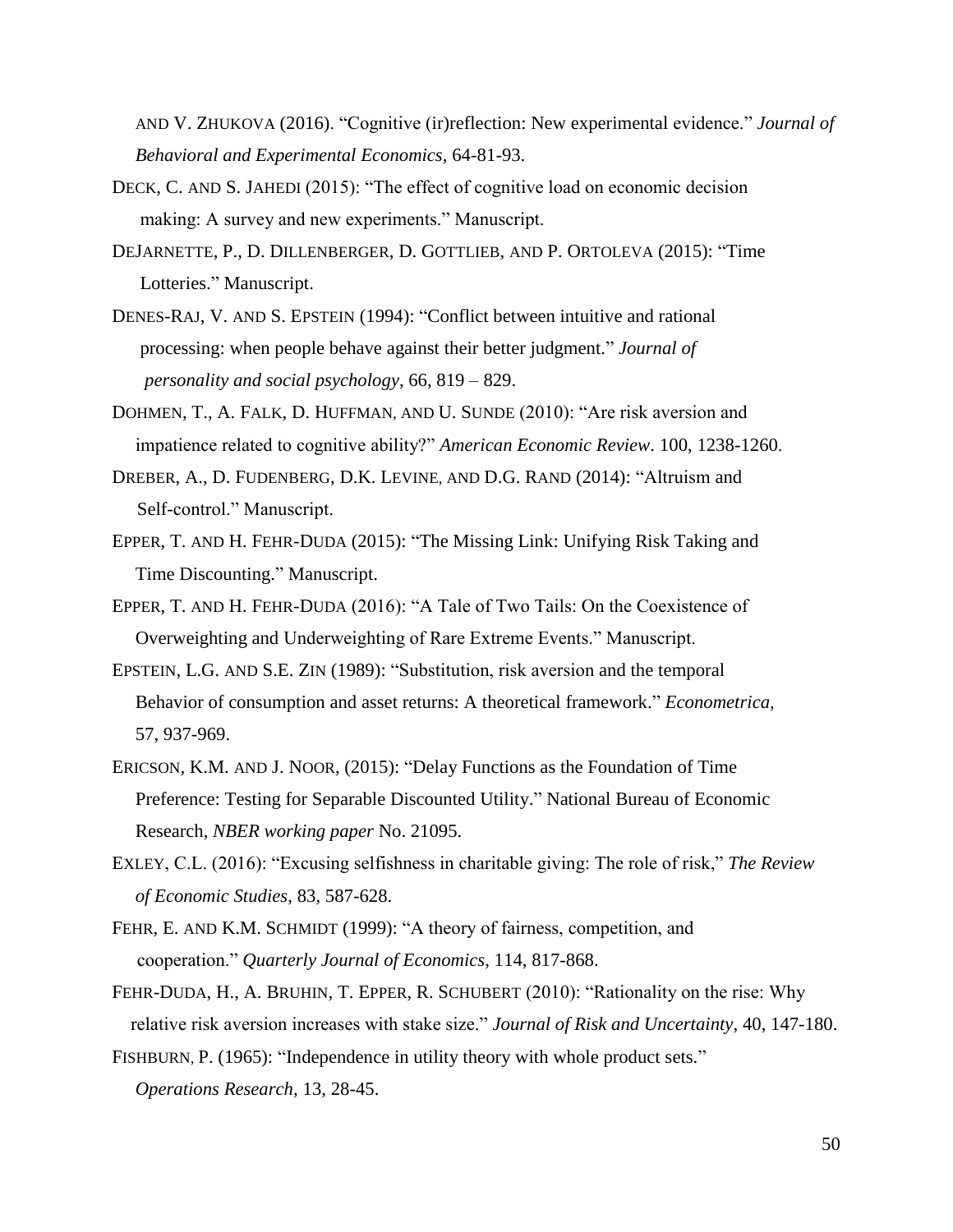- FREDERICK, S. (2005): "Cognitive Reflection and Decision Making." *Journal of Economic Perspectives*. 19, 25-42.
- FREDERICK, S., G. LOEWENSTEIN AND T. O'DONOGHUE (2002): "Time Discounting and Time Preference: A Critical Review." *Journal of Economic Literature,* 40, 351-401.
- FUDENBERG, D., AND D.K. LEVINE (2006): "A dual-self model of impulse control." *American Economic Review*, 96, 1449-1476.
- FUDENBERG, D., AND D.K. LEVINE (2011): "Risk, delay, and convex self-control costs." *American Economic Journal: Microeconomics*, 3, 34-68.
- FUDENBERG, D. AND D.K. LEVINE (2012): "Timing and Self-Control." *Econometrica*. 80, 1-42.
- FUDENBERG, D., LEVINE, D.K. AND Z. MANIADIS (2014): "An approximate dual-self model and paradoxes of choice under risk." *Journal of Economic Psychology* 41, 55- 67.
- GONZALEZ, R., AND G. WU (1999): "On the Shape of the Probability Weighting Function." *Cognitive Psychology* 38, 129-166.
- GUL, F. AND W. PESENDFORFER (2001): "Temptation and Self-Control." *Econometrica.* 69, 1403-1435.
- GUL, F. AND W. PESENDFORFER (2004): "Self-control and the theory of consumption." *Econometrica*. 72, 119-158.
- HALEVY, Y. (2008): "Strotz Meets Allais: Diminishing Impatience and the Certainty Effect." *American Economic Review*. 98, 1145-1162.
- HARRISON, G.W. AND E.E. RUTSTRÖM (2009): "Expected utility theory and prospect theory: One wedding and a decent funeral." *Experimental Economics*, 12, 133-158.
- HARROD, R.F. (1948): *Towards a dynamic economics, some recent developments of economic theory and their application to policy* (No. HB171 H28).
- HARSANYI, J.C. (1955): "Cardinal Welfare, Individualistic Ethics, and Interpersonal Comparisons of Utility." *The Journal of Political Economy*, 63, 309-321.
- HEY, J.D. AND C. ORME (1994): "Investigating generalizations of expected utility theory using experimental data." *Econometrica*, 1291-1326.
- HOLGER, G., BIELE, G.P., HEEKEREN, H.R. AND H. UHLIG (2016): "Cognitive Load increases Risk Aversion." SFB Discussion Paper No. SFB649DP2016-011.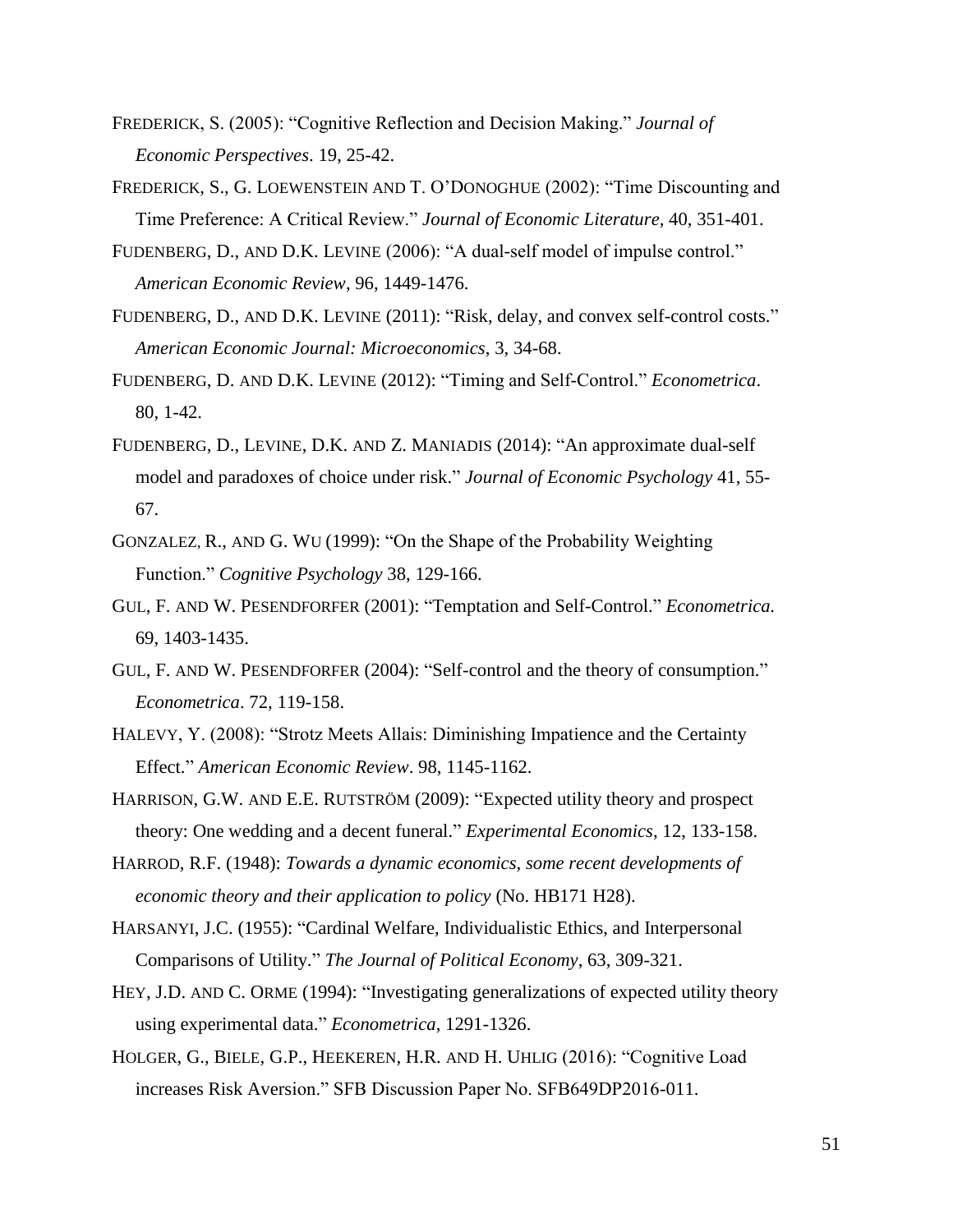- HSEE, C.K., AND Y. ROTTENSTREICH (2004): "Music, Pandas, and Muggers: On the Affective Psychology of Value." *Journal of Experimental Psychology. General*. 133, 23-30.
- JACKSON, M.O. AND L. YARIV (2015): "Collective Dynamic Choice: The Necessity of Time Inconsistency." *American Economic Journal: Microeconomics,* 7, 150-178.
- JULLIEN, D. (2016): "Under uncertainty, over time and regarding other people: Rationality in 3D." GREDEG working paper no. 2016-20.
- KAHNEMAN, D. (2003): "Maps of bounded rationality: Psychology for behavioral economics." *American Economic Review*, *93*(5), 1449-1475.
- KAHNEMAN, D. (2011). *Thinking, Fast and Slow*. New York. Farrar, Straus, and Giroux.
- KAHNEMAN, D. AND S. FREDERICK (2002): "Representativeness revisited: Attribute substitution in intuitive judgment." In T. Gilovich, D. Griffin, D. Kahneman, Heuristics and biases: The psychology of intuitive judgment, 49-81. Cambridge.
- KAHNEMAN, D. AND A. TVERSKY (1979): "Prospect Theory: An Analysis of Decision under Risk." *Econometrica*, 47, 263-292.
- KEENEY, R.L. AND R. NAU (2011): "A theorem for Bayesian group decisions." *Journal of risk and Uncertainty*, 43, 1-17.
- KEENEY, R. L. AND H. RAIFFA (1993): *Decisions with multiple objectives: Preferences and value trade-offs*. New York. Cambridge.
- KEREN, G. AND P. ROELOFSMA (1995): "Immediacy and Certainty in Intertemporal Choice." *Organizational Behavior and Human Decision Processes,* 63, 287-297.
- KOOPMANS, T.C. (1960): "Stationary ordinal utility and impatience." *Econometrica*, 28, 287-309.
- KOVARIK, J. (2009). "Giving it now or later: Altruism and discounting." *Economics Letters*, 102, 152-154.
- KRAWCZYK, M. AND LE LEC, F (2010): "'Give me a chance!' An experiment in social decision under risk. *Experimental Economics*, 13, 500-511.
- KREPS, D.M. AND PORTEUS, E.L. (1978): "Temporal resolution of uncertainty and dynamic choice theory." *Econometrica,* 46, 185-200.
- LAIBSON, D. (1997): "Golden Eggs and Hyperbolic Discounting," *The Quarterly Journal of Economics*, 112, 443-477.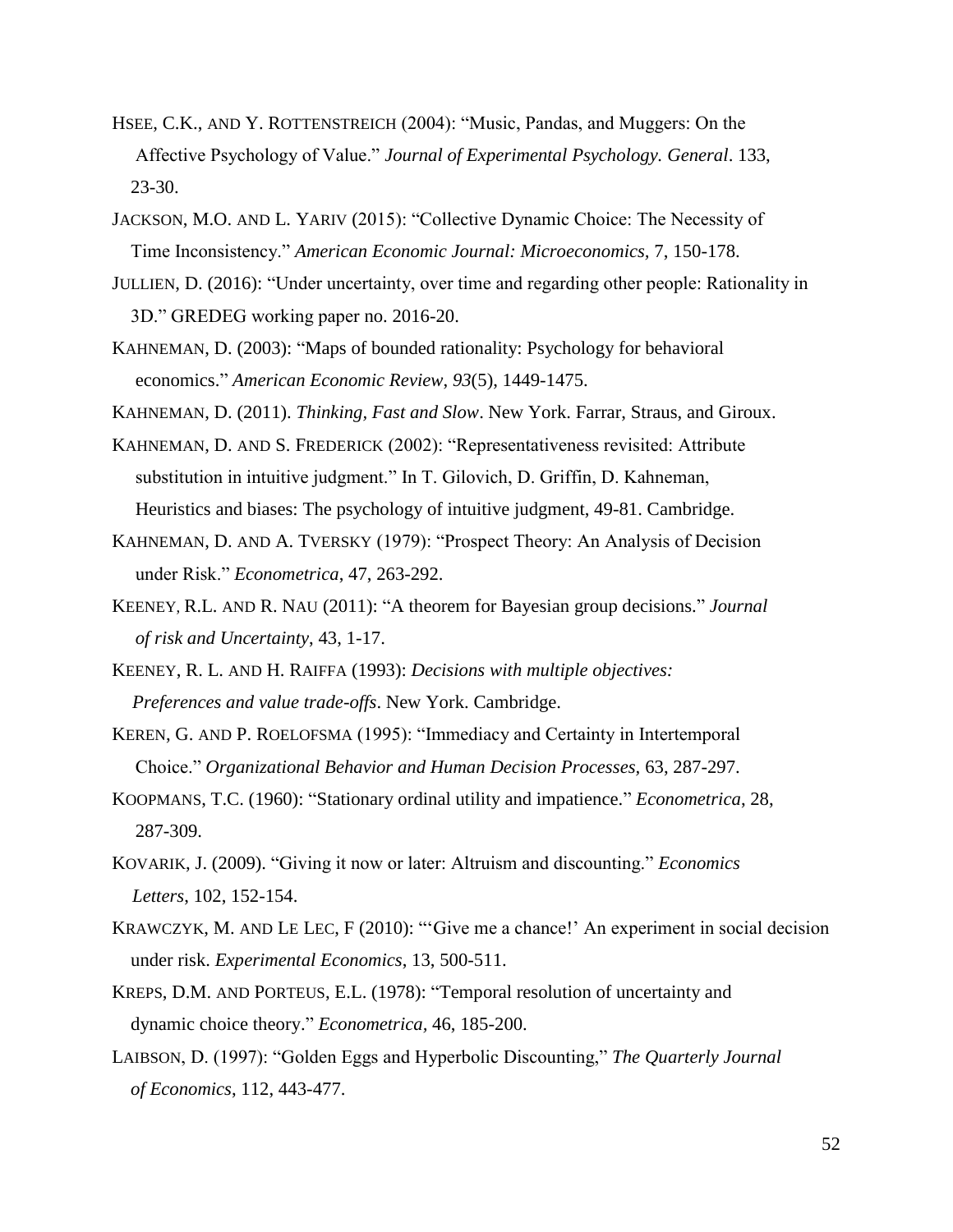- LEDER, J. AND T. BETSCH (2016): "Risky choice in interpersonal context: Do people dare because they care?" *Journal of Economic Psychology*, 52, 1-23.
- LEIGH, J. (1986): "Accounting for tastes: Correlates of risk and time preferences." *Journal of Post Keynesian Economics*, 9, 17-31.
- LELAND, J. (1994): "Generalized similarity judgments: An alternative explanation for choice anomalies." *Journal of Risk and Uncertainty*. 9, 151-172.
- LELAND, J. (2002): "Similarity Judgments and Anomalies in Intertemporal Choice." *Economic Inquiry*, 40*,* 574-581.
- LOEWENSTEIN, G. AND D. PRELEC (1992): "Anomalies in Intertemporal Choice: Evidence and an Interpretation." *The Quarterly Journal of Economics*, 107, 573-597.
- LOEWENSTEIN, G., S. RICK AND J.D. COHEN (2008): "Neuroeconomics," *Annual Review of Psychology*, 59, 647-672.
- LOEWENSTEIN, G., O'DONOGHUE, T. AND S. BHATIA (2015): Modeling the interplay between affect and deliberation. *Decision*, *2*, 55-81.
- LUCKMAN, A., C. DONKIN, AND B.R. NEWELL (2017): "People wait longer when the alternative is risky. The relation between preferences in risky and inter-temporal choice." Forthcoming, *Journal of Behavioral Decision Making*,
- MARKOWITZ (1952): "The Utility of Wealth," *Journal of Political Economy*, 60, 151-158
- MAYER, N.D., AND Z.L. TORMALA (2010): ""Think" versus "feel" framing effects in persuasion." *Personality and Social Psychology Bulletin*, 36, 443-454.
- MCCLURE, S.M., LAIBSON, D.I., LOEWENSTEIN, G., AND J.D. COHEN (2007): "Time discounting for primary rewards," *The Journal of Neuroscience*, 27, 5796-5804.
- MIAO, B. AND S. ZHONG (2015): "Comment on "Risk Preferences Are Not Time Preferences": Separating Risk and Time Preference." *The American Economic Review*, 105, 2272-2286.
- MONGIN, P. AND M. PIVATO (2015). "Ranking multidimensional alternatives and uncertain prospects." *Journal of Economic Theory*, 157, 146-171.
- MUKHERJEE, K. (2010): "A Dual System Model of Preferences under Risk," *Psychological Review*. 117, 243-255.
- NEYS W.D., N. NOVITSKIY, L. GEERAERTS, J. RAMAUTAR, AND J. WAGEMANS (2011): "Cognitive control and individual differences in economic ultimatum decision-making."*PLoS*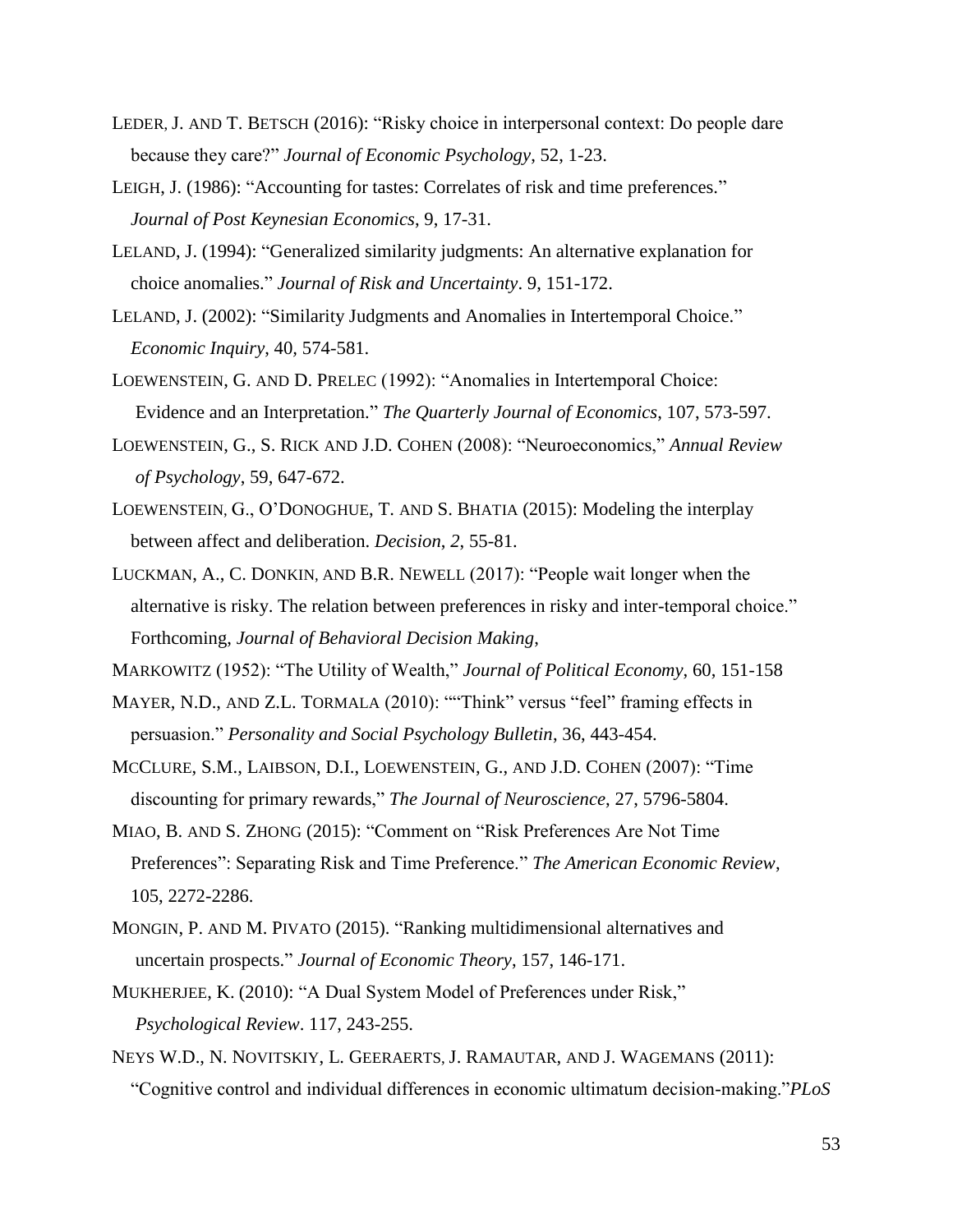*ONE*, 6, 1-9.

- O'DONOGHUE, T. AND M. RABIN (1999): "Doing it Now or Later." *The American Economic Review*, 89, 103-124.
- OECHSSLER, J., ROIDER, A., AND P.W. SCHMITZ (2009): "Cognitive abilities and behavioral biases." *Journal of Economic Behavior and Organization,* 72, 147-152.
- ONAY, S. AND A. ONCULER (2007): "Intertemporal Choice under Timing Risk: An Experimental Approach," *Journal of Risk and Uncertainty*, 34, 99 – 121.
- PONTI, G. AND I. RODRIGUEZ-LARA (2015): "Social preferences and cognitive reflection: evidence from a dictator game experiment." *Frontiers in Behavioral Neuroscience*, 9, 1-8.
- PRELEC, D. (1998): "The probability weighting function." *Econometrica*, 66, 497-527.
- PRELEC, D. AND G. LOEWENSTEIN (1991): "Decision Making Over Time and Under Uncertainty: A Common Approach." *Management Science*, 37, 770-786.
- QUIGGIN, J. (1982): A theory of anticipated utility. *Journal of Economic Behavior & Organization*, 3, 323-343.
- RAND, D.G., PEYSAKHOVICH, A., KRAFT-TODD, G.T., NEWMAN, G.E., WURZBACHER, O., NOWAK, M.A., AND GREENE, J.D. (2014): "Social heuristics shape intuitive cooperation." *Nature Communications*, 5: 4677, 1-12.
- RAND, D. (2016): "Cooperation, fast and slow: Meta-analytic evidence for a theory of social heuristics and self-interested deliberation." Forthcoming, *Psychological Science.*
- REGENWETTER, M., DANA, J. AND C.P. DAVIS-STOBER (2011): Transitivity of preferences. *Psychological Review*, 118, 42-56.
- ROTTENSTREICH, Y. AND C.K. HSEE (2001): Money, kisses, and electric shocks: On the affective psychology of risk. *Psychological science*, *12*(3), 185-190.
- RUBINSTEIN, A. (1988): Similarity and decision-making under risk (Is there a utility theory resolution to the Allais paradox?). *Journal of Economic Theory*, *46*, 145-153.
- RUBINSTEIN, A. (2003): "Economics and Psychology"? The Case of Hyperbolic Discounting. *International Economic Review*, *44*(4), pp.1207-1216.
- RUBINSTEIN, A. (2007): "Instinctive and Cognitive Reasoning: A Study of Response Times." *The Economic Journal*. 117, 1243-1259.
- RUBINSTEIN, A. (2013): "Response time and decision making: An experimental study."  *Judgment and Decision Making,* 8, 540-551.